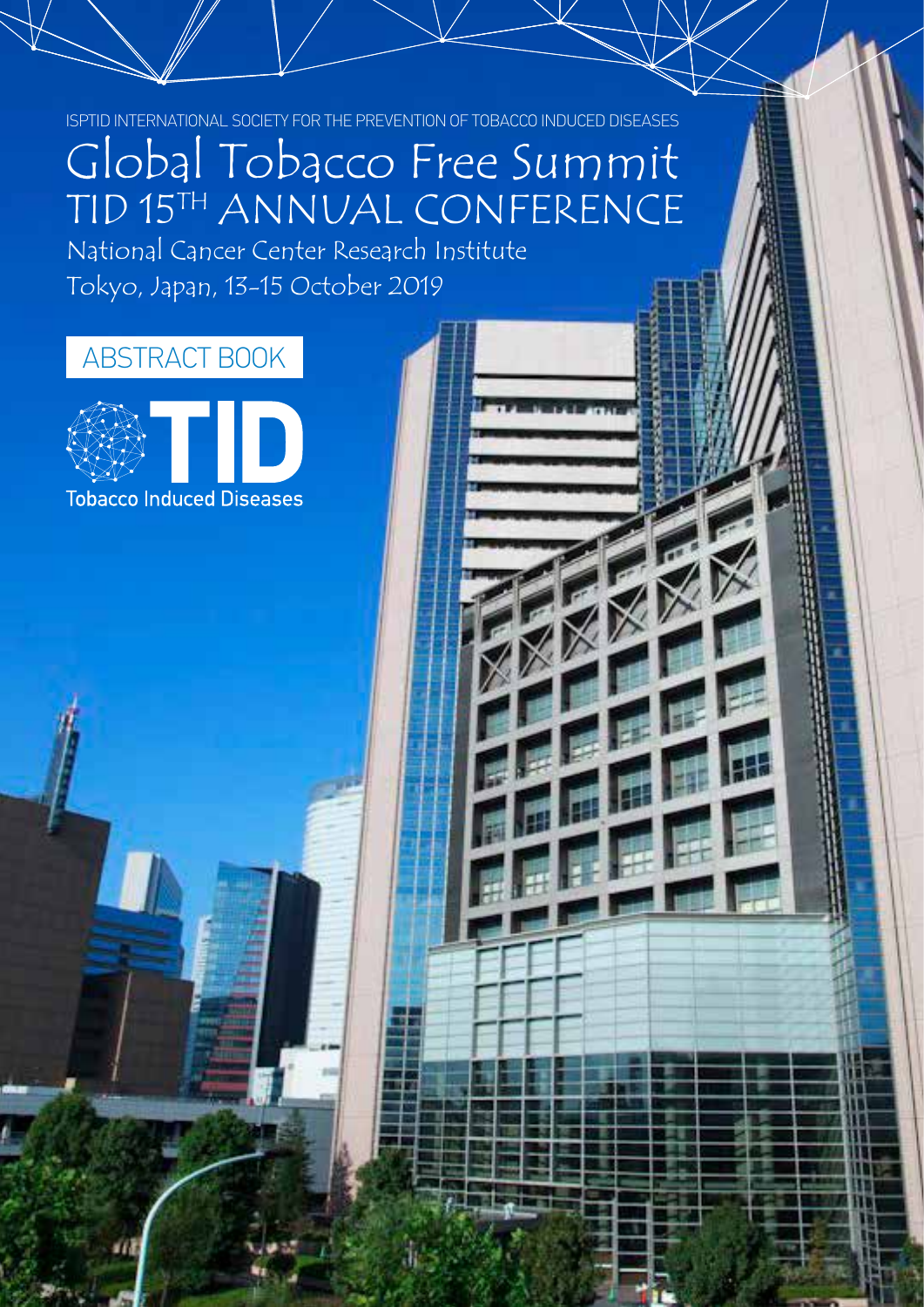# **Aims and Scope**

Tobacco Induced Diseases encompasses all aspects of research related to the prevention and control of tobacco use at a global level. Preventing diseases attributable to tobacco is only one aspect of the journal, whose overall scope is to provide a forum for the publication of research articles that can contribute to reducing the burden of tobacco induced diseases globally. To address this epidemic we believe that there must be an avenue for the publication of research/ policy activities on tobacco control initiatives that may be very important at a regional and national level. This approach provides a very important "hands on" service to the tobacco control community at a global scale - as common problems have common solutions. Hence, we see ourselves as "connectors" within this global community. The journal hence encourages the submission of articles from all medical, biological and psychosocial disciplines, ranging from medical and dental clinicians, through health professionals to basic biomedical and clinical scientists.

> Full Journal Title: Tobacco Induced Diseases

> > Abbreviated Title: Tob. Induc. Dis.

ISSN (electronic): 1617-9625

Publishing model: Open Access

Society: The International Society for the Prevention of Tobacco Induced Diseases

> Publisher: EUEP European Publishing

Publisher Address: Science and Technological Park of Crete, Greece

> Peer Review: Double Blind

Impact factor 2018: 1.889

> Licenses: CC-BY

Publication Frequency: Continuous

Publication Medium: Electronic Only

Publication website: http://www.tobaccoinduceddiseases.org/

Disclaimer: All authors are responsible for the content of their abstracts and retain copyright of their abstract under an Open Access, Creative Commons License (CC-BY-4.0). Each abstract is citable and identifiable through its individual Digital Object Identifier (DOI)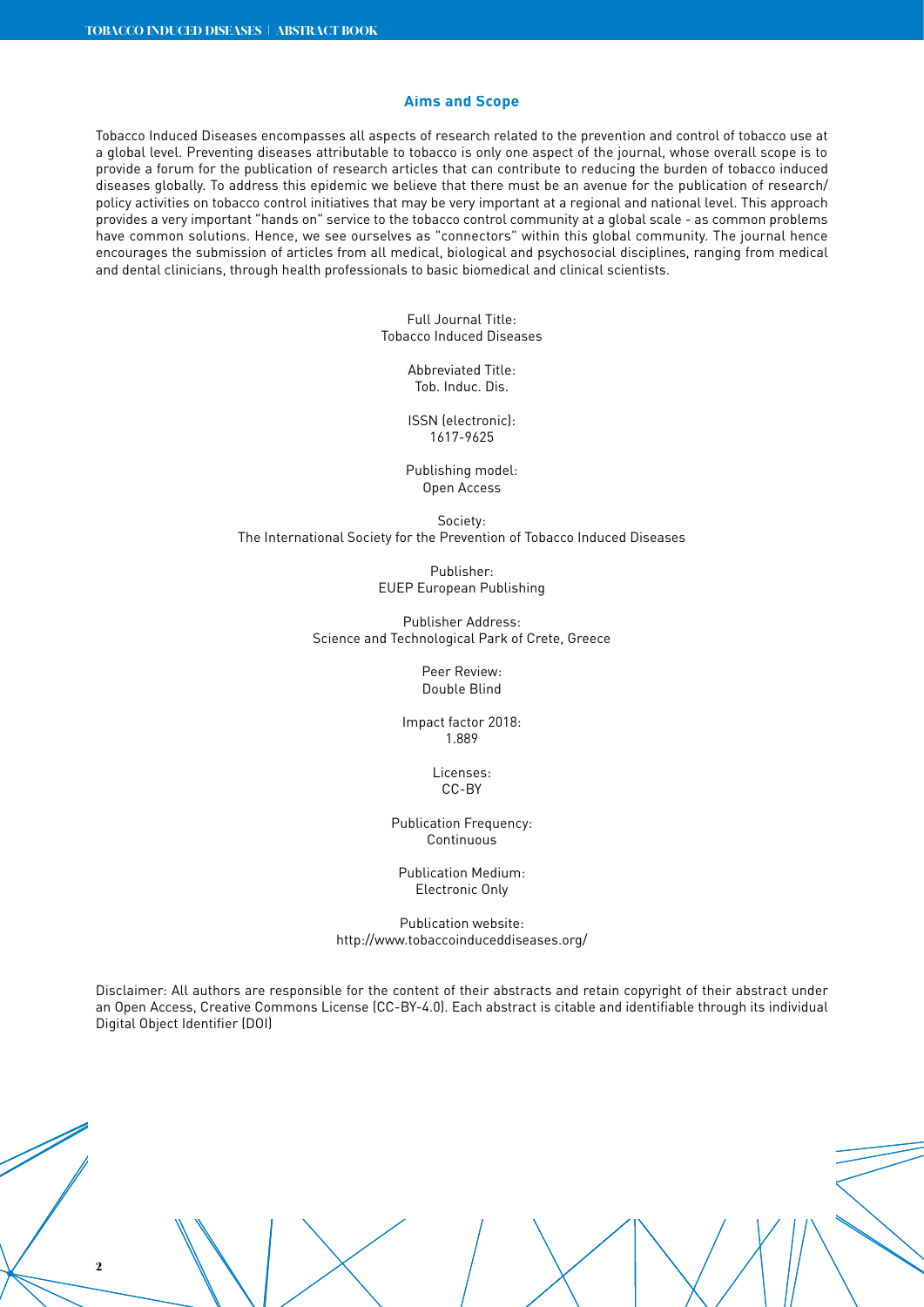**3**

# **Editorial Board**

# **Editors-in-Chief**

James Elliott Scott, University of Manitoba, Canada Israel Agaku, Office of Smoking and Health, Center for Diseases Control (CDC), United States

#### **Associate Editors**

Parimal Chowdhury, University of Arkansas for Medical Sciences, United States Taru H. Kinnunen, Harvard University, United States David Scott, University of Louisville, United States Xing Li Wang, Baylor College of Medicine, United States Athanasios Zavras, Boston University, United States

#### **Editorial Board**

Olalekan Ayo-Yusuf, Sefako Makgatho Health Sciences University, South Africa Sophia S. Chan, The University of Hong Kong, Hong Kong Gregory Connolly, Northeastern University, United States Elif Dagli, Turkish Thoracic Society, Turkey Silvio De Flora, University of Genoa, Italy Filippos Filippidis, Imperial College London, United Kingdom Geoffrey Fong, University of Waterloo, Canada Erika S. Froelicher, University of California San Francisco, United States Charis Girvalaki, University of Crete, Greece Stan Glantz, University of California, United States Giuseppe Gorini, Cancer Research & Prevention Institute, Italy Prakash C. Gupta, Healis - Sekhsaria Institute of Public Health, India Takashi Hanioka, Fukuoka Dental College, Japan Wojciech Hanke, Nofer Institute of Occupational Medicine, Poland Asgeir R. Helgason, Karolinska Institute, Sweden DaeHyun Kim, Keimyung University Dongsan Medical Center, South Korea Sungkyu Lee, National Tobacco Control Center, Korea Health Promotion Institute, South Korea Christos Lionis, University of Crete, Greece Maria Jose Lopez, Public Health Agency of Barcelona, Spain Karl E. Lund, Norwegian Institute for Alcohol and Drug Research, Norway Toshitaka Nakahara, Kyoto University School of Medicine, Japan Rima Nakkash, American University of Beirut, Lebanon Evridiki Patelarou, Kings College London, United Kingdom Kinga Polanska, Nofer Institute of Occupational Medicine, Poland Lars Ramstrom, Institute for Tobacco Studies, Sweden Hana Ross, University of Cape Town, South Africa Kazunari Satomura, Kyoto University, Japan Steve Sussman, University of Southern California, United States Tai Hing Lam, University of Hong Kong, Hong Kong Witold Zatonski, The Maria Sklodowsska-Curie Memorial Cancer Center, Poland

#### **Development Editor**

Constantine Vardavas, Institute of Public Health, American College of Greece, Greece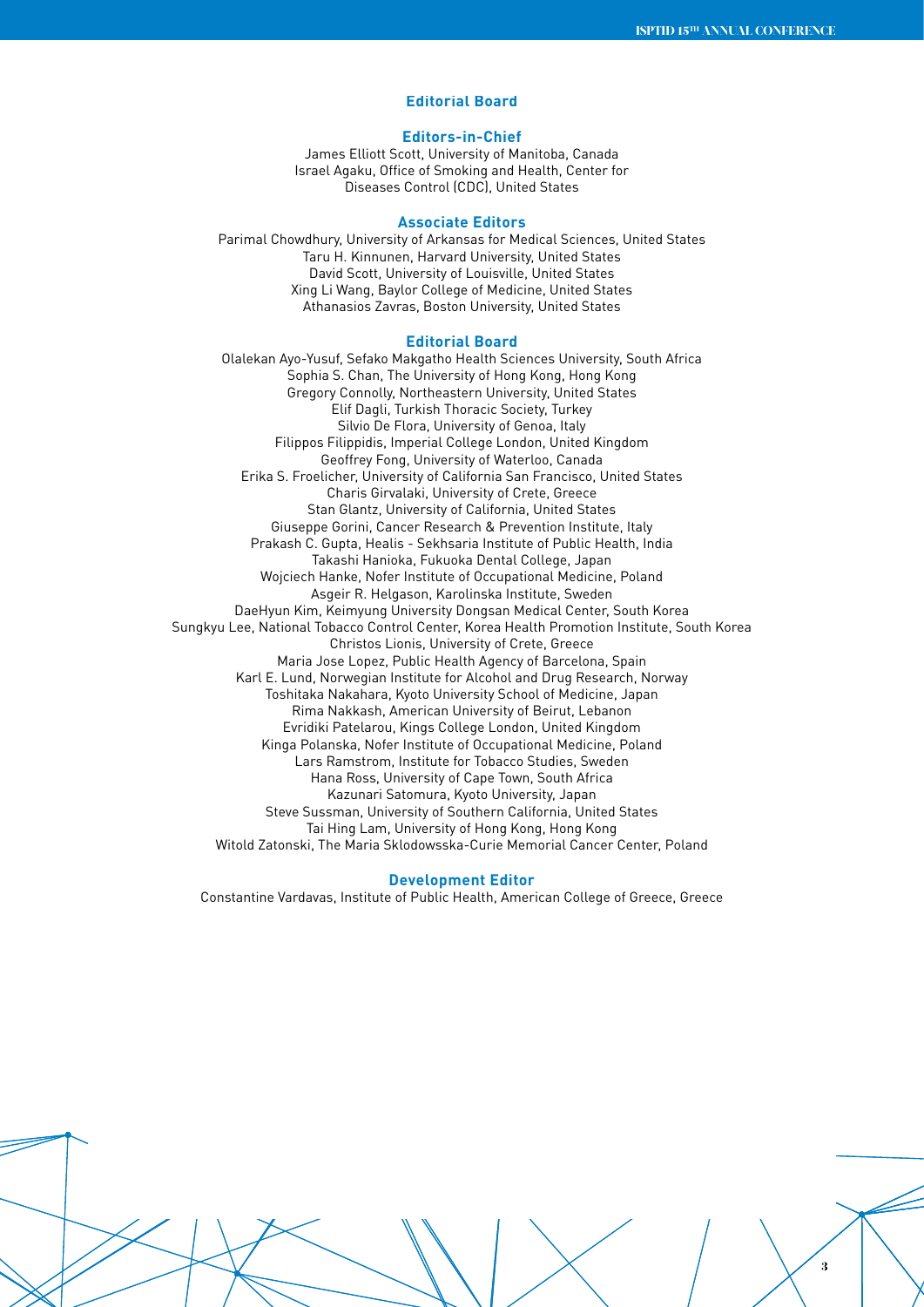# **TABLE OF CONTENTS**

# **SUNDAY 13 OCTOBER SYMPOSIA - TOBACCO OR ORAL HEALTH: TOBACCO DEPENDENCE TREATMENT BY ORAL HEALTH PROFESSIONALS .................................................................................................................................................7** Association between oral HPV prevalence and smoking in people without oral cancer..................................................... 7 Current situation of smokeless tobacco consumption and oral health impact in Myanmar .............................................. 7 Burden of tobacco and alcohol consumption and its association with periodontal disease, potentially malignant lesions and quality of life among bus drivers in Lagos State, Nigeria............................................................................................. 7 Evaluation for inflammatory response after smoking cessation on human oral cavity...................................................... 8 **SECONDHAND SMOKING ..................................................................................................................................8** 2020 Olympics' legacy for tobacco control in Japan............................................................................................................. 8 Analytical study on street smoking ban by local ordinances in Japan, 2002-2018 ............................................................. 8 The effects of Community Participation Program on smoke-free home in sub-urban community of Thailand ................ 9 **TAXATION........................................................................................................................................................... 9** Public support for cigarette price increase in Indonesia..................................................................................................... 9 The impact of tobacco taxation on illicit cigarette trade in selected low- and middle-income countries ........................ 10 The effect of industry vs government induced cigarette price increase on national cigarette consumption in Taiwan, 2011-2018 ........................................................................................................................................................................... 10 **RAPID COMMUNICATION SESSION 1 .............................................................................................................10** Improvement of cognition for smoking cessation support in nurses who received Japanese Smoking Cessation Educational Program: Program contents and evaluation methods, background of participants..................................... 10 Improvement of cognition for smoking cessation support in nurses who received Japanese Smoking Cessation Educational Program - Outcome evaluation before and after the program...................................................................... 11 A study on the relationship between the search trends and the news through the smoke-free apartment.................... 11 Development of a network for training health care professionals in smoking cessation in medical check-ups in Kumamoto .......................................................................................................................................................................... 12 Operation is a good opportunity for smoking cessation .................................................................................................... 12 Evaluation of factors affecting the maintenance of smoking cessation among individuals in Japan............................... 12 Effectiveness of a smoking cessation support program for tuberculosis patients in Japan ............................................ 13 Tobacco quitting characteristics and e-cigarette vaping among Korean ever smokers ................................................... 13 Time spent on smartphones are associated with exposure to online tobacco advertisements among youths ............... 13 A revisit at 16 years for individuals from peri-urban New Delhi for tobacco use and associated oral lesions ................ 14 **TOBACCO DEPENDENCE TREATMENT 1 ........................................................................................................ 14** Comparison of two train-the-pharmacist programs for supporting tobacco-nicotine dependence in Japan ................. 14 WHO-ERS train the trainer in smoking cessation: Three years' experience..................................................................... 14 Validation of a willingness-to-quit questionnaire for use among active tobacco products users in medical practice .... 15 Determinants of intentions to quit smoking among daily smokers in Vietnam: Results from Global Adult Tobacco Survey (GATS) in Vietnam 2010-2015 ............................................................................................................................................. 15 Are Electronic Nicotine Delivery Systems (ENDS) an effective aid in smoking cessation?: A critical look ...................... 15 A randomized controlled trial of a novel smoking cessation smartphone app integrated with a mobile CO checker..... 16 **TOBACCO, CVD AND LUNG HEALTH..............................................................................................................16** The effect of smoking on the incidence of acute myocardial infarction in Tianjin, China, 2010–2013.............................. 16 Nicotine had no effect on cardiomyocyte death and hypertrophy...................................................................................... 16 Pre-screening mechanism for LDCT lung cancer screening: Identifying higher-risk individuals among never smokers .... 17 Environmental tobacco smoke exposure affects the QT interval during early infancy ..................................................... 17 Smoking cessation in diabetic patients.............................................................................................................................. 17 **RAPID COMMUNICATION SESSION 2............................................................................................................. 18** Pronounced mortality fluctuations from diseases of circulatory system at working ages in Russia after 1991: Does tobacco play a role? ............................................................................................................................................................ 18 Serum levels of Cystatin C, a sensitive marker of cardiovascular disease: Decrease after smoking cessation ............. 19 Long-term smoking affects the oral health status of later stage elderly males and increases the cost of dental treatment ............................................................................................................................................................................ 19 The effect of highly absorbed curcumin on an oxidized LDL in patients with COPD......................................................... 19 Development of an online webcast to build tobacco control capacity of nurses in Japanese clinical cancer centers..... 20 Reality and possibility of smoking cessation support and collaborative approach by dental hygienists.......................... 20 Effects of cigarette smoke extract and heat-not-burn cigarette smoke extract on microRNA expression in keratinocyte cells..................................................................................................................................................................................... 20 Who still smokes in older age?........................................................................................................................................... 21 Early and late implant loss among smokers according to a large-scale survey in Japan................................................ 21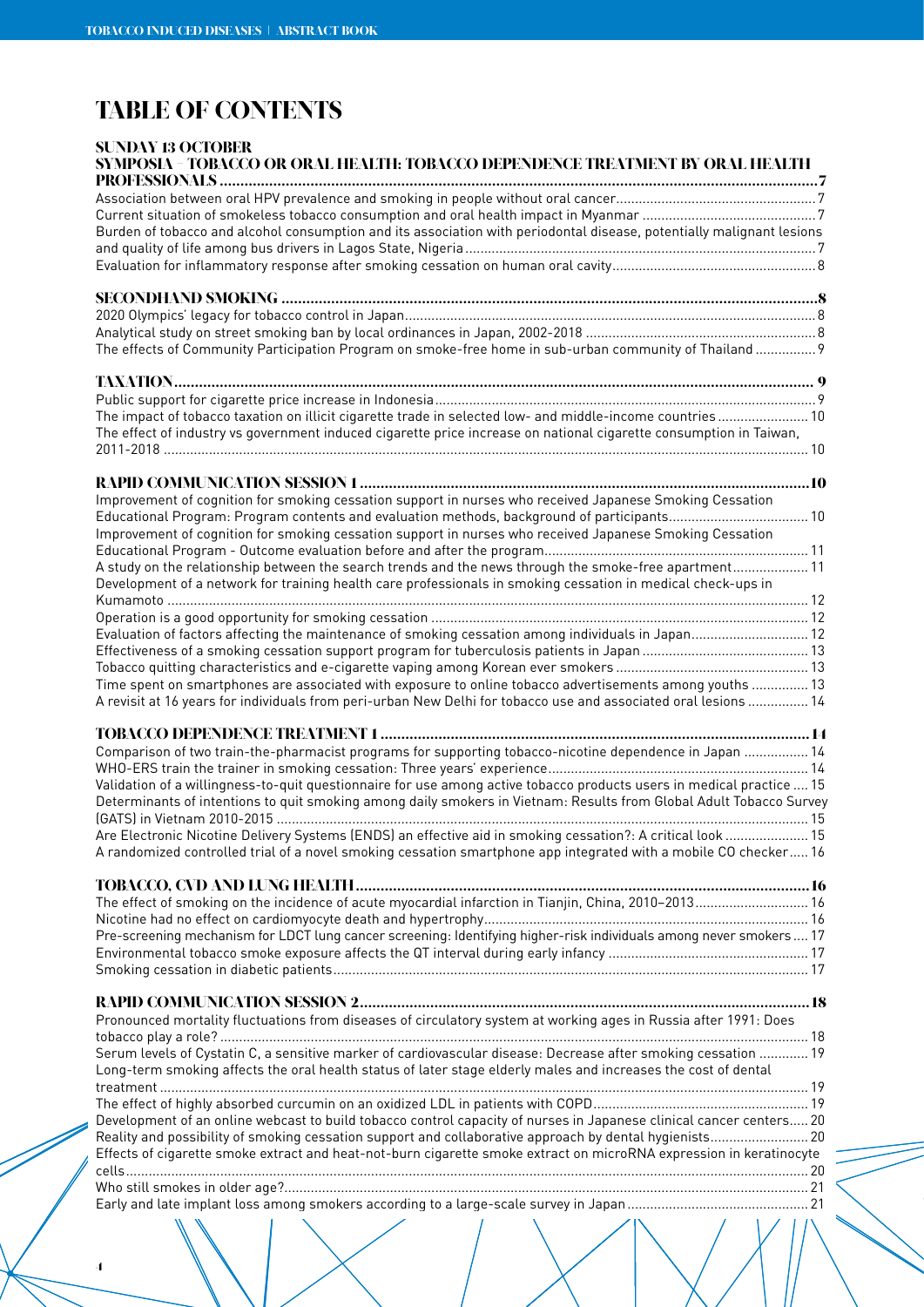| <b>MONDAY 14 OCTOBER</b>                                                                                               |  |
|------------------------------------------------------------------------------------------------------------------------|--|
|                                                                                                                        |  |
|                                                                                                                        |  |
|                                                                                                                        |  |
| Social variations in tobacco products consumption in Kenya: The influence of education, employment status and          |  |
| Attitudes towards tobacco control policies among smokers of menthol, other flavored and unflavored cigarettes:         |  |
|                                                                                                                        |  |
|                                                                                                                        |  |
|                                                                                                                        |  |
| Disease familiarity and believability inform pictorial health warning ineffectiveness, among rural male smokers in the |  |
|                                                                                                                        |  |
|                                                                                                                        |  |
|                                                                                                                        |  |
|                                                                                                                        |  |
| Awareness of e-cigarette and heat-not-burn tobacco, and actual status of their use among Japanese students  26         |  |
| Subgroup meta-analysis on relationship between secondhand smoke exposure and dental caries 26                          |  |
| Association among secondhand smoke exposure, sleep quality, and prevalence of sleep bruxism in Japanese young          |  |
|                                                                                                                        |  |
|                                                                                                                        |  |
| How Indonesian media portray electronic cigarettes: A content analysis of online news reports from 2012-2017  27       |  |
| Determination of harmful chemical compounds generated from heated tobacco products in Japan 27                         |  |
| TOBACCO CONTROL POLICIES AND USE OF HEATED TOBACCO PRODUCTS: FINDINGS FROM THE ITC                                     |  |
|                                                                                                                        |  |
| SHS exposure in public places and support for smoke-free laws in Japan: Findings from the 2018 ITC Japan Survey .28    |  |
| Effectiveness of text-only cigarette health warnings in Japan: Findings from the 2018 International Tobacco Control    |  |
|                                                                                                                        |  |
| Awareness of cigarette and heated tobacco products marketing and support for tobacco marketing restrictions in         |  |
|                                                                                                                        |  |
| Increased use of heated tobacco products (HTPs) before and after the 2016 HTP epidemic in Japan: Findings from the     |  |
|                                                                                                                        |  |
|                                                                                                                        |  |
|                                                                                                                        |  |
|                                                                                                                        |  |
| Discrepancy of the effect of maternal smoking during pregnancy on trajectories of gestational weight gain and          |  |
|                                                                                                                        |  |
| Associations between smoking habits and the presence or severity of coronary stenosis as assessed by coronary          |  |
|                                                                                                                        |  |
| Correlation between tobacco smoking and dental caries: A systematic review and meta-analysis 31                        |  |
|                                                                                                                        |  |
|                                                                                                                        |  |
|                                                                                                                        |  |
|                                                                                                                        |  |
|                                                                                                                        |  |
| Use of electronic cigarettes and heated tobacco products among junior and senior high school students in Taiwan32      |  |
| The patterns and trends in e-cigarette consumption and use in Poland: One of the biggest markets in Europe  32         |  |
|                                                                                                                        |  |
| Does iQOS harvest personal data from users and manipulate their tobacco habits?: A review of current evidence  33      |  |
|                                                                                                                        |  |
| E-cigarette: Threat of new dimension of tobacco marketing, distribution and availability in Dhaka city 34              |  |
| <b>TUESDAY 15 OCTOBER</b>                                                                                              |  |
|                                                                                                                        |  |
| Improvement of tobacco-free hospitals' cessation services with a pay-for-performance subsidy in Taiwan 34              |  |
|                                                                                                                        |  |
|                                                                                                                        |  |
|                                                                                                                        |  |
| Impact of population-level tobacco control interventions on smoking quit intention in Vietnam 36                       |  |
|                                                                                                                        |  |

**TOBACCO CONTROL IN ACTION.....................................................................................................................36**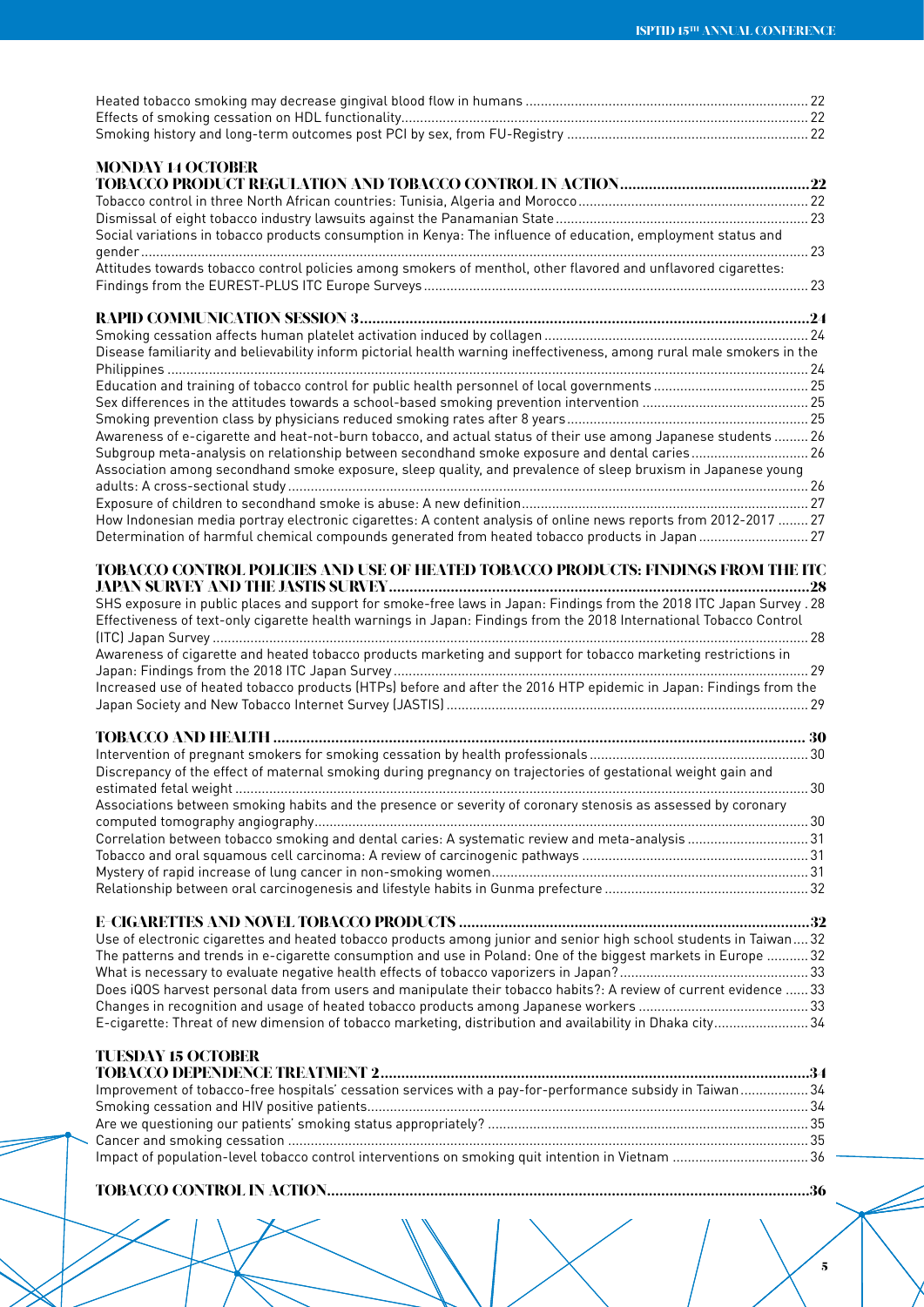| Smoking status and social nicotine dependence among members in the Japanese Society of Periodontology 37          |    |
|-------------------------------------------------------------------------------------------------------------------|----|
| Smoking-cessation support for non-Japanese patients using the STOP SMOKING application 37                         |    |
|                                                                                                                   |    |
|                                                                                                                   | 38 |
| Social patterning in Indonesian adolescent smoking: A mediation analysis of family smoking, parental control, and |    |
|                                                                                                                   |    |
| Secular trends in tobacco use prevalence among Panamanian students aged 13-15 years, GYTS 2002-2017  39           |    |
|                                                                                                                   |    |
| The enormities and consequences of tobacco use among youths in resource limited settings in Kenya 39              |    |
|                                                                                                                   |    |
|                                                                                                                   |    |
|                                                                                                                   |    |
| Factors associated with success of quitting smoking in Japanese Smoking Cessation Treatment Program:              |    |
| A systematic review and meta analysis focusing on gender, medicine and having present diseases 41                 |    |
|                                                                                                                   |    |
|                                                                                                                   |    |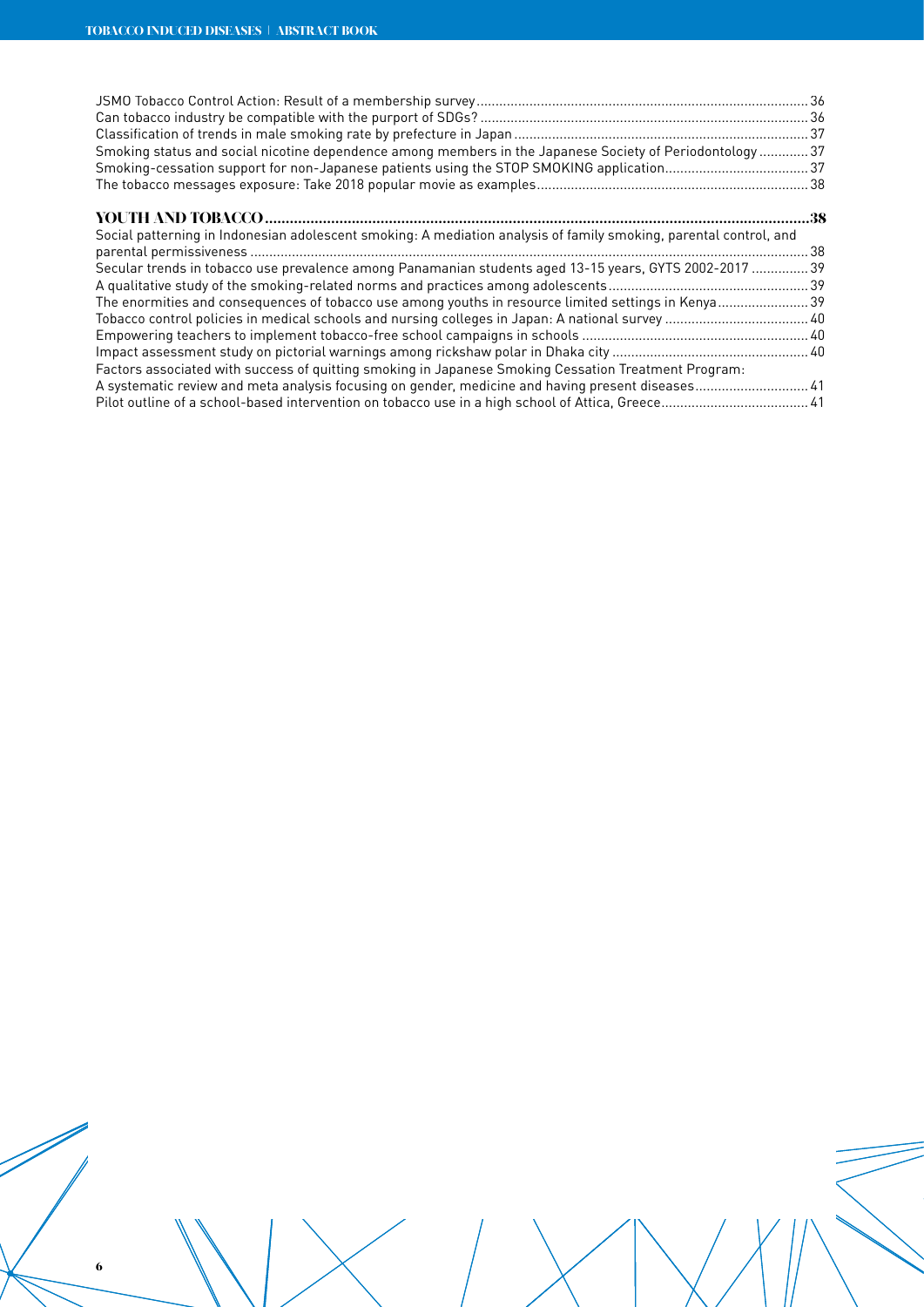# **SYMPOSIA - TOBACCO OR ORAL HEALTH: TOBACCO DEPENDENCE TREATMENT BY ORAL HEALTH PROFESSIONALS**

# **Association between oral HPV prevalence and smoking in people without oral cancer**

Hideo Shigeishi<sup>1</sup>, Masaru Sugiyama<sup>1</sup>, Kouji Ohta<sup>1</sup> 1 Department of Public Oral Health, Program of Oral Health Sciences, Graduate School of Biomedical and Health Sciences, Hiroshima University, Hiroshima, Japan shige@hiroshima-u.ac.jp

#### **Objective**

Human papillomavirus (HPV) infection is a major risk factor for cervical cancer and may also be related to development of oral cancer. The objective of this study was to provide updated information regarding association between oral HPV prevalence and smoking in people without oral cancer. Methods

We systematically reviewed 29 studies which reported the prevalence of oral HPV infection that included 22,756 subjects (age range 2-89 years) and were published from January 2012 to June 2015. Additionally, we investigated oral HPV16 prevalence by PCR using type specific primer in 256 patients who visited Hiroshima University Hospital from 2014 to 2018. The study design was approved by the Ethical Committee of Hiroshima University.

#### Results

The prevalence of overall HPV was considerably higher in males who had sex with males (12.2%) as compared to heterosexual men (4.7%) and women (2.9%). A metaanalysis revealed a significant statistical association of sexual behavior and smoking with oral HPV infection (OR = 1.90, 95% CI = 1.51-2.39, P <0.0001; OR = 2.13, 95% CI = 1.32- 3.43, P = 0.002, respectively). Men showed a significantly higher rate of HPV16 than females (P=0.021). In addition, female smokers showed an increased percentage of HPV16 infection as compared with male smokers, but there was no significant difference. The association of smoking with oral HPV prevalence may be stronger among women than men.

#### Conclusions

Our findings suggest that smoking is importantly related to oral HPV infection. Local immunosuppressive effects of smoking may affect susceptibility to HPV infection and prolong the duration of virus infection in the oral cavity. These results imply that there would be a future potential risk factor and increase risk of oral and head and neck cancer.

Tob. Induc. Dis. 2019;17(Suppl 1):A1 DOI: 10.18332/tid/111546

# **Current situation of smokeless tobacco consumption and oral health impact in Myanmar**

Ei Ei Aung<sup>1</sup>, Takashi Zaitsu<sup>1</sup>, Akiko Oshiro<sup>1</sup>, Yoko Kawaguchi<sup>1</sup> 1 Department of Oral Health Promotion, Graduate School of Medical and Dental Sciences, Tokyo Medical and Dental University, Tokyo, Japan

eiaung18@gmail.com

# Objective

The aim of this study was to describe the current situation of smokeless tobacco (SLT) consumption and its oral health impact in Myanmar.

# Methods

This study reviewed the published data, reports and research findings on prevalence, factors influencing

on SLT use and its oral health impact among Myanmar population. Total of 27 related documents from 2000 to June 2019 were utilized in this study.

# Results

Literature review revealed that chewing betel quid (BQ) with tobacco is the common type of SLT in Myanmar because of its accessible and affordable price. Due to high consumption of SLT, oral cancer is one of the health challenges. The prevalence of SLT use in 13-15 years was not much changed from 6.5% in 2007 to 5.7% in 2016. Prevalence of SLT use in adults (25-64 years) increased from 31.0% in 2009 to 43.2% in 2014. SLT use was higher compared with smoking in both males and females. Large consumption of SLT was found in males (especially 25-34 years old), low socio-economic group and rural population. Among tobacco users, prevalence on the detection of premalignant lesions and oral cancer were 4%-8.5% and 1.3%, respectively. Moreover, BQ chewers without tobacco and with tobacco were 6 and 29 times, respectively, increase in risk of premalignant lesion than no BQ chewers. In addition, one study reported that more than half of the BQ chewers had periodontitis and there was a significant relationship. Chewers believe that chewing enhances social engagements, work activities and sexual attractiveness. And also, people initiate BQ chewing to quit smoking, to make breaths sweet and to prevent tooth decay etc.

#### Conclusions

Although Tobacco Control Law was stipulated in 2006, strengthening the legislation especially on availability and accessibility of SLT products is necessary. And also, tobacco cessation interventions should be implemented at the national level.

# Tob. Induc. Dis. 2019;17(Suppl 1):A2 DOI: 10.18332/tid/112098

# **Burden of tobacco and alcohol consumption and its association with periodontal disease, potentially malignant lesions and quality of life among bus drivers in Lagos State, Nigeria** Afolabi Oyapero<sup>1</sup>

1 Lagos State University College of Medicine, Ikeja, Nigeria fola\_ba@yahoo.com

#### Objective

To improve their performance and alertness, bus drivers are known to abuse alcohol, cigarette, kola nut, and other substances which have substantial independent and combined deleterious effects on oral tissues. The study aimed to characterize risk associations between aggregates of alcohol/tobacco use and oral health outcomes among a group of road transport workers in the Ojota and Berger bus terminals in Lagos State.

# Methods

Data was obtained from a probability sample of 150 commercial drivers from two bus terminals (Ojota and Berger) in Lagos State via face-to-face interviews and oral examination using a validated structured questionnaire. Past and present tobacco and alcohol use were evaluated evocatively. Multivariate regression analysis measured the relationship between the outcomes [potentially malignant lesions (Leukoplakia, Erythroplakia, Smokers palate, Lichen planus), periodontal disease (CPITN Scores 3,4) and OHRQoL (OHIP-14)] and exposures, controlling for covariates -age, marital status, education status, income level, oral hygiene, dental caries, functional tooth units and previous treatment.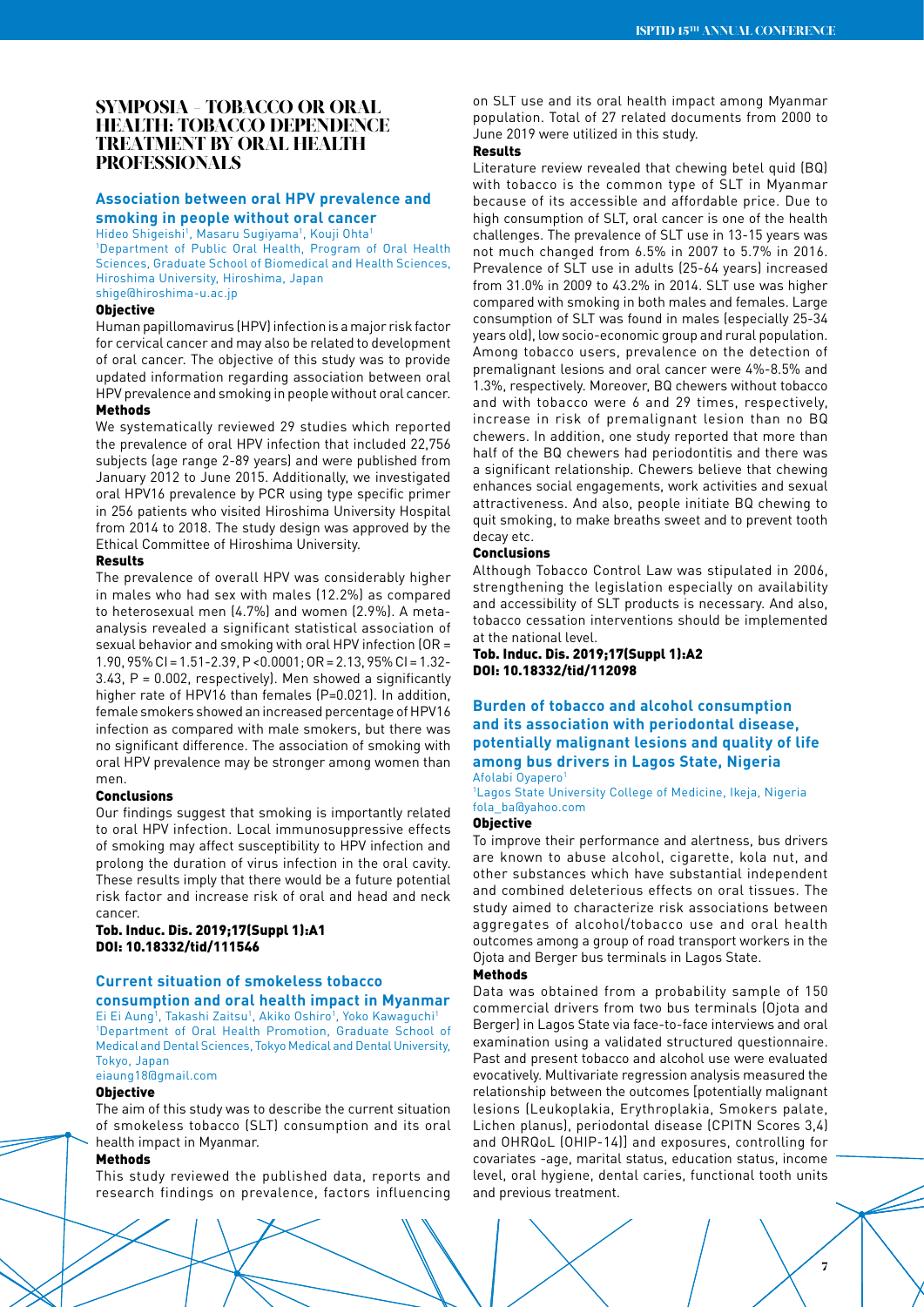#### Results

All the respondents were male. The prevalence of ever-use alcohol was 82%, 35% were moderate or heavy drinkers (2-4 drinks). Prevalence of ever-use of tobacco was 71%; 32% were heavy smokers (>11 cigarettes per day); 64% had a history of kola nut chewing habit while 53% ate at least 2 kola nuts daily. Heavy smokers/ moderate to heavy drinkers had more potentially malignant lesions (OR=1.89, 95% CI: 1.33–3.27); significantly worse periodontal destruction(OR=3.12, 95% CI: 2.28–5.17); and significantly worse OHRQoL (OR=2.35, 95% CI: 1.42–4.54)[pain (p = 0.002), discomfort (p = 0.007), speech (P = 0.005), diet (P = 0.014), social embarrassment (P = 0.017), self-consciousness (P = 0.012)] than Non/light smokers and Non/light drinkers, after adjusting for clinical and socioeconomic covariates. Conclusions

This study highlights the role of tobacco and alcohol as modifiable risk factors for periodontal disease and potentially malignant lesions which can impact negatively on OHRQoL. Bus drivers in this part of Lagos State in Nigeria, are an important target group in controlling tobacco and alcohol use in Nigeria and they should receive adequate attention for oral health promotion and other preventive initiatives.

# Tob. Induc. Dis. 2019;17(Suppl 1):A3 DOI: 10.18332/tid/112091

# **Evaluation for inflammatory response after smoking cessation on human oral cavity**

Hiroko Takeuchi-Igarashi<sup>1,2</sup>, Toshiaki Tachibana<sup>2</sup>, Yukihiro Numabe1

1 Department of Periodontology, School of Life Dentistry at Tokyo, The Nippon Dental University, Tokyo, Japan, <sup>2</sup>Core Research Facilities for Basic Science (Division of Molecular Cell Biology), The Jikei University School of Medicine, Tokyo, Japan hiroko.p0324@gmail.com

#### Objective

Adverse effect of smoking has been widely reported. However effect of smoking cessation has not entirely clear. The objective of this study was to investigate that gingival fibroblast cells (HGF) and human epithelial cells' (HE) smoking inflammatory response and changes in repair period during smoking cessations by time-dependently.

# Methods

This study was approved by the Institutional Ethics Review Committee of The Nippon Dental University. Both cells were obtained from normal human gingival tissue. When cells were cultured until confluence, medium was replaced 1ug/ml nicotine contained medium for 24 hours. Then there were replaced non-nicotine fresh medium.

IL-6 level was detected by ELISA. The results of smoking group were significantly decreased cell number timedependently. The migration of both cell types in response to smoking cessation over period of 3 days was investigated in an in vitro wound healing model. The cell cultures were analyzed by morphologically examination under TEM and SEM.

#### Results

It was detected that ability of cell migration of smoking cessation group was significantly increased comparing with smoking group (p<0.001). Smoking group were significantly decreased comparing control and smoking cessation group (p<0.001). Following 24 hours nicotine stimulation, there were observed a lot of vacuolization in cytoplasm by phase-contrast microscope, TEM and SEM. Conclusions

Our study demonstrated the cell damaging effect of

smoking. On the other hand, actually damage of smoking was still remained in cells, we also indicated ability of the cell repairing effect of smoking cessation.

Tob. Induc. Dis. 2019;17(Suppl 1):A4 DOI: 10.18332/tid/112513

# **SECONDHAND SMOKING**

# **2020 Olympics' legacy for tobacco control in Japan**

Chris Rathbone1 1 Smoke Free 2020 Tokyo Olympics rathbonetrans@gmail.com

Tobacco control advocates in Japan face a difficult struggle. Not only can the tobacco industry can easily influence the public and lobby politicians but due the Japanese government holding one-third of the shares of Japan Tobacco (JT), tobacco executives can easily access the highest levels of government. Due to this high level of tobacco industry interference, Japan has weak enforcement in all aspects for MPOWER model except perhaps for smoking cessation support despite having ratified the Framework Convention on Tobacco Control. JT is the third largest tobacco multinational company in the world with key brands of Winston's, Camel's, Benson & Hedges and Mevius (Mild Seven). JT uses Japanese government offices and agencies to influence regulation and acquire access to markets and working from its solid base in Japan where it is lightly regulated and immune from health litigation, JT seems to be destined to the main competitor for Philip Morris International and British American Tobacco for the near future. Therefore, Japan's tobacco policy should be a major concern for tobacco control advocates worldwide. In recent years, health professional groups in Japan have come to support tobacco control, but there is little support outside of the health community. Key reasons are tobacco industry control of both public and private media and CSR activities resulting in tobacco industry allies having influence in non-profit and non-governmental organizations. 2020 Olympics to be held in Tokyo represent an opportunity for stronger tobacco control in Japan with secondhand smoke protection as the first step. Already the national government has made limited secondhand smoke protection measures mandatory and Tokyo and other local government have passed stricter ordinances mandating the banning of smoking in public spaces. The immediate positive effect is that many universities have become completely smoke free and some prominent companies are smoke free or plan to become smoke free shortly. In these circumstances, I have started an on-line group working through social media (Twitter, LinkedIn and Facebook) with the goal of supporting anti-tobacco activities with an emphasis on secondhand smoke protection and drawing international support for tobacco control efforts in Japan. Tob. Induc. Dis. 2019;17(Suppl 1):A5

DOI: 10.18332/tid/111611

# **Analytical study on street smoking ban by local ordinances in Japan, 2002-2018**

Suketaka Iwanaga<sup>1</sup>, Kazunari Satomura<sup>1</sup>, Mai Masuda<sup>1</sup>, Toshitaka Nakahara<sup>1</sup>

1 Kyoto University, Kyoto, Japan iwanaga.at.work@gmail.com Objective

Since 2002, street smoking ban has been enforced by local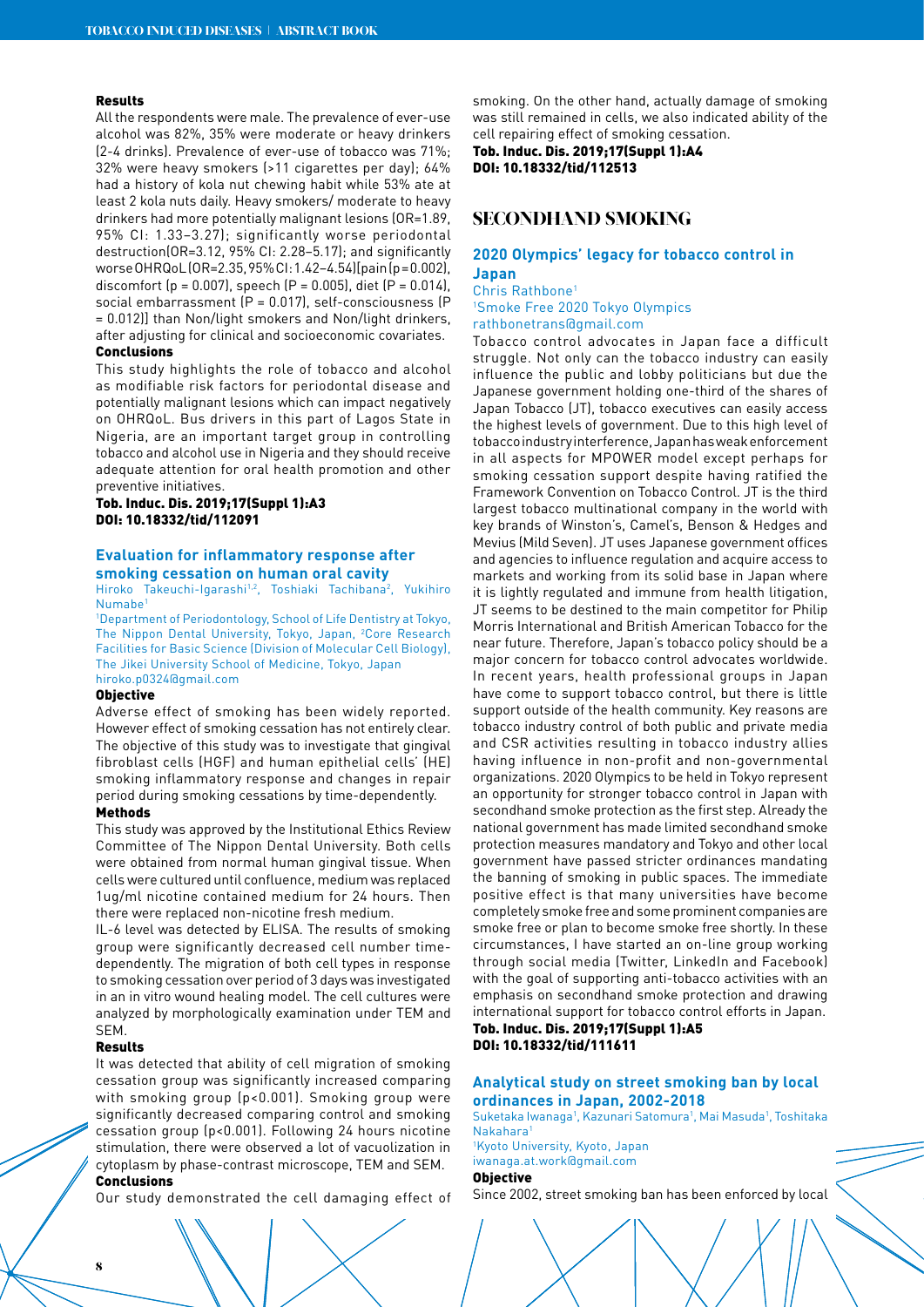ordinances in municipalities in Japan. We analyzed the trends and development of these ordinances came into force from 2002 to 2018.

# Methods

The ordinances which include the word of "street smoking" or "smoke while walking" in the text were picked up in a national ordinance database. The text of each ordinance and the implementing regulations were downloaded for analysis.

#### Results

As of December 31st, 2018, 189 municipalities are identified to have enforced street smoking ban ordinances. 96 municipalities are found in KANTO area (around Tokyo) followed by 40 municipalities in KANSAI area (around Osaka) and their distribution is uneven. In the titles of the ordinances, the phrase; "littering ban" is used in 34 cases, the word; "environment" is used in 27 cases. In the text of the ordinances, "cigarette butts littering ban" is described in 122 cases, "secondhand smoking" is in 27 cases and "health" is found in only 12 ordinances. 107 municipalities provide penal regulations. The total number of municipalities has been increasing but after the 29 municipalities in 2008, the numbers of the new municipalities in each year is decreasing.

#### Conclusions

The main purposes of many ordinances are the cleanness of the city. Due to the rapid increase of inbound visitors, the enforcement of street smoking ban ordinance is expected to be increase. At the same time, indoor smoking ban which is not enough regulated at present supposed to be developed towards the Tokyo Olympic year, 2020.

# Tob. Induc. Dis. 2019;17(Suppl 1):A6 DOI: 10.18332/tid/111617

# **The effects of Community Participation Program on smoke-free home in sub-urban community of Thailand**

Peeraya Suteeerangkul<sup>1</sup>, Sunee Lagampan<sup>1</sup>, Surintorn Kalampakorn<sup>1</sup>, Naruemon Auemaneekul<sup>1</sup>

#### 1 Faculty of Public Health, Mahidol University, Bangok, Thailand peeraya07@yahoo.com

Smoking inside home affects the health of a direct smoker and family members with second-hand exposure. The current research examined the effects of community participation program on smoke-free home in semi-urban community in Thanyaburi district of Pathumthani province in Thailand. Population included members of families with smokers, in respective area of the local administration organization of Thanyaburi municipality, including Lum Pak Kut and Rangsit sub-districts. The sample was randomly assigned for intervention and comparison groups, each containing 27 families. The intervention group was administered with the program for 5 sessions during the 6 month-period of study. The program contained the following components: community committee's participation in decision making to solve the problem of smoking inside home; formulating smoke-free home policy; making action plans; smoke-free home campaign and public relations in community; educating family members about dangers of smoke and secondhand smoke and establishing smoking ban home rule; participation with the research team to practice skills in negotiating with smokers for smoking-ban inside home; giving emotional support for non-smoking inside home; posting smoke-free home stickers; giving advice about sources of help in need of smoking cessation. The comparison group was normally treated by community committee and health volunteers.

Data collection was undertaken before implementation and 6 months after implementation by means of response to structured interview form. Skills in negotiating with smokers for no smoking inside home were evaluated. Emotional support was provided for non-smoking inside home. Comparisons were made on proportion of having smoking-ban home rule, and proportion of having smokefree homes between the intervention and comparison groups. Data analyses were performed using descriptive statistics and test of hypotheses with Chi-Square test, paired t-test, independence t-test, and Fisher's Exact test. Research results suggest that after the implementation, the intervention group reported significantly higher mean score of skills in negotiating with smokers for smoking-ban inside home and mean score of emotional support for non-smoking inside home than those before implementation and those of comparison group (p < 0.05). The proportion of having smoking ban home rules in intervention group was significantly higher (p < 0.05) than that before implementation and that of comparison group (92.6% versus 18.5%). The proportion of smoke-free home was higher in intervention than comparison group (75% versus 0%) which was significantly higher than that before implementation and that of the comparison group (p < 0.05). The current research suggests that community participation program for smoke-free home was effective in raising awareness on the impact of secondhand smoke on family members and in working together to manage for smoke-free home environment. The program was thus applicable for further development of community to achieve smoke-free homes.

Tob. Induc. Dis. 2019;17(Suppl 1):A7 DOI: 10.18332/tid/111259

# **TAXATION**

# **Public support for cigarette price increase in Indonesia**

Renny Nurhasana<sup>1</sup>, Suci Puspita Ratih<sup>2</sup>, Teguh Dartanto<sup>3</sup>, Risky Hartono<sup>4</sup>, Aryana Satrya<sup>3</sup>, Faizal Moeis<sup>3</sup>, Hasbullah Thabrany<sup>3</sup> 1 Department of Urban Studies & Center for Social Security Studies, School of Strategic and Global Studies, Universitas Indonesia, Jakarta, Indonesia, 2 Department of Public Health, Faculty of Sport Sciences, Universitas Negeri Malang, Malang, Indonesia, 3 Universitas Indonesia, Jakarta, Indonesia, 4Sekolah Tinggi Ilmu Kesehatan Indonesia Maju, Indonesia rennynurhasana@ui.ac.id

#### **Objective**

The current governmental policies related to tobacco control in Indonesia are known to be not yet effective in reducing tobacco consumption. Therefore, increasing cigarette prices is one of effective instruments that should be supported by governments and public. This study aims to assess public support for cigarette price increase as well as to generate scientific evidence for the government and policymakers.

# Methods

This research is a quantitative study with a cross-sectional design. The data were obtained through phone-based interviews in 1,000 respondents aged ≥ 18 years old in Indonesia. The interviews started on 1 May 2018 and ended on 31 May 2018.

#### Results

Respondents in this study were varied in terms of age, gender, level of education, income, occupation, the area of living, and smoking status. This study found that 88%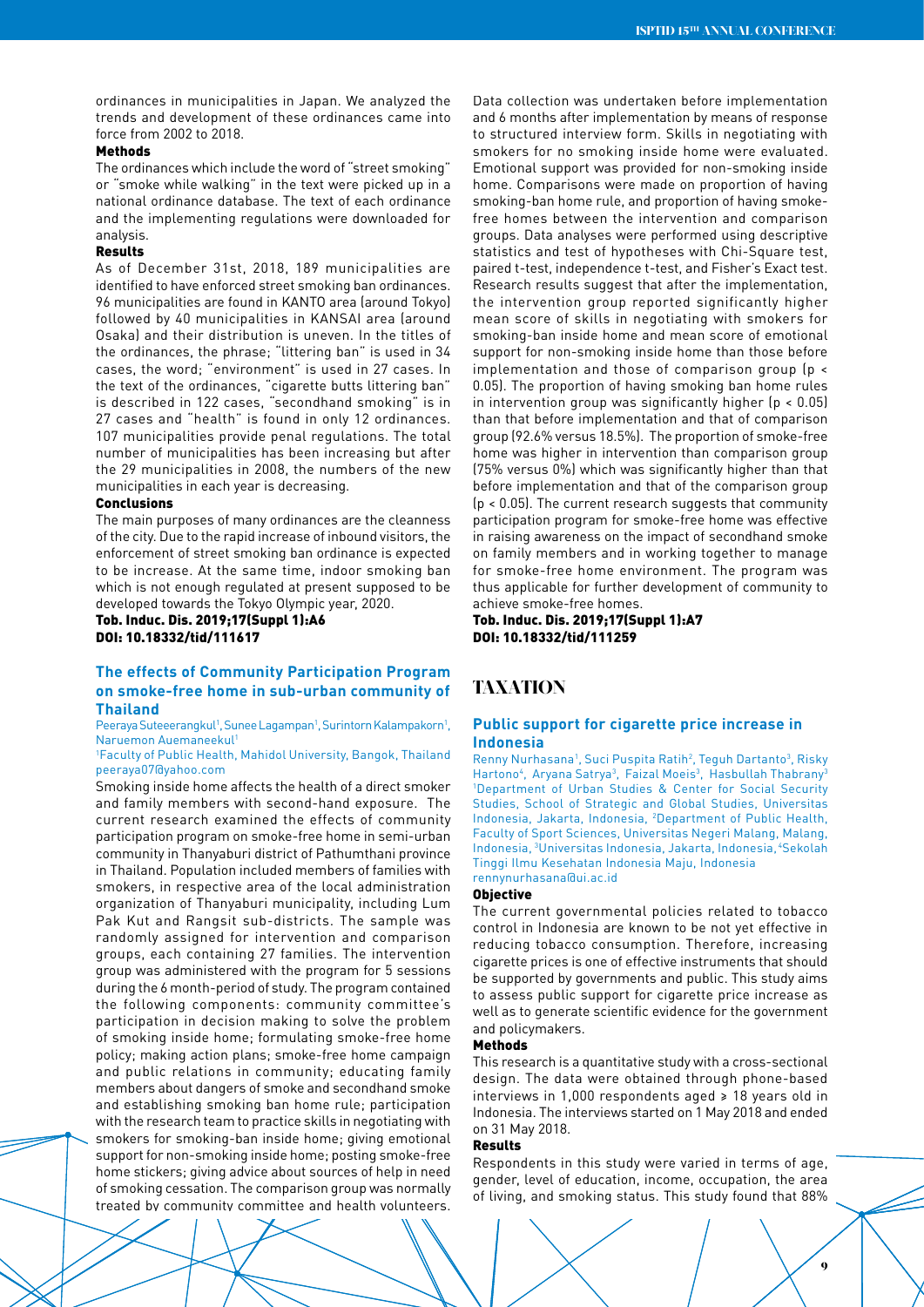of the respondents including 80% of smokers support cigarette price increase to prevent children from buying cigarettes. Around 66% smokers said they would stop smoking when the cigarette price is Rp60,000 (US\$4.3) per package. The multivariate analysis revealed that age, income, cigarette expenditure per day, and perception on the current cigarette price are the predictors of support for cigarette price increase.

# Conclusions

The increase in cigarette prices is supported by the majority of public including smokers. Cigarette price increase is supported by younger people and higherincome groups as they have less expenditure and less likely to smoke. Governments, academics, NGOs, and tobacco control activists should generate the understanding that increasing cigarette prices will improve the quality of life.

Tob. Induc. Dis. 2019;17(Suppl 1):A8 DOI: 10.18332/tid/111426

# **The impact of tobacco taxation on illicit cigarette trade in selected low- and middleincome countries**

Laura Rossouw<sup>1</sup>, Hana Rossouw<sup>1</sup>, Corné van Walbeek<sup>1</sup>, Nicole Vellios<sup>1</sup>, Kirsten van der Zee<sup>1</sup>, Zunda Chisha<sup>1</sup>, Megan Little<sup>1</sup> 1 Economics of Tobacco Control Project, School of Economics, University of Cape Town, Cape Town, South Africa laura.rossouw@gmail.com

# Objective

The importance of monitoring and deterring the illicit trade of tobacco is illuminated by the recent ratification of the WHO's Protocol to eliminate illicit trade of Tobacco Products. While the correlatory relationship between tobacco taxation and illicit trade of cigarettes have been measured globally, there is a paucity of research on the impact that a change in tax and price policy measures will have on illicit trade. Measuring this impact objectively is crucial to countering biased estimates aimed at influencing public opinion and policy makers. The objective of the project was to use the exogeneity of tobacco taxation and price policy changes in four low- and middle-income countries (the Gambia, Georgia, Mongolia and South Africa) as natural experiments to measure this impact.

#### Methods

Using primary-collected household survey data and the discarded pack collection methodology, we measured illicit trade before and after policy changes.

#### Results

In Mongolia, South Africa and Georgia, the policy had no impact on illicit trade. Mongolia observed a decline in their illicit trade during this period, from 15.4% (April 2017) to 6.3% (May/June 2018). In the Gambia, last minute changes to planned policy changes meant that we could only collect one wave of cross-sectional data. However, the data revealed that illicit trade is low at 0.9%-7.3%. We will also relate methodological lessons and recommendations from the studies, specifically recommendations for rapid response research by policymakers on this topic.

#### Conclusions

The evidence indicates that tobacco taxation does not have an impact on the illicit trade of cigarettes.

Tob. Induc. Dis. 2019;17(Suppl 1):A9 DOI: 10.18332/tid/111459

**The effect of industry vs government induced cigarette price increase on national cigarette consumption in Taiwan, 2011-2018**

#### Wayne Gao<sup>1</sup>, Mattia Sanna<sup>1</sup>

1 Global Health and Development, College of Public Health, Taipei Medical University, Taipei, Taiwan waynegao@tmu.edu.tw

# Objective

This study compares the effect of industry vs government induced cigarette price increases on cigarette consumption in Taiwan.

# Methods

Using governmental tax and market survey data, we analyzed the changes in cigarette retail prices, sales volume, and net revenue of the top tobacco companies in Taiwan from 2011 to 2016, when no tax increases occurred. We also examined the same market reactions when the government raised tax in 2017-2018.

# Results

Retail price of cigarette increased from 15 to 20 National Taiwan Dollars (NTD) across different brands by the industry from 2010-2016. Cigarette consumption per one adult (aged 15yrs+) decreased slightly by 5% from 1,781 sticks to 1,687 sticks per year which translated to less than 1% annual decline during this period. On the contrary, the cigarette consumption dropped significantly to 1,406 sticks in 2018, a significant 18.6% declined from 2016 after the government raised tobacco tax by 20 NTD in 2017.

#### Conclusions

The low and unchanged taxes environment enabled tobacco companies to use aggressive pricing and segmentation strategies to increase cigarette prices without making them less affordable, while simultaneously also maintaining customers' loyalty and kept consumption level. On the contrary, the tax-induced price increase was universally applied across all cigarette brands and segments. The national cigarette consumption declining rapidly from 1.72 billion packs in 2016 to 1.41 billion packs in 2018, representing the first significant decline in tobacco consumption since 2010 in Taiwan.

Tob. Induc. Dis. 2019;17(Suppl 1):A10 DOI: 10.18332/tid/111603

# **RAPID COMMUNICATION SESSION 1**

# **Improvement of cognition for smoking cessation support in nurses who received Japanese Smoking Cessation Educational Program: Program contents and evaluation methods, background of participants**

Izumi Sezai<sup>1</sup>, Chie Taniguchi<sup>2</sup>, Tomoyasu Hirano<sup>3</sup>, Fumihiko Wakao<sup>3</sup> 1 Community Health Nursing Section, National Defense Medical College, Saitama, Japan, <sup>2</sup>College of Nursing, Aichi Medical University, Aichi, Japan, <sup>3</sup>Center for Cancer Control and Information Services, Tokyo, Japan sezai@ndmc.ac.jp

# **Objective**

The purpose of this study is to assess the improvement of cognition for smoking cessation support among nurses who received Japanese Smoking Cessation Educational Program. In this presentation, we present the program contents and evaluation method to be implemented in the smoking cessation educational program, as well as the background of the participants.

# Methods

The smoking cessation workshop for nurses was held six times in 2018 with the cooperation of the prefectural nursing association. \*This project is implemented with research and development funds of the National Cancer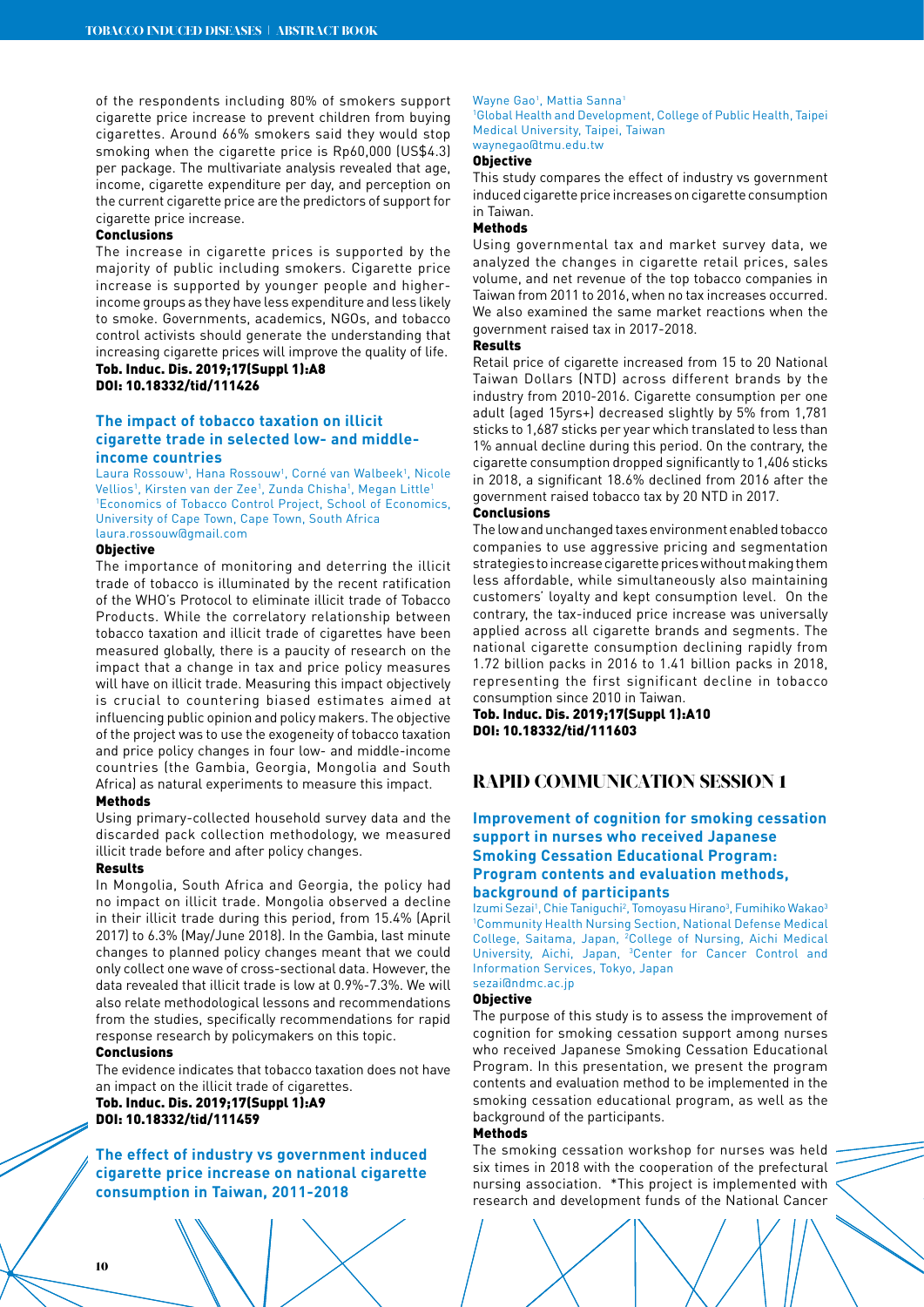Research Center and research funds of the Global Bridge. Program contents

The program consisted of lectures and exercises to "provide information on the harm of active smoking and passive smoking" and "smoking cessation support, including counseling skills." One program covered five hours.

# Evaluation method

A questionnaire survey was administered before and after the program.

#### Main survey items:

Before the program, basic attributes, number of working years in nursing, number of working years in smoking cessation, smoking cessation status, learning status of smoking cessation, confidence, and importance of smoking cessation, etc.

After the workshop, impressions of the workshop, including degree of satisfaction and learning in the workshop, confidence, and importance of smoking cessation support, etc.

This study was approved by the ethics committee of the organization.

# Results

Number of participants (collected number of surveys): Kyoto Prefecture (twice, in total), 77 (71); Yamagata Prefecture 88 (84); Tochigi Prefecture, 42 (42); Okinawa Prefecture, 85 (77); and Osaka Prefecture, 78 (78). Total, 370 (352). The survey recovery rate was 95.1%

Mean age: 43 .8 ± 10.5 years

Female: 93.1%

Rate of professional nursing in smoking cessation support: 53.6%.

# Conclusions

About half of participants in this training were not involved in smoking cessation professionally, and there was found to be a need among a wide range of nurses.

Tob. Induc. Dis. 2019;17(Suppl 1):A11 DOI: 10.18332/tid/111612

# **Improvement of cognition for smoking cessation support in nurses who received Japanese Smoking Cessation Educational Program - Outcome evaluation before and after the**

#### **program**

Chie Taniguchi<sup>1</sup>, Izumi Sezai<sup>2</sup>, Tomoyasu Hirano<sup>3</sup>, Fumihiko Wakao<sup>2</sup> 1 College of Nursing, Aichi Medical University, Aichi, Japan, 2 Community Health Nursing, National Defense Medical College, Saitama, Japan, <sup>3</sup>Center for Cancer Control and Information Services, National Cancer Center, Tokyo, Japan amachi@kej.biglobe.ne.jp

#### **Objective**

The purpose of this study is to assess the improvement of cognition for smoking cessation support among nurses who received Japanese Smoking Cessation Educational Program

# Methods

This program was held six times in 2018 with the cooperation of the prefectural nursing association. A questionnaire survey was administered before and after the workshop. Locations and numbers of surveys collected comprised Kyoto Prefecture (twice, in total), 71; Yamagata Prefecture, 84; Tochigi Prefecture, 42; Okinawa Prefecture, 77; and Osaka Prefecture, 78. The purpose was to analyze the results before and after training sessions. In conducting this research, we reported to the ethics committee of our organization.

#### Results

1) Evaluation at the end of the workshop program

"Satisfaction": "Extremely" 67. 4%, "Moderately" 31.5 % "Mastery level": "Sufficient" 10.1%, "Good" 76.7%

"I want to participate in the future, too.": "Strongly agree" 56.8%, "Agree" 40.6%

2) Changes in attitude and attitude toward smoking cessation support

Before and after the workshop, those with significant statistical effects were "motivation," "confidence (all nine items)," "anxiety," "difficulty," and "enjoyment" in terms of smoking cessation support. On the other hand, there was no significant difference between the degree of "importance" and "the degree of interest" for smoking cessation support before and after the workshop.

# Conclusions

Nurses who participate in this workshop have a high degree of importance and interest in smoking cessation support and are highly motivated to participate in the workshop. Although most participants express a sense of satisfaction after the training sessions, it is also necessary to evaluate whether the participants who completed the workshop are able to capitalize on the actual duties.

# Tob. Induc. Dis. 2019;17(Suppl 1):A12 DOI: 10.18332/tid/111650

# **A study on the relationship between the search trends and the news through the smoke-free apartment**

Eonjoo Park<sup>1</sup>, Jieun Hwang<sup>2</sup>, Sung-il Cho<sup>1,2</sup>

1 Graduate School of Public Health, Seoul National University, Seoul, Republic of Korea, <sup>2</sup>Institute of Health & Environment, Seoul National University, Seoul, Republic of Korea eonjoo119@snu.ac.kr

#### Objective

Smoking in an apartment building causes disputes between neighbors and damages from second-hand smoke. To prevent this, the smoke free apartment was implemented in September 2016, in which corridors, staircases, elevators and underground parking lots of apartments were designated as non-smoking areas if more than one-half of residents approved the system. Therefore, an analysis was conducted through Naver Trends and news articles to understand the interest and effectiveness of the smoke free apartment.

#### Methods

From January 1, 2016 to September 30, 2018, extract the search volume of 'Smoke-Free Apartment' via Naver Trends and looked at changes in search volume over time. In addition, the contents of 2,315 newspaper articles reported were analyzed to determine the cause of the high search volume. The article was selected as a report from Korea's 13 major daily newspapers and 12 media outlets nationwide.

#### Results

Analysis of the linkage of 9 peaks and 2,315 articles over two years and eight months showed that trends were related to the topic of the article rather than the number of articles. All the articles featured in peak1, 2 and 3 where people searched the most for 'Smoke Free Apartments' were articles related to the smoking cessation fines. It was also important in which medium the article was written. The number of searches has increased when it is aired on national news outlets.

### Conclusions

People's interest in smoke free apartments showed a surge after news and newspapers were reported. Particularly, it shows that they are interested in content that directly affects people such as fines. However, this interest has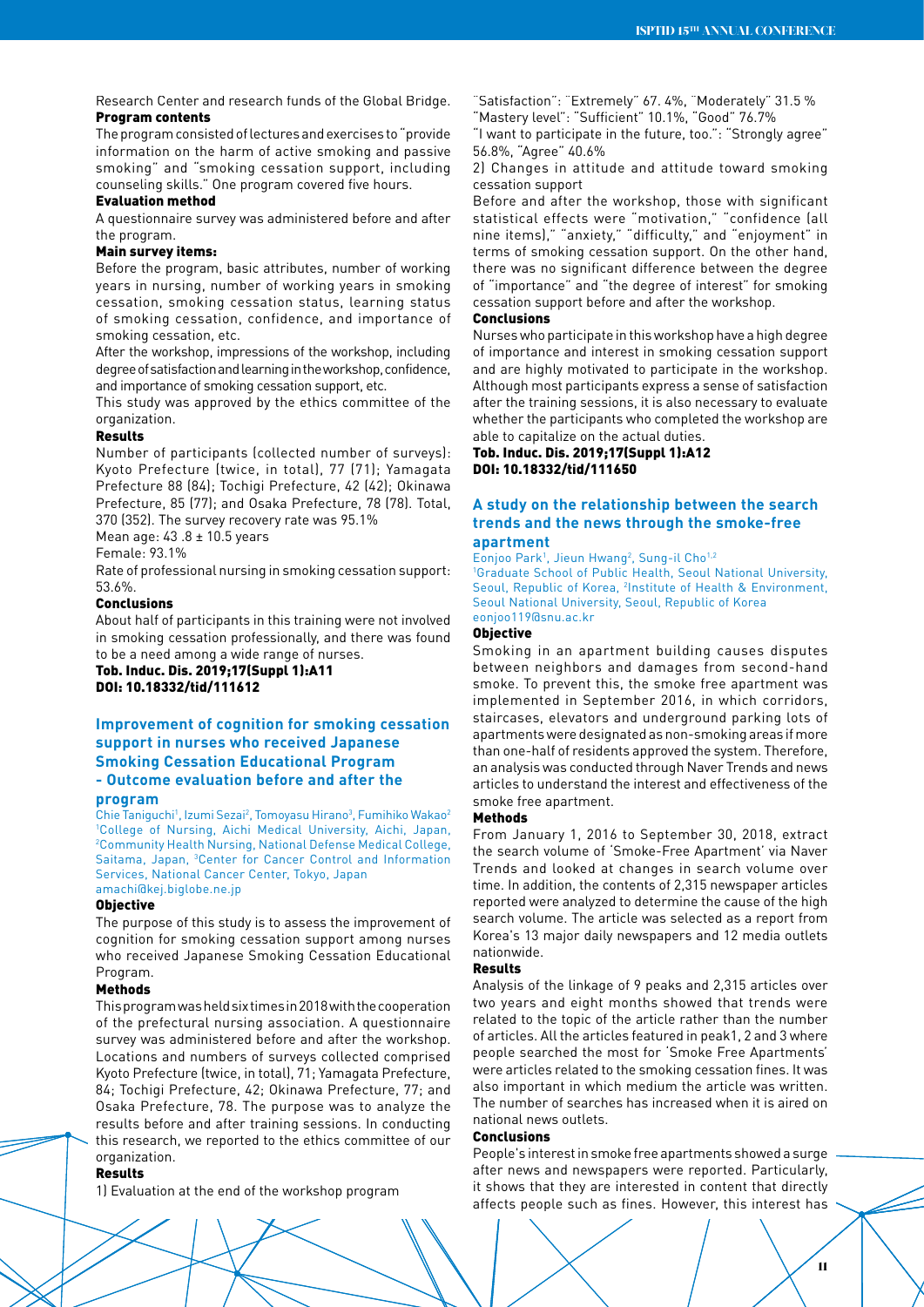not been sustained and often ended in a single event. Therefore, it is necessary to conduct massive publicity campaigns to attract people's attention and response.

Tob. Induc. Dis. 2019;17(Suppl 1):A13 DOI: 10.18332/tid/111607

# **Development of a network for training health care professionals in smoking cessation in medical check-ups in Kumamoto**

Hisamitsu Oomori<sup>1</sup>, Ayumi Onoue<sup>1</sup>, Kenichi Kubota<sup>2</sup>, Emiko Morikawa<sup>2</sup>, Keiko Fujimoto<sup>3</sup>, Yoshihisa Takano<sup>4</sup>, Masakazu Nakamura<sup>5</sup>

1 Faculty of Life Sciences, Kumamoto University, Kumamoto, Japan, <sup>2</sup>Japanese Red Cross Kumamoto Health Care Center, Kumamoto, Japan, <sup>3</sup>Kumamoto Kinoh Hospital, Kumamoto, Japan,<br>"Takano Respiratory Clinic, Hirono, Japan, <sup>5</sup>Health Promotion Takano Respiratory Clinic, Hirono, Japan, <sup>5</sup>Health Promotion Center, Kumamoto, Japan

omorih@gpo.kumamoto-u.ac.jp

#### Objective

Objective of these projects is to train advisors for the treatment of tobacco dependency, focusing mainly on the training of doctors and healthcare professionals involved in health screening and care that are centered on Kumamoto and the organization of which the applicant (Omori) is a member, and to promote smoking cessation advising (short-term intervention) to healthcare providers.

So far, more than 40 health organization participated in the present projects. We had questionnaire on current status of smoking cessation advising for examinees and patients from these organizations. Seminar of smoking cessation advising (short-term intervention) was held for healthcare professionals and doctors at Kumamoto University. About 90 healthcare professionals and doctors participated this seminar.

Seminar for healthcare professionals in local area (Tamana district, and Yatsushiro District) in Kumamoto will be held in this summer.

We will evaluate the ratio of patients and medical examinees that received smoking cessation advising (short-term intervention) or treatment at a smoking cessation clinic and smokers who received advising and successfully stopped smoking during the research period.

Tob. Induc. Dis. 2019;17(Suppl 1):A14 DOI: 10.18332/tid/111483

# **Operation is a good opportunity for smoking cessation**

Kumiko Tanabe<sup>1</sup>, Mayumi Nakanishi<sup>2</sup>, Hiroki lida<sup>2</sup> 1 Department of Anesthesiology and Pain Medicine, Gifu University Graduate School of Medicine, Gifu, Japan, <sup>2</sup>Gifu University Graduate School of Medicine, Gifu, Japan kumiko-t@m2.gyao.ne.jp

#### Objective

Smoking increases various perioperative risk and affects outcome of patients undergoing operation and the smoking rate is decreasing in Japan. Smoking has been prohibited in our university hospital premises since 2005. Japanese Society of Anesthesiologists formulated a guideline for perioperative smoking cessation in 2015. We surveyed smoking status of patients undergoing operation in their preoperative interview.

#### Methods

Questionnaire as follows were carried out about smoking status the day before operation in 2006, 2011 and 2018 to the patients who were greater than eighteen years old: smoking history, awareness of the risk of perioperative smoking and intension to continues abstaining from

smoking after discharge.

# Results

The numbers of patients were 1098 (12 months in 2006), 1124 (6 months in 2011) and 1094 (4 months in 2018). There were 50, 47and 50% non-smokers, 42, 45 and 45% exsmokers, and 7, 7 and 5% current-smokers in 2006, 2011 and 2018, respectively. An awareness of the perioperative risk of smoking was admitted by 51, 55, and 85% of currentsmokers in 2006, 2011 and 2018, respectively. An intention to stop smoking after discharge was stated in 45, 61 and 60% in 2006, 2011 and 2018, respectively.

# Conclusions

The perioperative risks of smoking have been gradually known. Among current-smokers, patients who intend to quit smoking after discharge increased. Operation or hospitalization is good opportunity for smoking cessation. Medical stuff should take this opportunity and encourage smoking cessation.

# Tob. Induc. Dis. 2019;17(Suppl 1):A15 DOI: 10.18332/tid/111553

# **Evaluation of factors affecting the maintenance of smoking cessation among individuals in Japan**

Takako Fujita<sup>1</sup>, Akira Babazono<sup>2</sup>, Peng Jiang<sup>3</sup>

1 Department of Health Sciences, Faculty of Medical Sciences, Kyushu University, Fukuoka, Japan, 2 Department of Healthcare Administration and Management, Faculty of Medical Sciences, Kyushu University, Fukuoka, Japan, <sup>3</sup>Graduate School of Medical Sciences, Kyushu University, Fukuoka, Japan takacooking@gmail.com

#### Objective

More than 25% of smokers in Japan want to quit smoking, but half of them reportedly fail to do so even if they receive medical treatment for nicotine dependence. This study assessed the factors affecting the maintenance of smoking cessation.

# **Methods**

This retrospective cohort study was conducted using health examination and administrative claim data from 2012 to 2014, extracted from a database containing information on the insurance of beneficiaries employed in mediumand small-sized Japanese companies. The study included subjects who quit smoking. Logistic regression analysis was used to assess factors related to the smoking status after the subjects quit smoking, which included sex, age, income, occupation, and medical treatment for nicotine dependence.

#### Results

Smoking prevalence among subjects was 37.1% in 2012, and 5.1% of them quit smoking in 2013. The percentage of smokers who quit smoking with medical treatment was 8.5%, mainly with varenicline. Data relating to smoking status in 2014 was available for 4,034 subjects, and 69.6% maintained smoking cessation. Logistic regression analysis showed that females and older individuals could significantly maintain smoking cessation. Treatment with varenicline was also significant: OR: 1.50 (95% CI, 1.14– 1.96).

# Conclusions

Medical treatment for nicotine dependence using varenicline could maintain smoking cessation significantly, although it is reported that half the smokers who were treated started to smoke again. It is difficult for smokers to maintain smoking cessation and they require an effective support system. The difference between this treatment and other methods of smoking cessation could be attributed to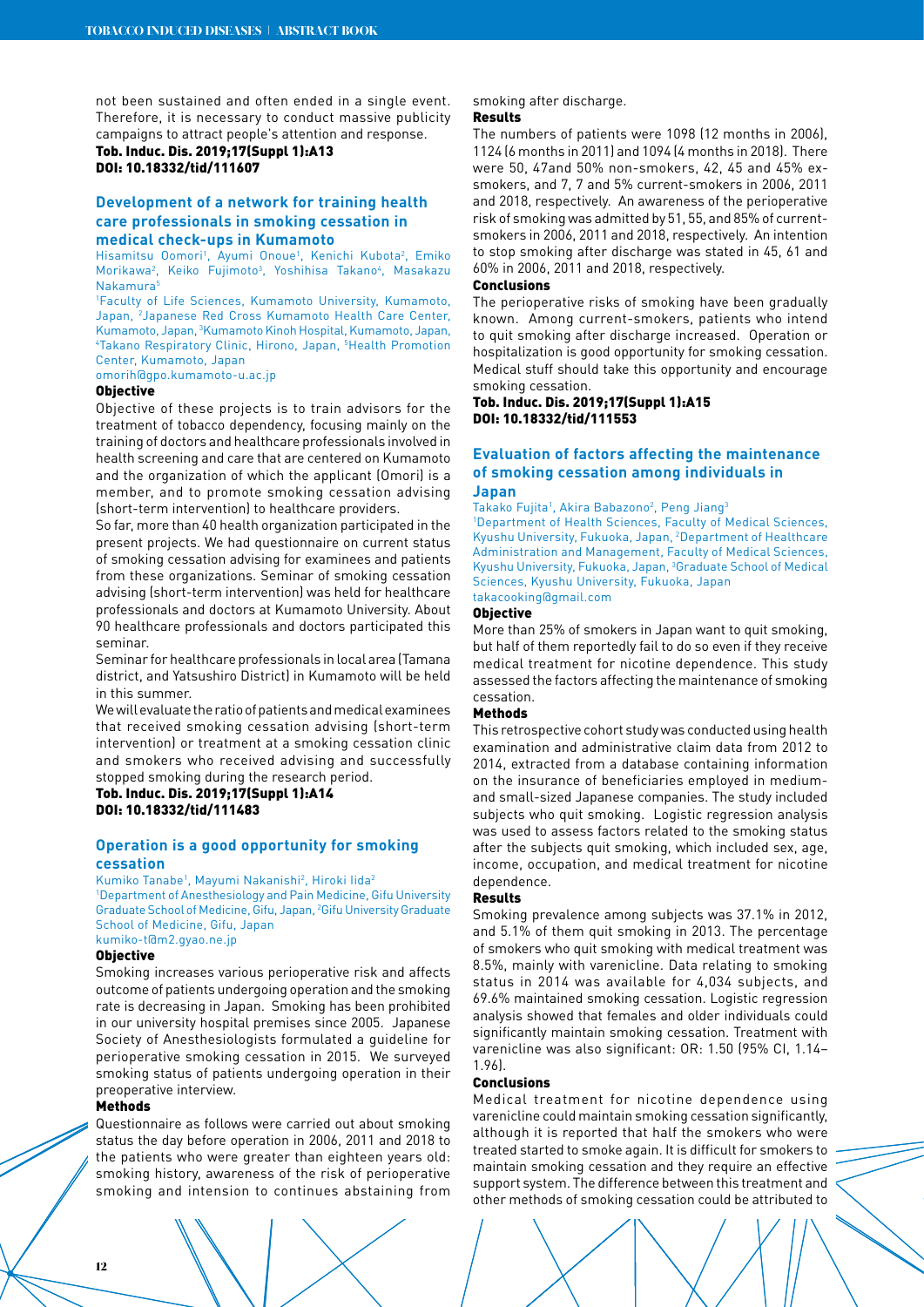Tob. Induc. Dis. 2019;17(Suppl 1):A16 DOI: 10.18332/tid/111934

# **Effectiveness of a smoking cessation support program for tuberculosis patients in Japan**

Tamae Shimamura<sup>1</sup>, Minako Urakawa<sup>1</sup>, Yoko Nagata<sup>1</sup>, Toru Mori<sup>1</sup> 1 Research Institute of Tuberculosis, Japan Anti-tuberculosis Association, Tokyo, Japan

shimamura@jata.or.jp

In Japan, the current smoker rate in tuberculosis (TB) patients is higher than that of the general population. The data show that more than half of them keep smoking throughout their treatment period. The systematic smoking cessation support for TB patients has never been addressed in the Japan's TB control program until now. While a patient is under treatment, a public health nurse (PHN) visits the patient at least once a month to check if the medicine is being taken regularly. But nurses so far have not paid attention to the smoking habit of their patients for fear that it might affect human relationship. International Union Against Tuberculosis and Lung Diseases published the guidebook, "Smoking Cessation and Smoke-free Environment for TB Patients" in 2010. Based on this, we have developed the "TB Patients' Smoking Cessation Support Manual" Japanese version in 2017. This study tries to evaluate the program of this manual, so that its achievements will become a cornerstone of new tobacco cessation support program for TB patients.

The purpose of this study is to strengthen motivation of PHNs toward smoking cessation support, and to assess coverage of smoking cessation support and its outcomes among patients in the health center areas where the program of the above Manual is practiced.

The direct target of the study is PHNs who work at a total of 137 public health centers from 52 municipalities volunteering to collaborate with us. All the TB patients newly registered in the collaborating municipalities are given "ABC guidance" by PHNs; "Ask" about smoking, followed by "Brief advices" for smokers and passive smokers, and then "Cessation support" for smokers who want to quit smoking. The study period is from July, 2018 to December, 2019. We will introduce a part of data in the presentation on site.

Tob. Induc. Dis. 2019;17(Suppl 1):A17 DOI: 10.18332/tid/111492

# **Tobacco quitting characteristics and e-cigarette vaping among Korean ever smokers**

Wonjeong Yoon<sup>1</sup>, Inhyung Cho<sup>1</sup>, Sung-il Cho<sup>1,2</sup>

1 Department of Public Health Science, Graduate School of Public Health, Seoul National University, Seoul, Republic of Korea, 2 Institute of Health and Environment, Seoul National University, Seoul, Republic of Korea

wyoon@snu.ac.kr

# **Objective**

The objective of our study was to assess the relationship between quit attempts, quit intention, and quit duration of tobacco smoking and electronic cigarette (e-cigarette) vaping among Korean adults.

# Methods

We used the nationwide cross-sectional data of the Korea National Health and Nutrition Examination Survey (KNHANES) from 2013 to 2015. Of the total participants (N=22,948), 3,823 of adult (≥ 19 years old) ever smokers were eligible. The main outcome was e-cigarette lifetime vaping, and the predictors included cigarette quit attempts, quit intention, and quit duration. We performed statistical analysis with weighted percentage (%), the χ2 test with a p-value of significance level of 0.001, and the multiple logistic regression analysis presented as Odds Ratio (OR) with a 95% confidence interval (CI).

### Results

A total of 25.6% of Korean ever smokers have experienced e-cigarettes. Factors related to the lifetime vaping of e-cigarettes were younger age, currently smoking and heavier smoking (p < .001). Gender was not associated. The e-cigarette ever vapers more likely to have attempted to quit  $OR = 2.45$ ,  $95\%$   $Cl = 1.69 - 3.53$  than never vapers. There was not significant difference in intention to quit  $[OR = 1.61, 95\% CI = 0.98 - 2.66]$  according to e-cigarettes vaping. The e-cigarette ever vapers more likely to quit for a short period (<6m:  $OR = 2.00$ ,  $95\%$  CI = 1.21-3.32), but less likely to quit for a long period (3y≤: OR = 0.27, 95% CI  $= 0.15 - 0.48$ .

# Conclusions

Although the e-cigarette vaping may be closely related to temporary abstinence from smoking, it may not lead to stable smoking cessation. Thus, considering e-cigarettes as an aid for effective smoking cessation could be misleading.

Tob. Induc. Dis. 2019;17(Suppl 1):A18 DOI: 10.18332/tid/111659

# **Time spent on smartphones are associated with exposure to online tobacco advertisements among youths**

Heewon Kang<sup>1</sup>, Sung-il Cho<sup>1,2</sup>

1 Department of Public Health Science, Graduate School of Public Health, Seoul National University, Seoul, Korea, <sup>2</sup>Institute of Health and Environment, Seoul National University, Seoul, Korea hiw0301@snu.ac.kr

#### Objectives

Smartphones are considered a double-edged sword in the tobacco control field. Ideally, the device can be used for efficiently delivering prevention and cessation programs. However, there are also concerns adolescents may be receiving pro-smoking messages via smartphones. This study aimed to examine the association between time spent on smartphones and exposure to online tobacco advertisements among youths.

#### Methods

The 13th (2017) Korean Youth Risk Behavior Survey, a nationally representative data of South Korean adolescents, were used. Along with the exposure to online tobacco advertisements during the past 30 days, smartphone use, and average time spent on smartphones per day were measured. Time spent were defined in quantiles. Multiple logistic regression analyses were performed, adjusting for sex, grade and perceived household wealth.

#### Results

Among 62,276 adolescents, 87.7% used smartphones during the past 30 days. The average time spent on smartphones per day was 266.8 minutes (4.4 hours). 39.6% of smartphone non-users were exposed to online tobacco advertisements, whereas 44.0% of users were exposed. More time spent on smartphones was associated with more exposure to online advertisements. Odds ratio estimates (reference=smartphone non-use) were as follows: Q1 (1.07, 95% CI=1.01-1.13), Q2 (1.20, 95% CI=1.13-1.27), Q3 (1.24, 95% CI=1.17-1.31) and Q4 (1.33, 95% CI=1.26-1.41).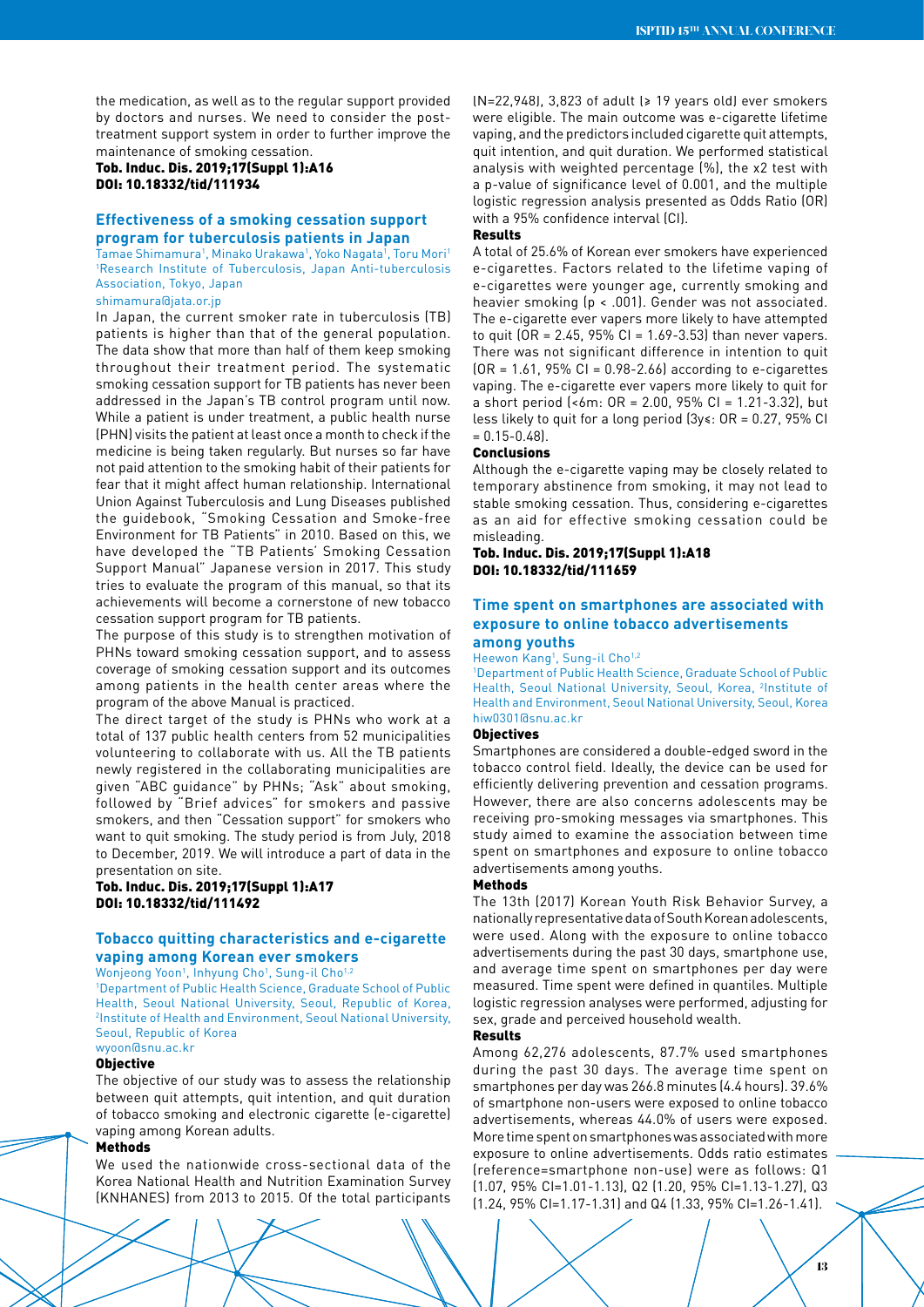#### Conclusions

Our results indicate a dose-response relationship between the time spent on smartphones and exposure to online tobacco advertisements. This implies tobacco advertisements are accessible through smartphones among youths. Tobacco advertisements on the internet is a violation to the article 13 of the WHO Framework Convention Tobacco Control. Further research and control measures are required to tackle online advertisements.

# Tob. Induc. Dis. 2019;17(Suppl 1):A19 DOI: 10.18332/tid/111389

# **A revisit at 16 years for individuals from periurban New Delhi for tobacco use and associated oral lesions**

#### Shekhar Grover<sup>1</sup>, Ravi Mehrotra<sup>2</sup>

1 Maulana Azad Institute of Dental Sciences, Delhi, India 2 ICMR-National Institute of Cancer Prevention and Research, Noida, India

# shekhargrover84@gmail.com

# **Objective**

India has a high incidence of oral cancer due to multifarious tobacco use. The objective of this study was to assess the status of tobacco-related oral lesions over 16 years, in a screen-detected population.

#### Methods

This cross-sectional study involved home visits of 2000 Delhi residents, previously screened for oral potentially malignant disorders/oral cancer and counselled for tobacco cessation. Their basic demographics and tobacco/alcohol history were noted followed by oral visual examination for any related mucosal abnormalities. The data thus obtained were statistically analysed.

#### Results

Two hundred and sixty-five individuals (13.2%) could be traced after 16 years. The status of oral lesions varied across the participants, mainly in terms of their location, type, number, and/or presence/absence; no oral malignancies were noted. Most individuals had either a decreased use (34%, p < 0.001) or had quit tobacco (25.7%, p < 0.001); 8.3% individuals from the former and 5.7% from the latter group showed complete lesion(s) regression. The overall change in the tobacco use and oral lesions showed a highly significant positive association (p < 0.05). Conclusions

A direct relationship exists between tobacco use and oral lesions. Repeated, tobacco cessation counselling provided by health-care professionals is effective. Oral screening of high-risk individuals, along with tobacco cessation, is thus essential.

Tob. Induc. Dis. 2019;17(Suppl 1):A20 DOI: 10.18332/tid/111547

# **TOBACCO DEPENDENCE TREATMENT 1**

# **Comparison of two train-the-pharmacist programs for supporting tobacco-nicotine dependence in Japan**

Hiroko Tobari<sup>1</sup>, Yuji Takahashi<sup>2</sup>, Masaaki Aizawa<sup>3</sup>, Katsushi Murayama<sup>4</sup>, Kyoichi Miyazaki<sup>5</sup>, Naho Minagawa<sup>6</sup>, Yusuke Hori<sup>1</sup>, Pharmacists Committee of Japan Society for Tobacco Control 1 School of Pharmacy, Tokyo University of Pharmacy and Life Sciences, Tokyo, Japan, <sup>2</sup>School of Life Sciences, Tokyo University of Pharmacy and Life Sciences, Tokyo, Japan, 3 Koseikai Sagamidai Hospital, Kanagawa, Japan, 4 Murayama Pharmacy, Tokyo, Japan, 5Japan Society for Tobacco Control,

#### Tokyo, Japan, <sup>6</sup>Jyoubuya Medical Pharmacy, Tokyo, Japan h-tobari@umin.ac.jp

#### **Objective**

To evaluate the effect of two train-the-trainer programs to equip pharmacists for the support of patients with tobacco-nicotine dependence in Japan.

# Methods

A total of 132 pharmacists participated in either a 2-hour lecture or a half-day program consisting of a 2-hour lecture and 2-hour interactive workshop, conducted in five areas between September 2018 and March 2019. We compared participants' attitude, self-efficacy, and skills for smoking cessation to determine the effect of two programs.

# Results

The 2-hour lectures were attended by 97 pharmacists, while 15 participated in the half-day program. Data were collected using a pre-post survey, with follow-up rates of 89% and 65%, respectively. Prior to the program, 76% of lecture participants and 67% of the half-day program participants were not board-certified tobacco cessation specialists (p<0.11). For both programs, participants' selfrated attitude, self-efficacy, and skills related to tobacco cessation significantly increased post-training (all p< 0.05). After controlling for potential baseline confounding by age, gender, workplace, smoking status, and registration as a tobacco cessation specialist, participants' self-efficacy (range: 12-60 points) showed greater improvement for the half-day program compared to the 2-hour lecture, which showed a mean increase of 3.6 points (confidence interval: 0.1 to  $7.2$ ;  $P = 0.04$  for between-group comparison).

#### Conclusions

Both programs significantly improved attitude, selfefficacy, and skills for supporting patients with tobacconicotine dependence. The program comprising of both the lecture and the workshop facilitated greater improvement in self-efficacy, compared to the lecture only.

Tob. Induc. Dis. 2019;17(Suppl 1):A21 DOI: 10.18332/tid/111429

# **WHO-ERS train the trainer in smoking cessation: Three years' experience**

### Paraskevi Katsaounou<sup>1</sup>

1 National and Kapodistrian University of Athens, Athens, Greece WHO-ERS Train the Trainer (TTT) in smoking Cessation (SC) is a successive 3year collaboration (2016-19) to support WHO's training activities for building capacity of WHO Member States to provide SC interventions (SCIs) to smokers both in hospital and primary care settings. 5 countries with high prevalence of tobacco use and low availability of SC support were selected (Greece, Moldova, Bangladesh, Ecuador, Nigeria).

1) A national training network capable of further training HCPs was established to provide brief TCIs to respiratory patients,

2) an online 6module training course on brief TCIs for HCPs was developed in English. The TTT workshops were jointly conducted by WHO and ERS experts as 30 HCPs were trained on brief SCIs in each country and subsequently endorsed to train others through structured cascading training programs. Consequently, the national training teams conducted 4-6 training workshops for primary care providers (PCP) from 2-4 cities in each country. All trained PCPs were supported to deliver 5As and 5Rs brief SCIs. More than 12.000 smokers were enrolled and given brief advice on quitting as existing training centres for on-thejob training of PCPs was strengthened in all countries to train PCPs on brief TCIs. Success quitting rates at 1m.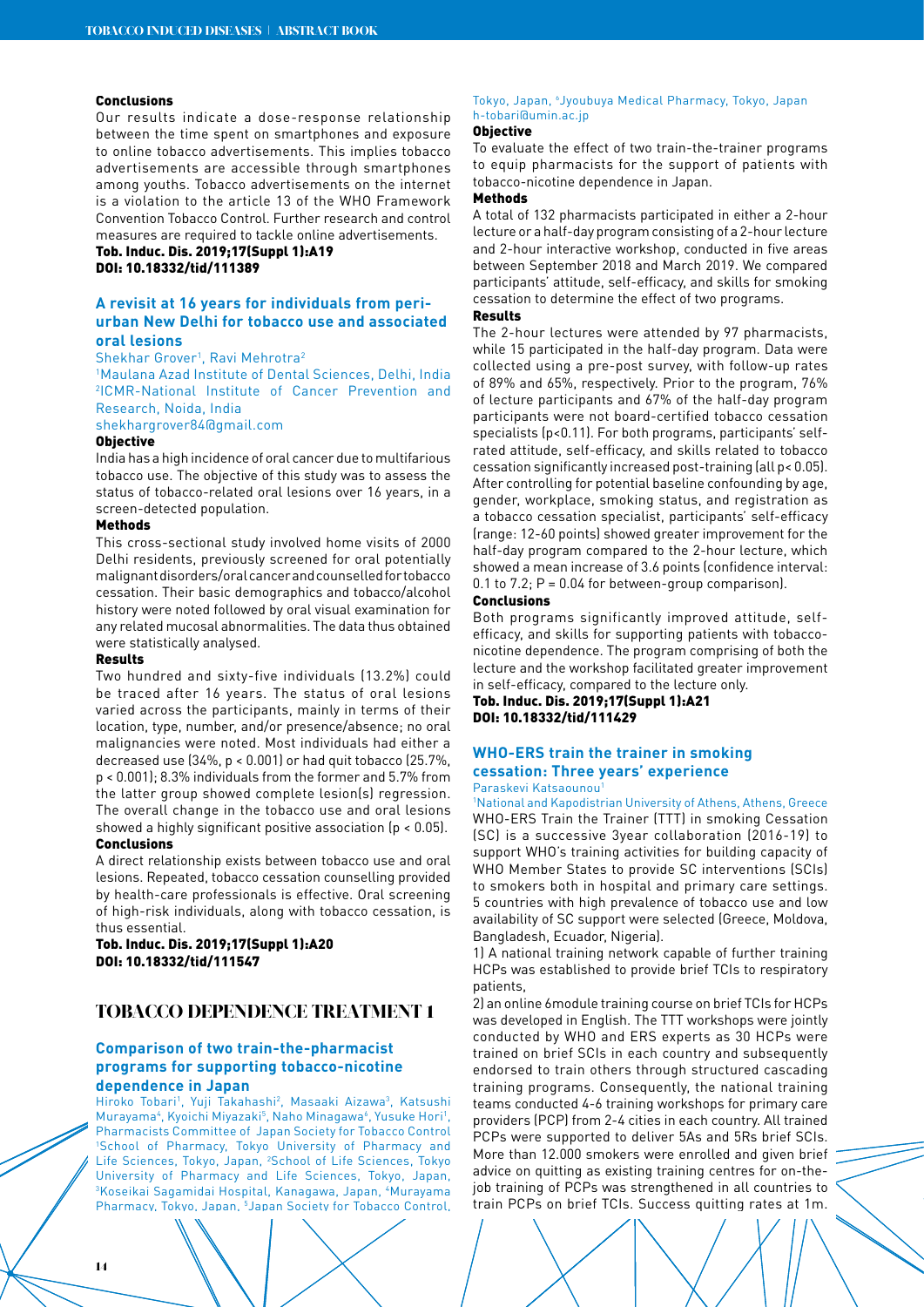were (37.1%, 31.7%, 48.4%and 60% respectively) although from unexperienced HCPs. We stress the example of Ecuador where quitting rates at 4 months was 57.2% and at 6 m. 48.9%.

The WHO–ERS SC TTT is a concrete example of how international cooperation is essential for building capacity of WHO Member States' health systems to promote one of the wide-reach approaches to SC: brief SCIs as part of HCPs' routine practice.

Tob. Induc. Dis. 2019;17(Suppl 1):A22 DOI: 10.18332/tid/111606

# **Validation of a willingness-to-quit questionnaire for use among active tobacco products users in medical practice**

David Onchonga<sup>1</sup>

1 Faculty of Health Sciences, University of Pécs, Pécs, Hungary onchonga7@gmail.com

#### Objective

Notwithstanding the declines in proportions of tobacco product users, tobacco products usage continues to be among the substantial public health concern in the recent times. Stopping usage of tobacco products can result in decrease of numerous health conditions. The succinct Willingness to Quit (WTQ) questionnaire can be applied in day to day medical practice to evaluate the ability of tobacco product users to cease smoking and constructively engage healthcare providers and tobacco product users in a conversation on cessation of tobacco products.

To undertake validation of WTQ questionnaire for use among active tobacco product users in medical practice. Methods

We undertook a meticulous, qualitative interviews with 15 active tobacco products users and 5 general practitioners (GPs). We undertook two sessions, in the first session, research participants were interrogated on varied factors that can sway their enthusiasm to discontinue consuming tobacco products. In the second session, we presented a copy of the WTQ questionnaire and requested them to mention their level of comprehension and interpretability of the items and the practicability of finishing the questionnaire in medical practice.

#### Results

All the study participants (n=15) and GPs (n=5) interrogated denoted that the items were plausible and appropriate to measure willingness to quit. The questionnaire was contemplated to be simple and appropriate in medical practice.

#### **Conclusions**

The WTQ questionnaire is an ephemeral instrument to measure willingness to quit and to initiate a communication amongst patients and GPs. Each tobacco product user ought to be given a smoking cessation backing and enabling a dialogue on readiness to stop the use of tobacco products.

Tob. Induc. Dis. 2019;17(Suppl 1):A23 DOI: 10.18332/tid/111850

# **Determinants of intentions to quit smoking among daily smokers in Vietnam: Results from Global Adult Tobacco Survey (GATS) in Vietnam 2010-2015**

Binh Thang Tran<sup>1</sup>, Minh Tu Nguyen<sup>2</sup>, Jin-Kyoung Oh<sup>1</sup> 1 National Cancer Center Graduate School of Cancer Science and Policy, Goyang, Republic of Korea, <sup>2</sup>Hue University of Medicine and Pharmacy, Hue, Vietnam binhthang1001@gmail.com

#### **Objective**

To identify the relationship of quit intention of smoking among daily smokers in Vietnam.

# Methods

Data are subtracted from dataset of Global Adult Tobacco Survey (GATS) of 2010 and 2015 of the Global Tobacco Surveillance System (GTSS). Households were sampled using a stratified multistage design. All men who are currently smoking daily are selected for final analysis. Quit intention of smoking defines as dependent variable. Knowledge, attitude, practice toward smoking; Heaviness of Smoking Index; Demography define as independent variables. Multivariate logistics model was used.

# Results

The proportion of smokers are interested in quitting smoking following: planning to quit within next month (6.2%); thinking about quitting within the next 12 months (15.5%); and will quit someday, but not the next 12 months (38.5%). High education, good attitude of harming of smoking on health were positively associated with intentions to quit smoking with adjusted odd ratio: 1.70 (1.04-2.75); 1.89 (1.19-2.98), respectively. Reversely, Heaviness of Smoking Index (HIS) with moderate smoking, less supported for taxes rise on tobacco products were negatively associated with intentions to quit smoking with adjusted odd ratio: 0.66 (0.51-0.83); 0.72 (0.56-0.92), respectively.

#### Conclusions

The finding implies that identifying the determinants of quit intentions provides practical evidence for shaping effective policies and programs for advancing quitting among smokers in Vietnam.

# Tob. Induc. Dis. 2019;17(Suppl 1):A24 DOI: 10.18332/tid/110916

# **Are Electronic Nicotine Delivery Systems (ENDS) an effective aid in smoking cessation?: A critical look**

Krzysztof Przewoźniak<sup>1,2</sup>, Irena Przepiórka<sup>3</sup>, Magdalena Cedzynska<sup>3</sup> 1 Maria Sklodowska-Curie Institute-Oncology Centre, Warsaw, Poland, <sup>2</sup> Health Promotion Foundation, Warsaw, Poland, <sup>3</sup> Cancer Epidemiology and Prevention Department, Maria Sklodowska-Curie Institute-Oncology Centre, Warsaw, Poland

#### Objective

To evaluate the current status of knowledge on safety and effectiveness of ENDS as an potential aid in smoking cessation and raise awareness of health professionals and tobacco control advocates in this matter.

#### Methods

Review of clinical studies, public health agencies reports, smoking cessation guidelines, regulatory policies and best practice in smoking cessation programs in various countries.

### Results

Tobacco industry promotes ENDS as safe and effective aid in smoking cessation. Some clinical observations and trials prove that ENDS can be supportive in quitting smoking and contribute to better quit rates than nicotine replacement therapy. However, there are more and more studies that show that ENDS are not safe and effective in smoking cessation. Critical studies indicate on the risk of ENDS use for nicotine intoxication and acute and chronic diseases, a potential of nicotine addiction among ENDS users, a big proportion of dual (cigarette and ENDS) users among ENDS consumers, sharp increase in ENDS use among teenagers and tobacco experimenters, promotion of tobacco products within ENDS advertising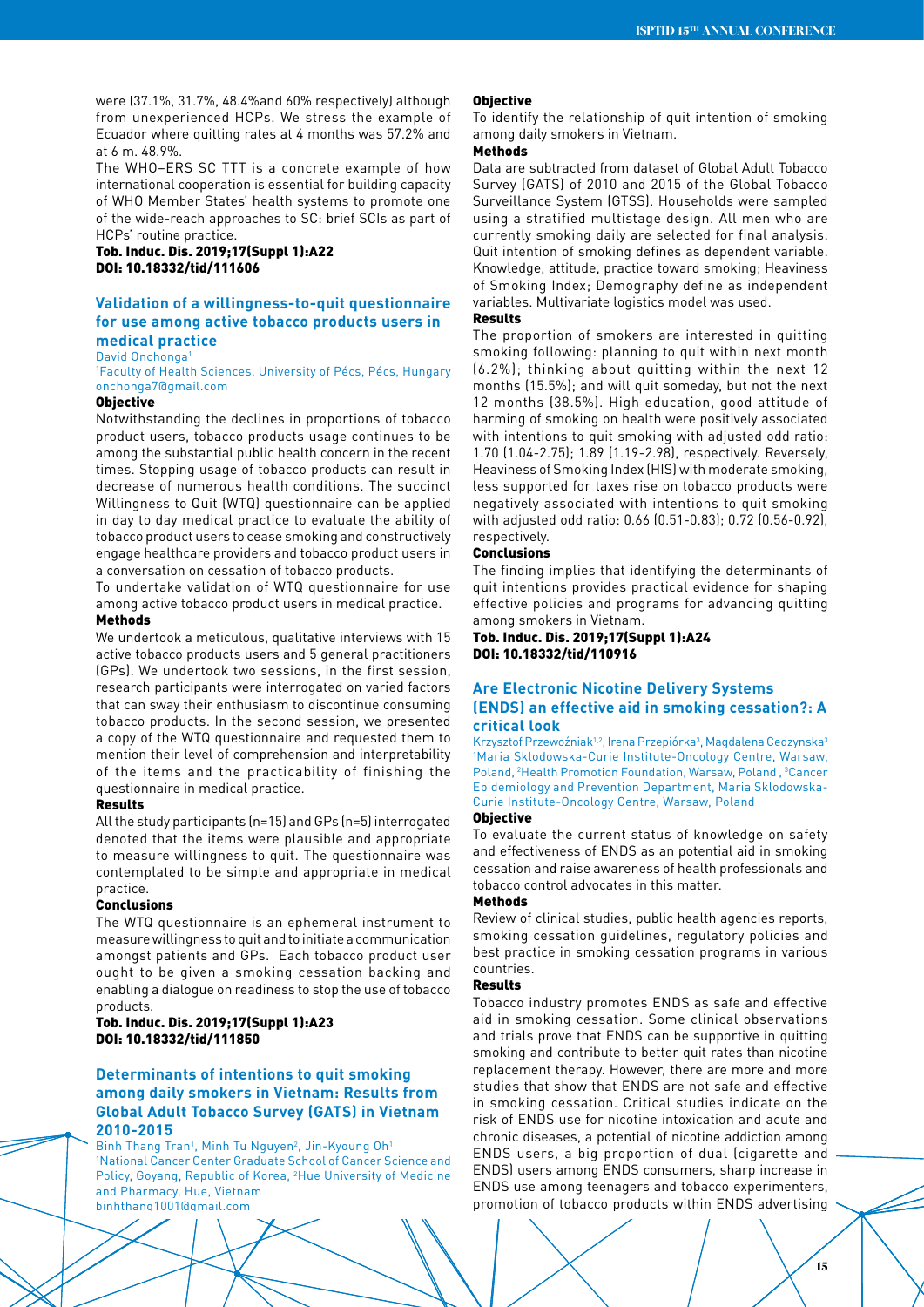and promotion, lack of guidelines for using ENDS in the process of smoking cessation, lack of ENDS registration as safe and effective aid to cease smoking, contradictory statements of various medical societies on the risks and benefits of ENDS use, bans of ENDS sale and use in leading countries in tobacco control.

#### Conclusions

There is still not clear evidence whether ENDS are safe and effective aid in smoking cessation and if they can substitute science and evidence based therapies. Moreover, these products are rather used by tobacco industry or strengthening tobacco market than for ending tobacco epidemic. Therefore, these products should not be broadly used by health professionals in treatment of tobacco dependence and advised not to be used by teenagers, pregnant women, patients with allergy, tobacco experimenters and non-smokers.

# Tob. Induc. Dis. 2019;17(Suppl 1):A25 DOI: 10.18332/tid/111266

# **A randomized controlled trial of a novel smoking cessation smartphone app integrated with a mobile CO checker**

Hiroki Tateno<sup>1,2</sup>, Katsunori Masaki<sup>1</sup>, Akihiro Nomura<sup>3</sup>, Eisuke Hida<sup>4</sup>, Koichi Fukunaga<sup>1</sup>

<sup>1</sup>Keio University School of Medicine, Tokyo, Japan, <sup>2</sup>Saitama City Hospital, Saitama, Japan, <sup>3</sup>Kanazawa University, Kanazawa, Japan,<br>40saka University Graduate School of Medicine, Osaka, Japan, Osaka University Graduate School of Medicine, Osaka, Japan hrk12tateno@me.com

#### Objective

To determine the long-term efficacy of "CureApp Smoking Cessation (CASC)" system when added to usual smoking cessation treatments with pharmacotherapy.

#### Methods

A randomized, sham-controlled, open-label, multi- center trial was conducted in Japan. 584 adult smokers (aged 23 to 80 years) intending to quit smoking were recruited from October 2017 to January 2018 and allocated 1:1 to CASC treatment and control-app (CTL) groups. Both groups underwent a 12-week standard smoking cessation program including varenicline or nicotine patch. In addition, the CASC group used the CASC app for 24 weeks, which provided video tutorials, interactive chatting with automated guidance system, digital diary, and a mobile CO checker for daily measurements of exhaled CO. The CTL group used a control-app in which all the potentially effective functions on smoking cessation were removed. The primary outcome was a biochemically validated continuous abstinence rate (CAR) from weeks 9 to 24. The secondary outcomes included CAR from weeks 9 to 52, and 7-day point prevalence abstinence (PPA) at weeks 4, 8, 12, 24, and 52.

#### Results

Among all participants, 285 in CASC group and 287 in CTL group (572 in total, of which 74.5% were male) downloaded apps and were included in full analysis set. The primary outcome was significantly higher in the CASC group than in the CTL group (63.9% vs 50.5%; odds ratio [OR] 1.73; 95%CI 1.23-2.42; P=0.001). The results of the CAR from weeks 9 to 52 were comparable (52.3% vs 41.5%; OR 1.55; 95%CI 1.11- 2.15; P=0.010). Superiority of the CASC group to the CTL group was also proven in the 7-day PPA at all time points. **Conclusions** 

A novel smoking cessation app, CASC, could be a promising tool for smoking cessation treatment.

Tob. Induc. Dis. 2019;17(Suppl 1):A26 DOI: 10.18332/tid/111187

# **TOBACCO, CVD AND LUNG HEALTH**

# **The effect of smoking on the incidence of acute myocardial infarction in Tianjin, China, 2010– 2013**

#### Yueming Yan<sup>1</sup>, Xia Wan<sup>2</sup>

1 Peking Union Medical College & Institute of Medical Information, Chinese Academy of Medical Sciences, Beijing, China, 2 Chinese Academy of Medical Sciences, Peking Union Medical College, Beijing, China

# 335622598@qq.com

# Objective

Previous studies on the relative risk (RR) of smoking to acute myocardial infarction (AMI) on a province level in China are lack. The aim of this study is to describe the effect of smoking on the incidence of AMI in Tianjin, China during 2010 to 2013.

# **Methods**

The AMI cases with smoking status were derived from the Tianjin Chronic Disease Incidence Surveillance System. The smoking rates for Tianjin general population by gender and age groups were from the adult tobacco survey in 14 cities from 2013 to 2014, which were used to estimate the corresponding smoking numbers for non-AMI cases from 2010-2013. Average relative risk (RR) for 2010-2013 and 95% confidence intervals (95% CI) of the effect of smoking on the incidence of AMI were calculated. Since AMI mainly occurs after age 40, this paper restricted the population of 40 years old and above.

#### Results

From 2010-2013, the average incidence of AMI was 194/100000 for male and 121/100000 for female, respectively, increased with age. The incidence of AMI was higher in men than women at all ages. The average number of smokers in three years was 1,007,043, with men 815,956 and women 191,087 in Tianjin. The RR value of smoking for AMI was 2.44 (95%CI: 2.39, 2.50), 1.72 (95%CI: 1.67, 1.78) and 4.74 (95%CI: 4.56, 4.93) for total, male and female, respectively. RR value decreased with age increasing. RR was about 3 at the age of 45 to 64, then decreased to 2 for people aged 65 and above. The highest RR for male was 3 between 40 and 44 years, and for female was 8 at the age of 40-44 and 60-69 groups.

#### Conclusions

The total RR is about 2.44. RR for female is higher than for male. Using the general population to calculate smoking numbers, RR value may be under estimated.

# Tob. Induc. Dis. 2019;17(Suppl 1):A27 DOI: 10.18332/tid/111060

# **Nicotine had no effect on cardiomyocyte death and hypertrophy**

Yusuke Miyazaki<sup>1</sup>, Saho Motiduki<sup>1</sup>, Yasufumi Katanasaka<sup>1</sup>, Yoichi Sunagawa<sup>1</sup>, Nurmila Sari<sup>1</sup>, Masafumi Funamoto<sup>1</sup>, Kana Shimizu<sup>1</sup>, Satoshi Shimizu<sup>1</sup>, Hiromichi Wada<sup>2</sup>, Koji Hasegawa<sup>2</sup>, Tatsuya Morimoto<sup>1</sup>

1 Division of Molecular Medicine, School of Pharmaceutical Sciences, University of Shizuoka, Shizuoka, Japan, <sup>2</sup>Clinical Research Institute, National Hospital Organization Kyoto Medical Center, Kyoto, Japan

y.miyazaki@u-shizuoka-ken.ac.jp

# Objective

Smoking is the major risk factor for cardiovascular diseases. Nicotine is most harmful ingredients in cigarettes. Although there are many reports related on the effects of nicotine on cardiomyocytes, some reports showed nicotine induces cardiomyocyte apoptosis and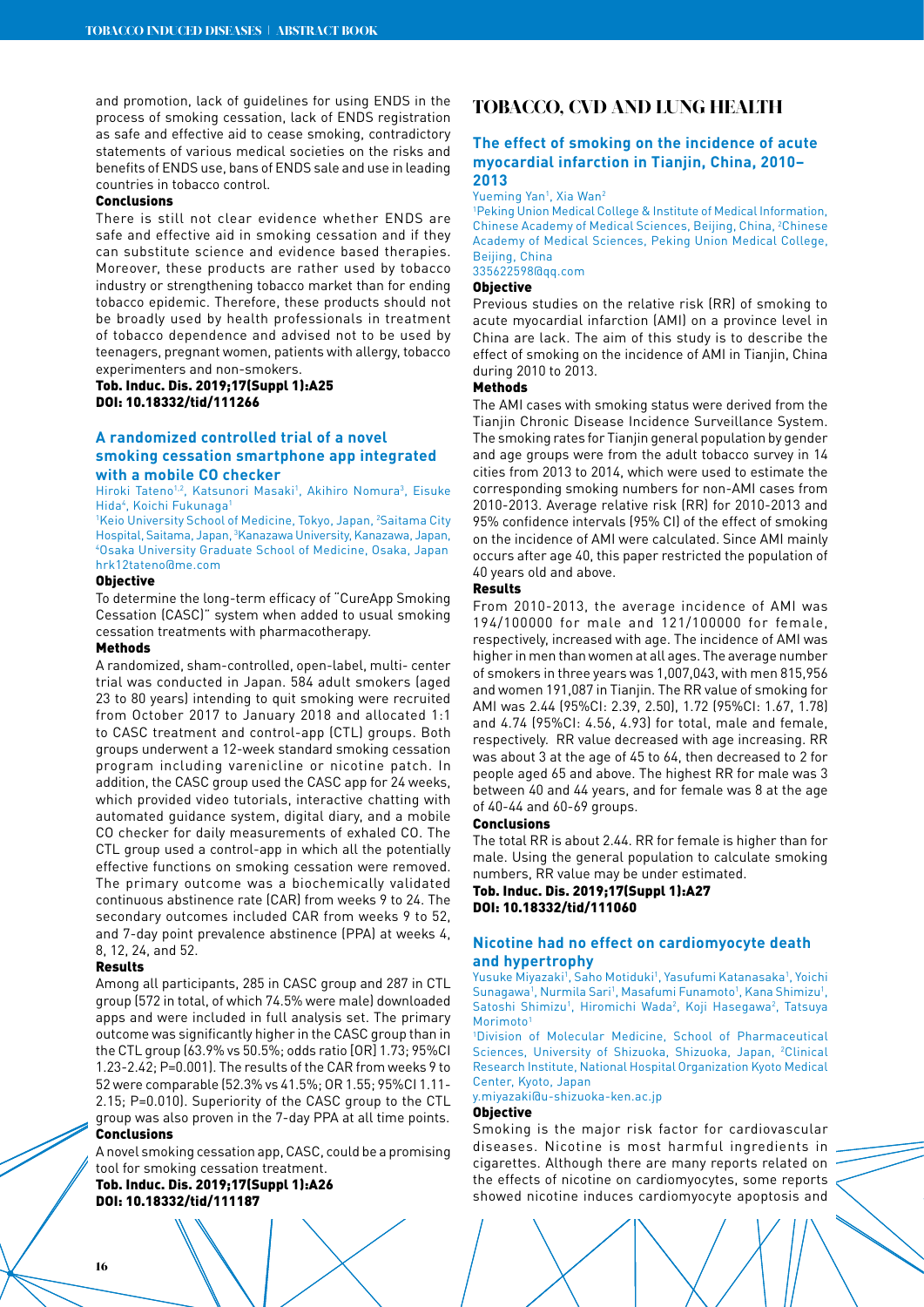other reports showed nicotine represses cardiomyocyte hypertrophy. The purpose of this study is to investigate whether nicotine induce/suppress of cardiomyocyte death and hypertrophy.

# Methods and Results

First, we preformed MTT assay to evaluate the toxicity of nicotine in neonatal rat primary cultured cardiomyocytes. Treatment of 1mM nicotine did not damage cardiomyocytes compared to control. Next, cardiomyocytes were treated with nicotine for two hours, after this, stimulated with phenylephrine for 48 hours. Cardiomyocytes were immunostained with α-actinin antibody and measured cell surface area. Nicotine treatment did not induce cardiomyocyte hypertrophy compared to control. Moreover, Nicotine did not suppress phenylephrine-induced cardiomyocyte hypertrophy. Finally, cardiac fibroblasts from neonatal rat heart were pretreated with 1 mM of nicotine for 2 hours and stimulated with TGF-β for 48 hr. Nicotine treatment did not significantly suppressed TGFβ-induced proline intake.

# Conclusion

These results showed that nicotine did not affect directly cardiomyocyte toxicity and hypertrophy. Other compounds in cigarettes may have significant cardiac toxicity.

# Tob. Induc. Dis. 2019;17(Suppl 1):A28 DOI: 10.18332/tid/111660

# **Pre-screening mechanism for LDCT lung cancer screening: Identifying higher-risk individuals among never smokers**

Wayne Gao<sup>1</sup>, Chi Pang Wen<sup>2,3</sup>, Min Kuan Tsai<sup>2</sup>

1 Master Program in Global Health and Development, College of Public Health, Taipei Medical University, Taipei, Taiwan, <sup>2</sup>Institute of Population Health Science, National Health Research Institutes, Zhunan, Taiwan, <sup>3</sup>China Medical University Hospital, Taichung City, Taiwan

waynegao@tmu.edu.tw

### Objective

There has been an alarming increase of lung cancer, 3.4-fold at age 65-69 rate and 13-fold in total number in 35 years, among nonsmoking women in Taiwan, The worried well, concerned with their risk, demanded LDCT screening. However, current recommendation was limited to heavy smokers with 30 pack years. Screening low-risk individuals had the potential of causing substantial harms. Methods

# A cohort of 439,119 adults, who had complete medical work up during health surveillance program, between 1994 and 2008, had their IDs matched for lung cancer with National Cancer Registry. Higher lung cancer risk

nonsmokers could be identified with prediction models.

# Results

Significant risks were found among nonsmokers as follows: Personal history of any cancer or family history of lung cancer; body weight, Reduced spirometry such as FEV1; biomarkers, including elevated Alfa-feto-protean(AFP), Carcino-Embronic Antigen(CEA), and C-reactive Protean (CRP), low bilirubin, second hand smoking, abnormal chest X-ray and geo-coded PM2.5 for air pollution. With 1,307 incidence lung cancer, including nonsmokers (607), light smokers (274) and heavy smokers (426), a prediction model was developed, with ROC 0.806-0.847. A simple 5-year risk score was established for nonsmokers and light smokers to check their risk before LDCT.

#### Conclusions

With risk-data available, a small portion of nonsmokers (3%) and one fifth of light smokers (20%) could be found qualified for LDCT screening, as they reached 5-year lung cancer risk of heavy smokers, 1.5% in 5 years. This prescreening model could save unnecessary LDCT procedures and avoid harms and cost associated with screening low risk individuals.

# Tob. Induc. Dis. 2019;17(Suppl 1):A29 DOI: 10.18332/tid/111273

# **Environmental tobacco smoke exposure affects the QT interval during early infancy**

Hiroyuki Yamada1 , Kenji Harada2 1 Department of Pediatrics, Toshima Hospital, Tokyo, Japan, 2 Harada Kids Clinic, Akita, Japan hiyamada@juntendo.ac.jp

# Objective

Environmental tobacco smoke (ETS) exposure is associated with an increased risk for sudden infant death syndrome (SIDS). The association between a long QT interval and SIDS has been clearly established. However, there has been little focus on the relationship between the QT interval and ETS exposure during early infancy.

To examine the effect of ETS exposure on the QT interval during early infancy.

# Methods

An electrocardiographic study was performed in 624 infants who had been exposed to tobacco smoking since intrauterine life and 1119 age-matched children without ETS exposure. QT data were extracted from an echocardiogram in which an electrocardiogram monitor was incorporated (SSD-ProSound-6500, Hitachi-Aloka, Tokyo, Japan). The corrected QT interval (QTc) using Bazett's formula was measured in the first, second, third, fourth, and fifth months. Data of the number of cigarettes were collected by a questionnaire.

#### Results

The mean QTc at the first and second months was significantly longer than that at the third, fourth, and fifth months (all p<0.05). The mean QTc at the first, second, and third months was significantly greater in ETS infants than in infants without ETS (404±20 vs. 397±21 ms, 407±19 vs. 399±17 ms, and 404±17 vs. 390±18 ms, respectively, all p<0.01). However, the mean QTc at the fourth and fifth months was similar in the two groups. The QTc increased significantly with the number of cigarettes (r = 0.17, p<0.01).

#### Conclusions

The present study indicates that the QT interval during early infancy lengthens by ETS exposure. Further study is needed as to whether QT prolongation associated with ETS exposure is a risk for SIDS.

# Tob. Induc. Dis. 2019;17(Suppl 1):A30 DOI: 10.18332/tid/112075

#### **Smoking cessation in diabetic patients**

Paraskevi Katsaounou<sup>1</sup>, Aliki Korkotzelou<sup>2</sup>, Matina Driva<sup>3</sup>, Sotiria Schoretsaniti<sup>4</sup>, Zafeiria Barbaressou<sup>1</sup>, Alexander Osarogue<sup>5</sup>, Vasiliki Saltiagianni<sup>2</sup>, Vasiliki Vasileiou<sup>2</sup>, Sotiris Gyftopoulos<sup>1</sup>, Nikolaos Tentolouris<sup>1</sup>, Serena Tonstad<sup>6</sup>

1 National and Kapodistrian University of Athens, Athens, Greece, 2 Evangelismos Hospital, Athens, Greece, 3 Laiko Hospital, Athens, Greece, <sup>4</sup>KELPNO, Athens, Greece, <sup>5</sup>Telesto Ltd, Athens, Greece, 60slo Liniversity, Oslo, Norway Oslo University, Oslo, Norway

paraskevikatsaounou@gmail.com

#### Objective

Smokers with diabetes show higher risk for serious microvascular and macrovascular complications, leading them to greater mortality risk. Moreover because of insulin resistance that nicotine is causing diabetes parameters become worse in smokers.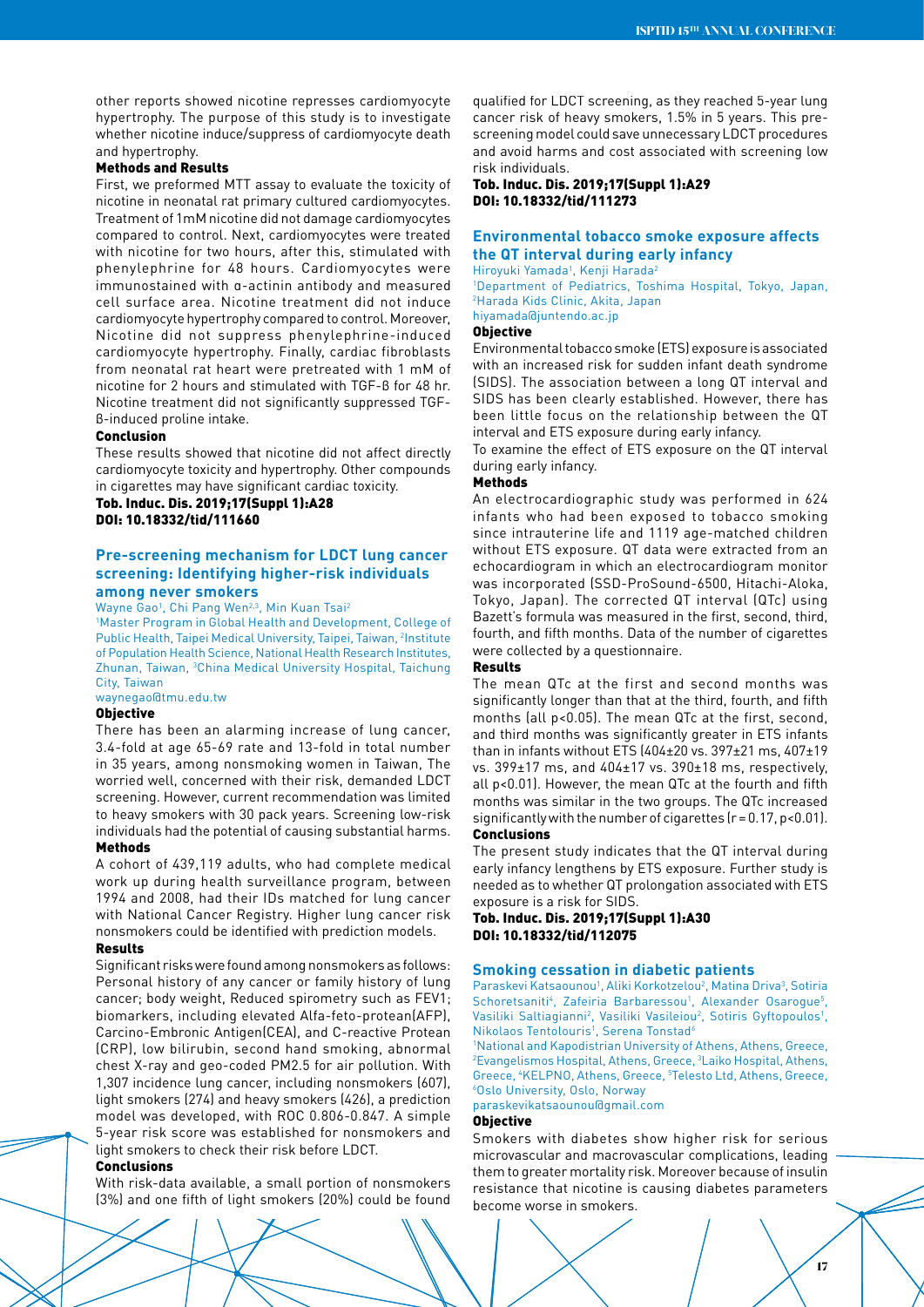The objective was to identify the characteristics of diabetic smokers that could help increase smoking cessation rates.

#### Methods

We recruited diabetic type II, smokers (searching for diabetic you smoke in the medical files) and motivated them using WHO/ISH risk prediction charts.

We assessed nicotine addiction (FNDT), metabolic rate at rest, psychometric parameters (SCL-90), Confidence, motivation, Body weight, glycosylated hemoglobin, BMI, Blood pressure, exhaled CO, CRP, Blood lipids, eating and exercise questionnaires (FFQ, IPAQ 2002). All parameters were measured at the beginning, at the end of the first month at after 3 months.

The smoking cessation program is administered by a multidisciplinary team (respiratory physician, endocrinologist, dietician, behavioural psychologist) once a week for the first month and then once a month for the first trimester.

All smokers are administered varenicline (free of charge) at the approved dose for 3 months.

# Results

From the 20 first diabetic patients that were recruited, 17 (85%-13 men and 4 women) accepted following our smoking cessation program and understood that they would benefit a lot from smoking cessation.

At the end of the 3m. 12 (70,5%) had quit smoking without adding weight, all of them had comorbidities (asthma, depression and coronary heart disease). The group was very addicted (Fangerstrom scale:7,8), was smoking more than one pack of cigarette (24.8cig/d) and were motivated to quit (Average motivation scale 1-10:8.6) but not confident (Average confidence scale 1-10: 5.5).

These are the first results of a clinical trial of diabetic smokers (total number will be 250smokers) that will be helped to quit using intense behavioural support and varenicline for three months.

#### Conclusions

We conclude that diabetic smokers can effectively quit using an intense multidisciplinary approach, close followup plus varenicline for three months, without adding weight. The specific characteristics of this population will be taken into account in order to ameliorate the program. A web-based approach will be added to smokers that cannot follow the program on site.

#### **Table 1. Diabetic Type II smokers that took part at an intense smoking cessation program**

| Average age (years)                   | 57.6        |
|---------------------------------------|-------------|
| Average cigarettes/day (before/after) | 24.8/3      |
| Average kg (before/after)             | 82.35/82.85 |
| Average Fagerström score before       | 7.8         |
| Average motivation (scale 1 to 10)    | 8.6         |
| Average confidence (scale 1 to 10)    | 5.5         |
| Average SCL-90 score                  | 77          |
| Average BP systolic/diastolic (mmHq)  | 124/73      |
| Average HbA1c (%)                     | 6.5         |
| Average CO ppm (before/after)         | 18.6/7.17   |

# Tob. Induc. Dis. 2019;17(Suppl 1):A31 DOI: 10.18332/tid/111604

# **RAPID COMMUNICATION SESSION 2**

# **Pronounced mortality fluctuations from diseases of circulatory system at working ages in Russia after 1991: Does tobacco play a role?**

# Artyom Gil1

1 First Moscow State Medical University, Moscow, Russia gil.artyom@gmail.com

# Objective

During the last three decades dramatic fluctuations of mortality from the diseases of circulatory system (CSD), with major mortality peaks in 1994 and 2005, were observed in Russia. This study was aimed to estimate associations between two major NCD-risk factors - tobacco and alcohol consumption, with CSD mortality in Russia in working age populations (males:16-59;females:16-54 years) in a timeseries analysis between 1991 and 2016.

### Methods

Tobacco consumption(TC) was calculated as the index of the annual number of cigarettes sold per capita in Russia. Affordability of vodka (AA) and pattern of alcohol drinking (PAT) were used as the proxy indicators of alcohol consumption. AA index was estimated as the ratio of the index of real disposable income to vodka price index divided by consumer price index. PAT was calculated as the index of proportion of strong alcoholic beverages sold a year in retail. Spearman's rho and Kendal's tau-b correlation coefficients were used to assess strength of bivariate associations between indices of CSD mortality, TC, AA and PAT. All indices were calculated with 1991 taken as the base year. Analysis was disaggregated by sex and by urban/rural status of the population. All primary data were obtained from the Russian Federal State Statistics Agency (RosStat).

#### **Results**

Tobacco consumption was moderately to strongly associated with CSD mortality between 1998 and 2016, with the highest strength of association observed among urban males (tau-b=0.534,p=0.002; rho=0.701,p=0.001) and rural females (tau-b=0.582,p=0.001;rho=0.749,p<0.001), with no association seen before 1998 (p>0.05). CSD mortality quite precisely repeated fluctuations of AA between 1991 and 2005, with the strongest association observed among urban males (tau-b=0.714, p<0.001; rho=0.877, p<0.001). PAT was strongly associated with CSD mortality between 2003 and 2016, and especially strongly among urban females (tau-b=0.890, p<0.001; rho=0.969, p<0.001). After 2006 CSD mortality declined in line with the reduction of TC and PAT.

# Conclusions

There is evidence that tobacco consumption in Russia contributed to fluctuations of mortality from circulatory system diseases in working age males and females during the period after 1998. Alcohol, in its turn, influenced on mortality fluctuations during the whole period under analysis (1991-2016). Steady reduction of CSD mortality seen after 2006 is likely facilitated both by reduction of tobacco consumption, and by change of pattern of drinking from spirits to low alcohol content beverage drinking. Restrictive tobacco and alcohol control policies implemented in Russia during the past fifteen years contributed to this reduction.

Tob. Induc. Dis. 2019;17(Suppl 1):A32 DOI: 10.18332/tid/111283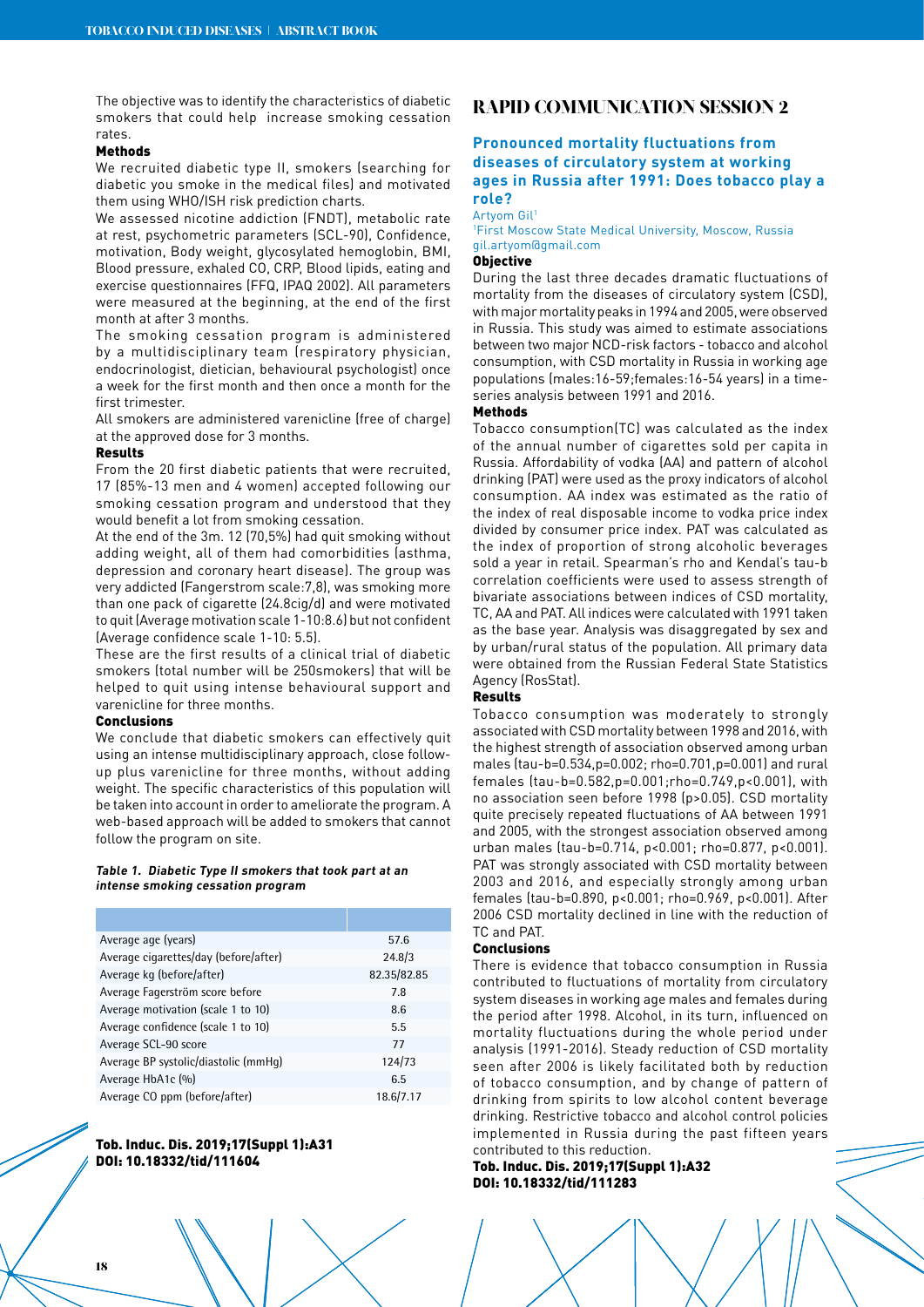# **Serum levels of Cystatin C, a sensitive marker of cardiovascular disease: Decrease after**

# **smoking cessation**

Ayumi Katayama<sup>1</sup>, Masafumi Funamoto<sup>1</sup>, Kana Shimizu<sup>1</sup>, Yoichi Sunagawa<sup>1</sup>, Yasufumi Katanasaka<sup>1</sup>, Yusuke Miyazaki<sup>1</sup>, Maki Komiyama<sup>2</sup>, Hajime Yamakage<sup>2</sup>, Noriko Satoh-Asahara<sup>2</sup>, Yuko Takahashi<sup>2</sup>, Hiromichi Wada<sup>2</sup>, Koji Hasegawa<sup>2</sup>, Tatsuya Morimoto<sup>2</sup> 1 Graduate School of Pharmaceutical Sciences, University of Shizuoka, Shizuoka, Japan, 2 Clinical Research Institute, National Hospital Organization Kyoto Medical Center, Kyoto, Japan s18126@u-shizuoka-ken.ac.jp

#### **Objective**

Smoking is the world's leading preventable cause of death. Smoking causes a number of atherosclerosis vascular diseases and contributes to the progression of chronic kidney disease. Serum cystatin C has a low molecular weight of 13 kDa and is produced constantly and is not affected by a decrease in muscle mass. Serum cystatin C is useful in evaluation of early renal dysfunction and serves as a cardiovascular prognostic marker. This study aimed to determine changes in serum cystatin C level after smoking cessation.

#### Methods and Results

In this study, patients who visited the smoking cessation clinic for the first time and succeeded in smoking cessation for 1 year were enrolled. Among the entire cohort of 86 patients, body mass index (BMI, P < 0.001) and waist circumference (WC, P < 0.001) increased significantly at 3 months after smoking cessation in comparison to the baseline values. These values were further increased significantly (BMI, P < 0.001; WC, P < 0.001) from 3 months to 1 year after smoking cessation. The serum cystatin C level decreased significantly at 3 months  $[P = 0.045]$ after smoking cessation, and remained unchanged  $(P =$ 0.482) from 3 months to 1 year after smoking cessation. The percent change from the baseline to 3 months after smoking cessation in serum cystatin C was correlated with the percent change in serum MCP-1  $(P = 0.047)$ .

# Conclusions

The present study demonstrates that serum levels of cystatin C, a sensitive marker of atherosclerotic vascular, significantly reduced at 3 months after SC. AT-LDL may lead to the marker of future cardiovascular events in smoker.

# Tob. Induc. Dis. 2019;17(Suppl 1):A33 DOI: 10.18332/tid/112087

# **Long-term smoking affects the oral health status of later stage elderly males and increases the cost of dental treatment**

Makoto Fukui<sup>1</sup>, Tokiko Doi<sup>1</sup>, Harumi Sakamoto<sup>1</sup>, Masami Yoshioka<sup>2</sup>,

Yoshifumi Okamoto<sup>3</sup>, Shuji Mori<sup>4</sup>, Miwa Matsuyama<sup>5</sup>, Fumiaki Kawano<sup>6</sup>, Daisuke Hinode<sup>1</sup> 1 Department of Hygiene and Oral Health Science, Tokushima

University Graduate School of Biomedical Sciences, Tokushima, Japan, 2 Faculty of Health and Welfare, Tokushima Bunri University, Tokushima, Japan, 3 Osaka University, Osaka, Japan, 4 Tokushima Dental Association, Tokushima, Japan, <sup>5</sup>Department of Oral Health Care and Rehabilitation, Tokushima University Graduate School of Biomedical Sciences, Tokushima, Japan, <sup>6</sup>Department of Comprehensive Dentistry, Tokushima University Graduate School of Biomedical Sciences, Tokushima, Japan

#### fmakoto@tokushima-u.ac.jp

# **Objective**

In this study, we investigated the effect of smoking on the oral health and the cost of dental treatment in Japanese latter-stage elderly people.

# Methods

The number of subjects enrolled in this study were 931

(males: 347, females: 584) who was 75 years of age living in Tokushima City, Japan, and who was able to grasp the smoking period until the age of 75. Dental-health examination was conducted in 2015-2017. According to the questionnaire on smoking habit, the subjects were divided into two groups; the smoking group were current smokers and former smokers who quit smoking after the age of 55, and the control group were never smokers and former smokers who quit smoking before the age of 55. Statistical analysis regarding oral condition and the cost of dental treatment was performed according to gender. Results

The number of the smoking groups and control groups were 253:94 for males, and 573:11 for females, respectively. Among males, the number of teeth in the smoking group (18.6±8.9) was significantly lower (p=0.008, t-test) than that in the control group  $[21.4\pm7.5]$ , and the cost of dental treatment in the smoking group (65,036±53,706 Japanese Yen/ year) was significantly higher (p=0.012, t-test) than that in the control group (48,902±52,179 Japanese Yen/ year). In addition, there is a significant problem with swallowing in the smoking group when compared to that in the control group (odds ratio=1.873; 95% CI=1.067 - 3.302). On the other hand, no significant differences were found between the two groups in females.

# Conclusions

Results from the cross-sectional survey suggested that long-term smoking affects the oral health of later stage elderly males and also increases the cost of dental treatment.

# Tob. Induc. Dis. 2019;17(Suppl 1):A34 DOI: 10.18332/tid/111460

# **The effect of highly absorbed curcumin on an oxidized LDL in patients with COPD**

Masafumi Funamoto<sup>1</sup>, Ayumi Katayama<sup>1</sup>, Yoichi Sunagawa<sup>1</sup>, Yasufumi Katanasaka<sup>1</sup>, Yusuke Miyazaki<sup>1</sup>, Hajime Yamakage<sup>2</sup>, Noriko Satoh-Asahara<sup>2</sup>, Maki Komiyama<sup>2</sup>, Hiromichi Wada<sup>2</sup>, Koji Hasegawa<sup>2</sup>, Tatsuya Morimoto<sup>2</sup>

1 Division of Molecular Medicine, Graduate School of Pharmaceutical Science, University of Shizuoka, Shizuoka, Japan, 2 Clinical Research Institute, National Hospital Organization Kyoto Medical Center, Kyoto, Japan

s16412@u-shizuoka-ken.ac.jp

#### **Objective**

COPD is primarily caused by regular smoking and is associated with a high frequency of coronary artery disease. There is growing recognition that the inflammation in COPD is not only confined to the lungs but also involves the systemic circulation and can impact non-pulmonary organs, including blood vessels. α1-antitrypsin-lowdensity lipoprotein (AT-LDL) complex is an oxidized LDL that accelerates atherosclerosis. Curcumin, one of the bestinvestigated natural products, is a powerful antioxidant. However, the effects of curcumin on AT-LDL remain unknown. We hypothesized that Theracurmin®, a highly absorptive curcumin with improved bioavailability using a drug delivery system, ameliorates the inflammatory status in subjects with COPD.

# Methods

This is a randomized, double-blind, parallel-group study. The subjects were men or women (age, 20–85 years) who met the following criteria: 1) patients with COPD at stage 0, I, or II according to the definition by the Japanese Respiratory Society and 2) patients who have never smoked at least for the past 4 months. Subjects were randomly assigned to receive 90 mg Theracurmin® or placebo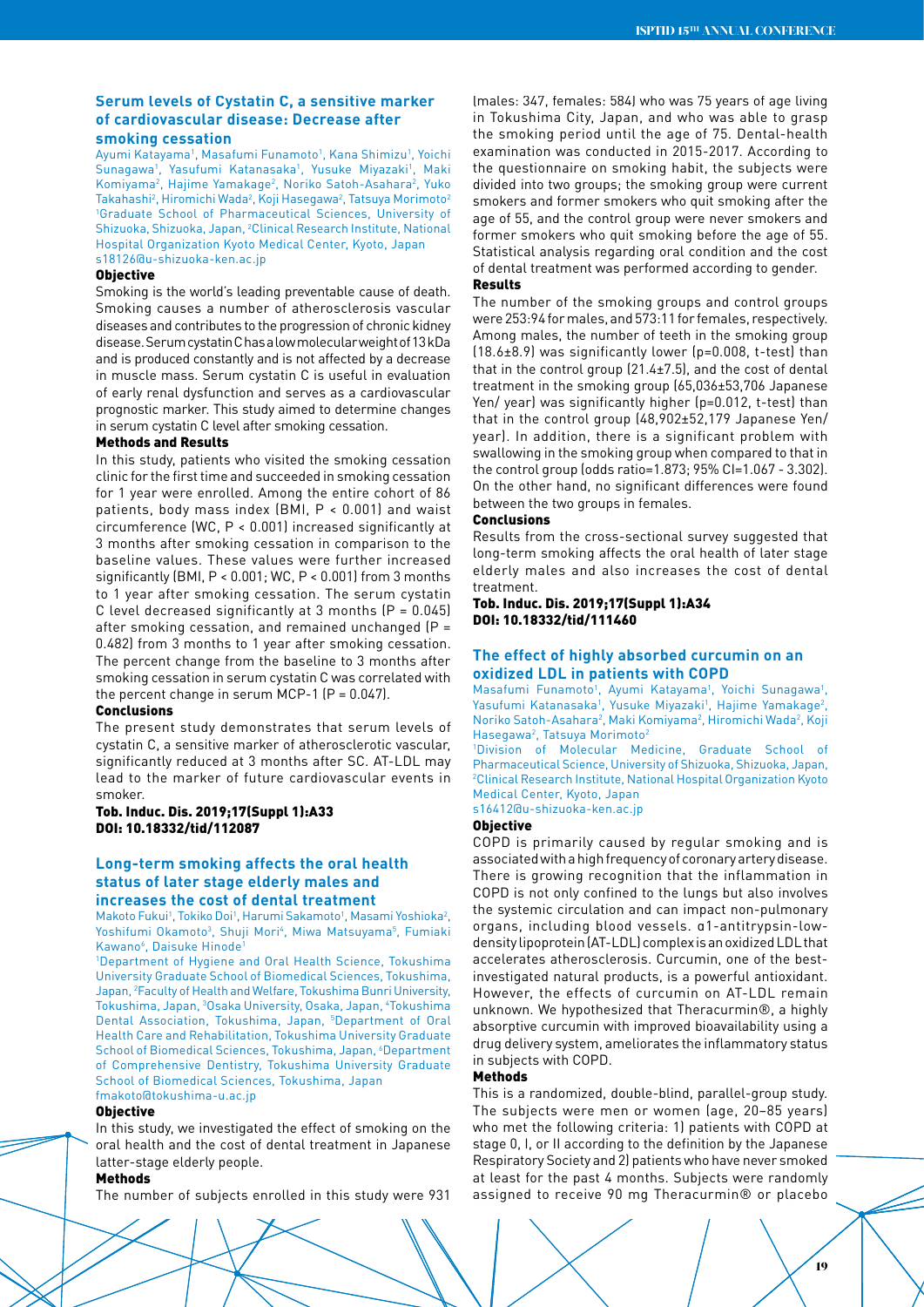twice a day for 24 weeks, and changes in inflammatory parameters were evaluated.

# Results

There were no differences between the Theracurmin® and placebo groups in terms of age, male/female ratio, or body mass index in 39 evaluable subjects. The percent changes in blood pressure and hemoglobin A1c and LDLcholesterol, triglyceride, or high-density lipoproteincholesterol levels after treatment were similar for the two groups. However, the percent change in the AT-LDL level was significantly (P=0.020) lower in the Theracurmin® group compared with the placebo group. However, LDL-C, IL-6 and TNF-α were not changed.

#### Conclusions

Theracurmin® reduced levels of atherosclerotic AT-LDL, which may lead to the prevention of future cardiovascular events in patients with COPD.

# Tob. Induc. Dis. 2019;17(Suppl 1):A35 DOI: 10.18332/tid/112085

# **Development of an online webcast to build tobacco control capacity of nurses in Japanese clinical cancer centers**

Michiyo Mizuno<sup>1</sup>, Stella Bialous<sup>2</sup>, Linda Sana<sup>3</sup>, Hiroko Komatsu<sup>4</sup>, Kaori Yagasaki<sup>4</sup>, Isako Ueta<sup>5</sup>, Takae Bando<sup>6</sup>, Aki Takahashi<sup>6</sup>, Yoshie Imai<sup>6</sup>, Chiemi Onishi<sup>7</sup>

 Faculty of Medicine, University of Tsukuba, Tsukuba, Japan, University of California (UCSF), San Francisco, United States, University of California (UCLA), Los Angeles, United States, Keio University, Tokyo, Japan, 5 Tokushima Bunri University, Tokushima, Japan, 'Tokushima University, Tokushima, Japan,<br><sup>7</sup>Kanan Waman's University, Kobe, Japan <sup>7</sup> Konan Women's University, Kobe, Japan

michiyo0611@md.tsukuba.ac.jp

# **Objective**

The objective of this presentation is to provide a practical outline of the development process of an online educational webcast based on an e-learning program established in the US to build tobacco control capacity of nurses.

#### Methods

The Japanese Society of Cancer Nursing joined an international project carried out by the International Society of Nurses in Cancer Care to educate nurses on how to help cancer patients quit smoking. This project has an e-learning program available in several languages, but not in Japanese. In this project, the original program, consisting of 2 webcasts about evidence-based cessation interventions, was translated from English into Japanese and adapted for Japanese oncology nurses.

#### Results

The original webcasts, which provide general and cancer specific knowledge of cessation interventions, are about 45 minutes each but for the Japanese context were adequately shortened to about 20 minutes each to help keep nurses' enthusiasm throughout the duration. The contents of the Japanese webcasts needed to be equivalent to the original edition in order to compare their effects on nurses' education with those of other countries. Therefore, although some information such as healthcare system and statistical data was replaced to address the Japanese context, there are no major differences from the original edition. Instead, shortening of the webcasts was achieved by editing the culturally specific details and duplicated contents. Also, the narration was simplified and the illustrations corresponding to the scenario were added. The final Japanese webcasts were checked and approved by a colleague who developed the original webcasts. **Conclusions** 

We were able to successfully develop a culturally appropriate Japanese version of an educational webcast for nurses that was approved by the original author.

# Funding

This study has been supported by Pfizer. Tob. Induc. Dis. 2019;17(Suppl 1):A36 DOI: 10.18332/tid/112073

# **Reality and possibility of smoking cessation support and collaborative approach by dental hygienists**

Hidetoshi Akimoto<sup>1</sup>, Miho Yamada<sup>2</sup>, Tory Naito<sup>3</sup> <sup>1</sup>Japan Health Care Dental Association, Tokyo, Japan, <sup>2</sup>Taiyo Dental Hygienist College, Tokyo, Japan, 3 Fukuoka Dental College, Fukuoka, Japan akimoto@edit-aki.co.jp

# Objective

We examined how dental hygienists support smoking cessation in their routine regular check-up sessions. In Japan, where primary medical care is provided by universal health insurance (UHI), smoking cessation support is not included in dental care under UHI. However, the smoking habit is the greatest risk factor for periodontal disease and risk factors for various oral mucosal diseases; hence regardless of lack of financial incentives for the clinics, many dental hygienists take the initiative in smoking cessation support.

# Methods

A web survey on smoking cessation support (Survey Monkey, using servers by Advantage Service) was conducted for dental hygienists who were a member of the Japan Health Care Dental Association, and responses were received from 182 people. The release period of the URL was from July 12, 2018 to September 15.

# Results

Those who suggested smoking cessation to their patients: 91.2%; recommended smoking cessation to 6 or more patients in the last year: 40.0%. In this survey included was a question, "Under what circumstances would you not suggest smoking cessation?" The answer was, "Anyone who absolutely refuses to quit smoking: 64%; they (DH) feel that the patients do not want to quit smoking or any intervention related to smoking cessation: 52%; when a patient refuses initial treatment: 38%."

#### Conclusions

The project of "Capacity Development: Dental Hygienists as Supporters and Collaborators of Smoking Cessation" develops seminars and workshops to learn how to support smoking cessation in every day clinical practice, sharing the experiences of each other through group work and role-play based on the narratives of smokers. Through these activities emerging is a way of collaborative approach (in contrast to instructive approach) toward smoking cessation. In regular professional dental care, lifelong continuous care with so many teachable moments, smoking cessation support is both important and effective. Tob. Induc. Dis. 2019;17(Suppl 1):A37 DOI: 10.18332/tid/111491

# **Effects of cigarette smoke extract and heatnot-burn cigarette smoke extract on microRNA expression in keratinocyte cells**

Shogo Hasegawa<sup>1</sup>, Toru Nagao<sup>1</sup>, Shin Koie<sup>1</sup>, Yoshihisa Morishita<sup>1</sup>, Sei Ueda<sup>1</sup>, Kengo Hashimoto<sup>1</sup>, Mitsuo Goto<sup>1</sup>, Satoshi Watanabe<sup>1</sup>, Satoru Miyabe<sup>1</sup>, Hitoshi Miyachi<sup>1</sup>, Shuji Nomoto<sup>1</sup> 1 School of Dentistry, Aichi Gakuin University, Aichi, Japan shogo@dpc.aichi-gakuin.ac.jp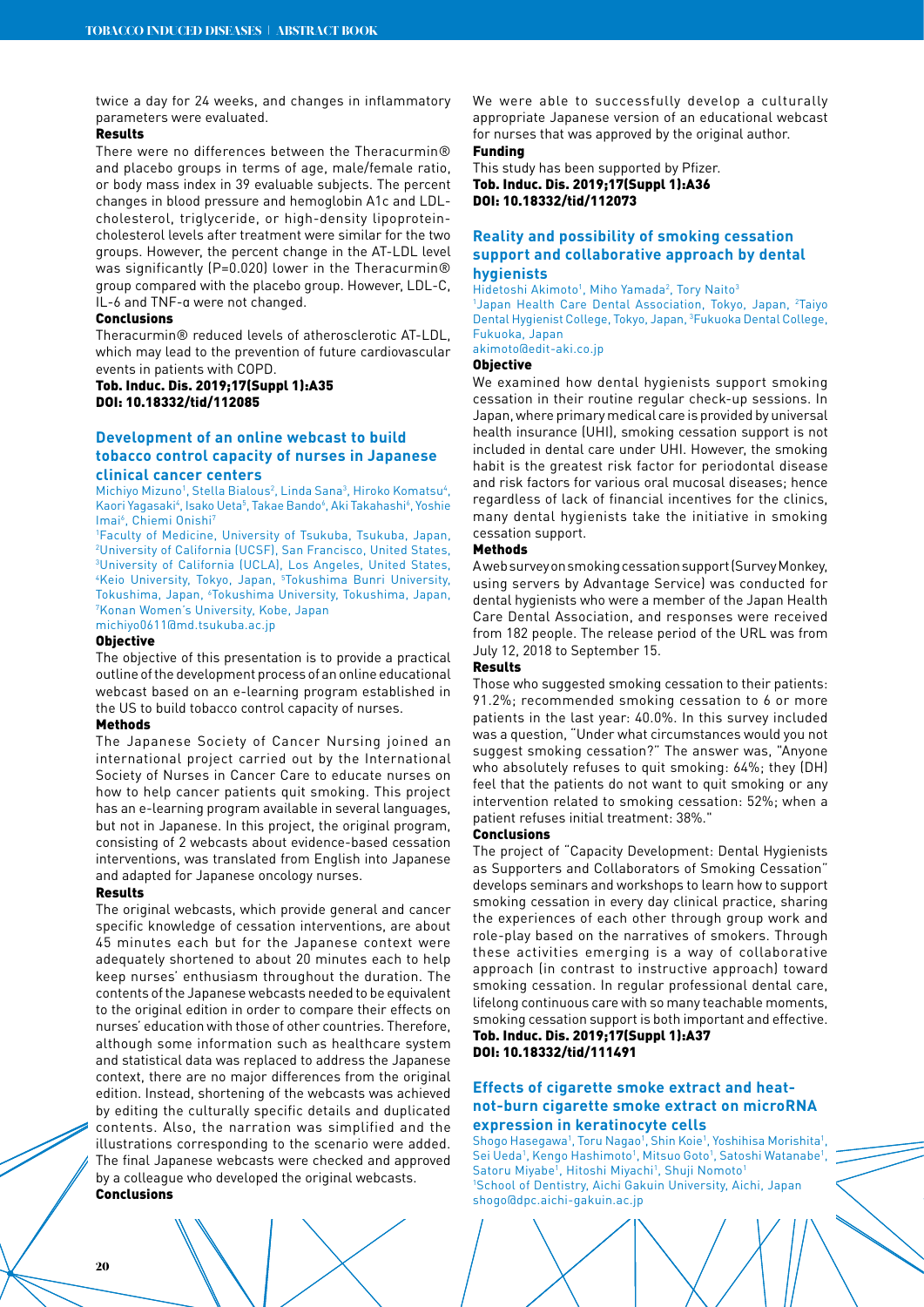#### **Objective**

Concerning the association between smoking and cancer, the relative risk of death in Japanese oral and pharyngeal cancer due to smoking is more than doubled. On the other hand, heat-not-burn cigarettes have begun to be sold in Japan, and it has recently been reported to release carcinogens at higher concentrations than conventional heating cigarettes.

In this research, it was clarified whether the heat-not-burn cigarettes, as well as conventional heating cigarettes, are involved in carcinogenesis by causing multi-step gene mutation. The purpose of this study was to obtain new evidence based on comprehensive gene expression analysis focusing on microRNA.

#### Methods

The Keratinocyte-derived cell lines HaCaT was routinely cultured in DMEM and 10% (v/v) FBS. All cells were grown in antibiotic-free media at 37°C and 5% (v/v) CO2.

Keratinocyte cells were serum-starved for 16-18 h before experimentation. For the viability assays and preparation of conditioned media, Keratinocyte cells were treated with 0–100 μg/ml CSC for 48 h at 37°C and 5% (v/v) CO2. Cells were collected and stored at −20°C.

MTS reagent (Promega) was added and OD measured at 490 nm using a spectrophotometer following incubation at 37°C, 5% (v/v) CO2 for 48 h.

The RNeasy Mini Kit (Quiagen, Hilden, Germany) was used to extract total RNA from keratinocyte according to the manufacturer's instructions, and RNA was quantified using a bioanalyzer 2100 (Agilent, California, US).

Subsequently, using miRNA PCR array platform (Human Cancer Pathway Finder miScript miRNA PCR array, MIHS-102Z, Qiagen), we analyzed the miRNA profiles in these cell lines.

To identify the possible targets of this miRNA, we performed bioinformatics analysis by TargetScan algorithm and integrated analysis across the data of human cancer cell lines and mRNA microarray data to identify miRNAs whose expression correlated with the inverse expression of mRNA targets predicted in silico.

#### Results and Conclusions

Heat map generated from miRNA microarray data and scatterplot of miRNA gene expression level in keratinocyte cells exposed to heat-not-burn cigarette smoke extract against cigarette smoke extract are differences in miRNA expression were observed.

# Tob. Induc. Dis. 2019;17(Suppl 1):A38 DOI: 10.18332/tid/111555

# **Who still smokes in older age?**

Sung-il Cho<sup>1</sup>, Youngmee Kim<sup>2</sup>

1 Department of Public Health Science, Graduate School of Public Health and Institute of Health and Environment, Seoul National University, Seoul, Republic of Korea, <sup>2</sup>Seoul National University Institute of Health and Environment, Seoul, Republic of Korea scho@snu.ac.kr

As smokers get older, they tend to quit smoking in association with declining health and economic status. However, the association with the changes in work and life situations in the older age has not been fully explored. This study investigated the factors associated with current smoking among older persons in Korea, using the data from 2016 survey as part of Korean Longitudinal Study of Ageing (KLoSA). Multiple logistic regression analysis was used for current smoking as the dependent variable. Of the 6618 participants, average age was 70.8 years (range 56- 108), 58% were women, and 10.3% were current smokers,

including 1.6% of women and 22.3% of men. The factors associated with current smoking included younger age (p<0.01), being male (OR 19.1, p<0.01), single (OR 1.5, p<0.05), currently employed (OR 1.4, p<0.01) or selfemployed (OR 1.3, p<0.05), no social life engagement (OR 1.6, p<0.01), and having fewer than 2 chronic diseases (OR 1.4, p<0.01). This study suggests that smoking cessation messages need to be adapted to the evolving work and life contexts among older persons.

# Tob. Induc. Dis. 2019;17(Suppl 1):A39 DOI: 10.18332/tid/111563

# **Early and late implant loss among smokers according to a large-scale survey in Japan**

Toru Nagao<sup>1</sup>, Jinichi Fukuta<sup>2</sup>, Toshiro Sugai<sup>3</sup>, Hiromasa Kawana<sup>4</sup>, Akira Matsuo<sup>5</sup>, Suguru Hamada<sup>6</sup>, Kazue Miura<sup>7</sup>, Kanichi Seto<sup>8</sup> <sup>1</sup>School of Dentistry, Aichi Gakuin University, Aichi, Japan, <sup>2</sup>Oita College of Dental Hygiene, Oita, Japan, 3 UC Medical Corporation, Tokyo, Japan, 4 Department of Oral and Maxillofacial Implantology, Kanagawa Dental University, Kanagawa, Japan, 5 Department of Oral and Maxillofacial Surgery, Tokyo Medical University Ibaraki Medical Center, Ibaraki, Japan, <sup>6</sup>Department of Oral and Maxillofacial Surgery, Faculty of Medicine, Kindai University, Osaka, Japan, 7 Omori Tokyo Oral & Maxillofacial Surgery, Tokyo, Japan, <sup>8</sup>Southern Tohoku General Hospital Dentistry Oral & Maxillofacial Surgery, Japan tnagao@dpc.agu.ac.jp

# Objectives

Oral implant loss has been recognized to be associated with smoking. Nicotine is affected by peri-implant soft tissue with vasoconstriction and impaired cellular healing response. However, a gap between preclinical and clinical research outcomes was observed. A cross-sectional, nationwide survey was conducted to examine the relationship between tobacco smoking and oral diseases among the Japanese population.

#### Methods

Questionnaire survey sheets were sent to 489 designated facilities by postal mail, and in all, 251 (50.4%) facilities responded. Among these, 246 were valid responses. The following demographic items were corrected: number of implants placed, duration of observation period after implantation, smoking habits, number of cigarettes, smoking duration, drinking habits, diabetes mellitus morbidity, and number of implant failures for those who underwent implantation between January 1, 2012 and December 31, 2012. Pack-years in implant loss were evaluated in three groups: at ≤12 months (early loss group), ≤120 months (late loss group) and >120 months of implant loss (non-implant loss group).

# Results

During the survey period, 1,966 patients were analyzed. The odds ratio for implant failure was 2.20 (95%CI: 1.34–3.63) for current smokers in a selected age group (≤20 years). The pack-years were higher in the late implant loss group  $(35.7 \pm 18.4)$  than those in the non-implant loss group (26.1) ± 18.1). The result indicated that a higher number of packyears was associated with late implant loss. However, the number of pack-years was not associated with early implant loss.

#### Conclusions

This cross-sectional survey conducted in Japan suggested that smoking is significantly associated with implant failure. Irrespective of the duration of smoking exposure, smoking habit was associated with early implant loss. Tob. Induc. Dis. 2019;17(Suppl 1):A40 DOI: 10.18332/tid/111544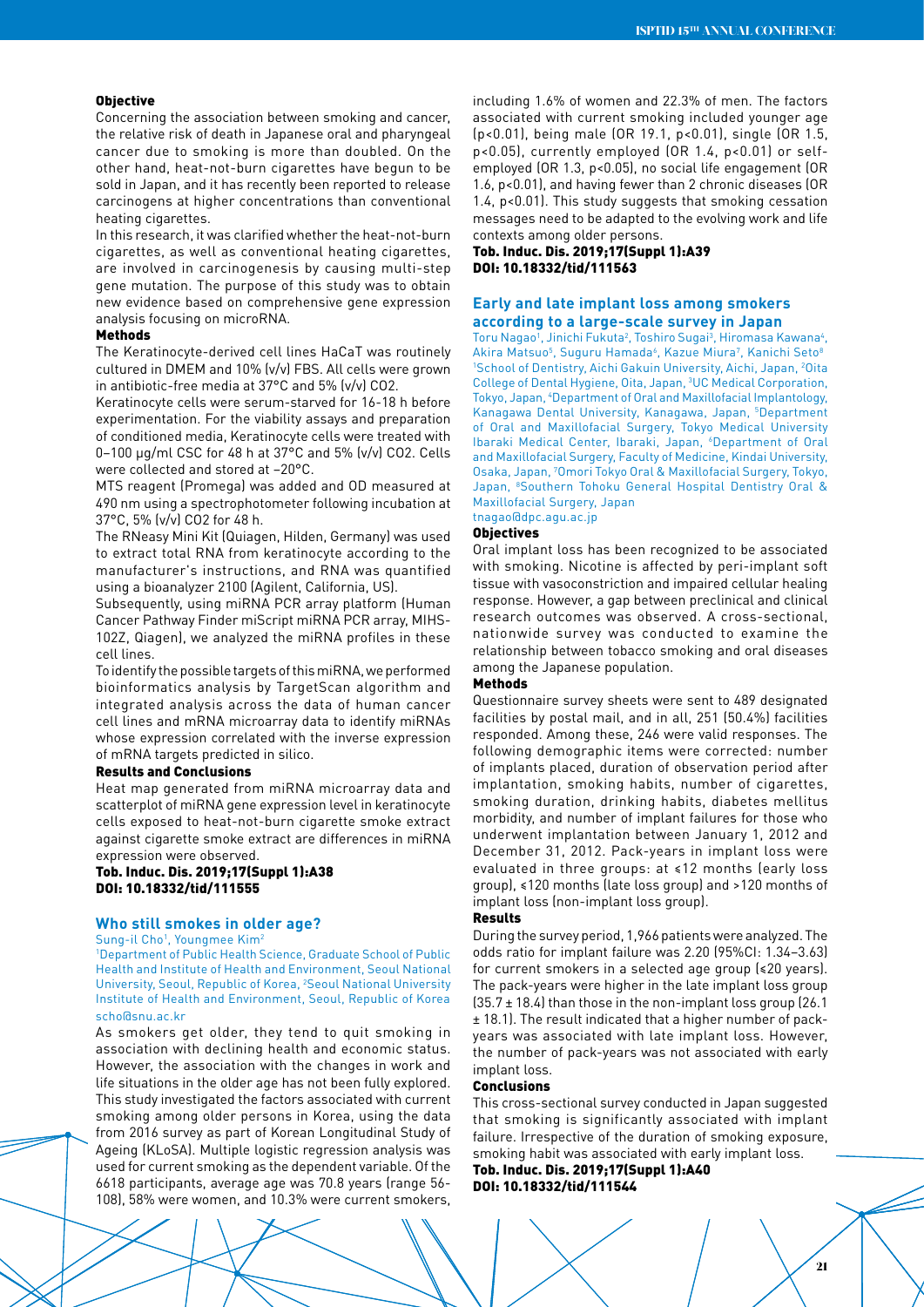# **Heated tobacco smoking may decrease gingival blood flow in humans**

Yu Takaesu<sup>1</sup>, Takashi Hanioka<sup>1</sup>, Nao Suzuki<sup>1</sup>, Marie Naito<sup>1</sup>, Miki Ojima2

1 Fukuoka Dental College, Fukuoka, Japan, 2 Department of Oral Health Sciences, Faculty of Nursing and Health Care, BAIKA Women's University, Osaka, Japan takaesu@college.fdcnet.ac.jp

#### Objective

Earlier studies on crevicular fluid flow and gingival blood flow indicated increased gingival blood flow after smoking. In this study, we measured gingival blood flow following heated tobacco smoking.

#### Methods

We used a laser Doppler flowmeter (LDF) with different optic-fiber separations of 0.3 mm (LDF-0.3) and 0.7 mm (LDF-0.7). We have confirmed that the LDF-0.3 and difference between LDF-0.7 and LDF-0.3 (LDF-d) represented gingival blood flow in superficial fraction and deeper fraction, respectively. Eight heated-tobacco smokers consuming 4-25 daily volunteered and were asked not to smoke at least 5 h before the experiment. Gingival blood flow of upper papillary gingiva of frontal teeth was measured before and after smoking. Subjects smoked heated tobacco for about 5 min.

# Results

Changes in LDF-0.3 and LDF-d after smoking were not statistically significant. However, LDF-0.7 significantly decreased after smoking (P<0.05). Five subjects showed a decrease in LDF-0.3 immediately after smoking, while smoking in 5 subjects caused a relative increase in LDF-d after smoking. Decreases in gingival blood flow in both fractions of gingiva after smoking were found only in one subject.

# Conclusions

These results suggest that heated tobacco smoking may decrease gingival blood flow particularly in superficial layer of gingival.

# Tob. Induc. Dis. 2019;17(Suppl 1):A41 DOI: 10.18332/tid/111482

# **Effects of smoking cessation on HDL functionality**

Emi Kawachi<sup>1</sup>, Kohei Takata<sup>1</sup>, Satoshi Imaizumi<sup>1</sup>, Shinichiro Miura<sup>1</sup>, Keijiro Saku<sup>1</sup><br>1Department of Cardiology 1

Department of Cardiology, School of Medicine, Fukuoka University, Fukuoka, Japan cawati@fukuoka-u.ac.jp

#### **Objective**

Cigarette smoking is positively correlated with the morbidity of cardiovascular diseases (CVD). It was reported that reduced high density lipoprotein (HDL) functionality is one of the causes of CVD. In this study, we hypothesized that smoking cessation could lead to improved HDL functions, and evaluated the cholesterol efflux capacity, antioxidative capacity of HDL in participants before and after smoking cessation.

# Methods

Thirty-two Japanese adult smokers aged were enrolled for treatment at the Smoking Cessation Clinic of Fukuoka University Hospital. Participants either received varenicline for 12 weeks or wore a transdermal nicotine patch on their chest for 8 weeks. Successful smoking cessation was identified by both a self-assessment report and the end-expiratory carbon monoxide (CO) concentration (under 8ppm). Plasma lipid profiles, plasma and HDL malondialdehyde (MDA) levels, HDL subfractions as

analyzed by capillary isotachophoresis, cholesterol efflux capacity and antioxidative capacity of HDL were measured before and after this intervention.

# Results

After smoking cessation, HDL-C, apoA-I levels and HDL subfractions did not significantly change. Nevertheless, cholesterol efflux capacity and the antioxidative capacity of HDL were significantly improved in the successful smoking cessation group. The extent of the changes in cholesterol efflux capacity and antioxidative capacity of HDL correlated with those in the end-expiratory CO concentration and MDA in HDL, respectively.

# Conclusions

Our findings indicate that cigarette smoking impairs HDL function and smoking cessation restores it. This may be one of the mechanisms by which smoking cessation has beneficial effects against CVD.

Tob. Induc. Dis. 2019;17(Suppl 1):A42 DOI: 10.18332/tid/111387

# **Smoking history and long-term outcomes post PCI by sex, from FU-Registry**

Amane Ike<sup>1</sup>, Keijiro Saku<sup>1</sup>, Shain-ichiro Miura<sup>1</sup> 1 School of Medicine, Fukuoka University, Kyushu, Japan ikeamane@yahoo.co.jp

# **Objective**

Most important lifestyle factor for the primary and secondary prevention for coronary heart diseases is smoking. However, few reported on the relationship between smoking habits/history and long-term outcomes post PCI procedures.

#### Methods

From our PCI- Registry (FU-Registry), 829 PCI cases (497 males, 332 females) whose 5 years follow-up data including clinical outcomes were available, were used. Results

In males, no difference was observed in patient's background or lesion characteristics between smoker and never smoker groups, however, smoking (+) showed high incidence of dyslipidemia, statin use at first PCI, but as for clinical outcomes are similar between the groups. For females, smoking (+) group showed low HDL-C (48.3 +12.8mg/dL vs. 51.5+13.4mg/dL, p<0.01), and lesion reference was significantly smaller than smoking (-) group. No difference was observed in medications, while smoking (+) showed high complication of ASO.

# Conclusions

Females were less smokers than males, while female smokers showed low HDL-C levels at PCI and then longterm outcomes (including MACEs) were more frequent in smokers than never smokers.

Tob. Induc. Dis. 2019;17(Suppl 1):A43 DOI: 10.18332/tid/111552

# **TOBACCO PRODUCT REGULATION AND TOBACCO CONTROL IN ACTION**

# **Tobacco control in three North African countries: Tunisia, Algeria and Morocco**

Radhouane Fakhfakh 1 Hopital Abderrahmen Mami, Ariana, Tunisia fradhouane@yahoo.fr

# Objective

The aim of the study is to describe the main challenges of tobacco control in 3 north African countries: Tunisia,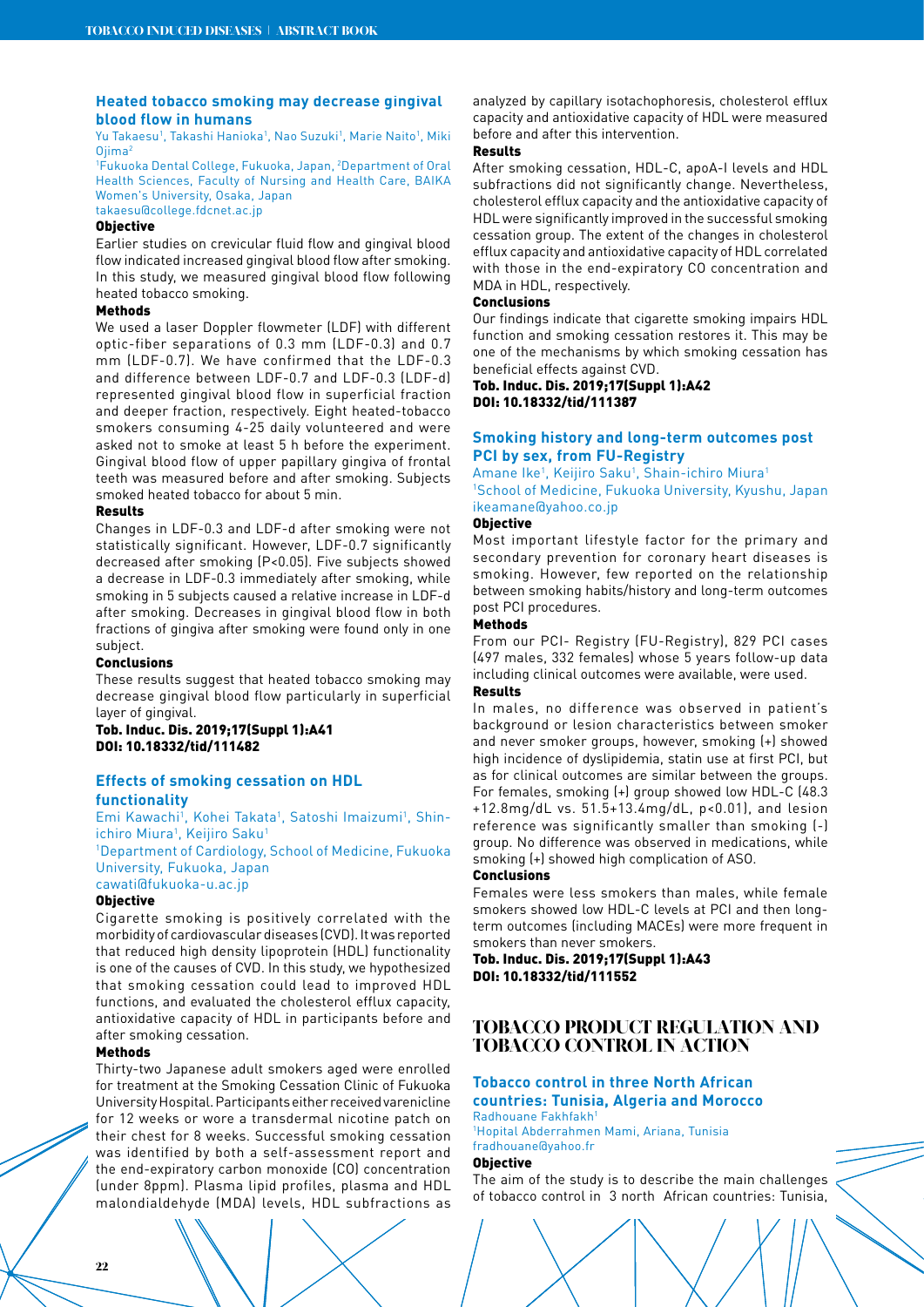#### Algeria and Morocco. Methods

Data information was obtained from peer-reviewed articles, official government documents, reports, decrees and grey literature in French, Arabic and English. Main keywords in use were "policies", "MPOWER", "tobacco control", "Tunisia" "Algeria".

# Results

The highest prevalence in the general population were noted in Tunisia with an overall prevalence at 25%. This prevalence was 16% in Morocco and 14% in Algeria. The mortality attributable to tobacco among men was 18.2% (for 35 years old and over) in Morocco and 22% (25 years and over) in Tunisia. It was 3.4% and 4% among women successively for Morocco and Tunisia. This latter adopted antitobacco law on 1998, In Morocco a tobacco control law was enacted in 1996 and in 1985 in Algeria. Added to this Tunisia and Algeria adopted the FCTC but not Morocco. This country only signed the convention.

All laws in these countries included bans on advertising, on sponsorship and on smoking in public transport and educational and health care facilities. The law requires that all packs of cigarettes display messages warning about the harmful effects of tobacco. However, these laws have not been strictly enforced and has generally not been respected by the general population.

Therefore, it is essential to highlight that Morocco adopts the FCTC. All three countries should raise efforts to implement tobacco control legislation that fully complies with the Framework Convention on Tobacco Control. In order to achieve these countries should prioritize resources for capacity building for strong FCTC compliant legislation, including strengthening the monitoring system of the MPOWER policies: a national surveillance system; communication campaigns; promoting and expanding the coverage of the smoking cessation care; actions to control advertisement, promotion, sponsorship, and smuggled cigarettes; and increasing tax.

# **Conclusions**

Effective tobacco control should be implemented in Tunisia, Algeria and Morocco. Commitments from their governments are crucial for this tobacco control actions.

# Tob. Induc. Dis. 2019;17(Suppl 1):A44 DOI: 10.18332/tid/111065

# **Dismissal of eight tobacco industry lawsuits against the Panamanian State**

Hedley Quintana<sup>1</sup>, Reina Roa<sup>2</sup>

1 Gorgas Memorial Institute for Health Studies, Panama City, Panama, 2 Ministry of Health, Panama City, Panama

#### hquintana@gorgas.gob.pa

Panama has implemented several tobacco control health regulations (TCHR), contained in law 13/2008, that are stated in the Framework Convention on Tobacco Control (FCTC). Consequently, Panama has the lowest recorded prevalence of tobacco use in adults in the Americas.

The tobacco industry (TI) has interpreted the TCHR as a means of damaging its products, its business model and its clients, and it has sued the Panamanian State to render the TCHR null and void. If the TCHR are allowed to become null and void, the TI will be free to advertise its products.

The lawsuits in which the Panamanian State is the defendant have been deliberated in the Contentious-Administrative Room, also known as the Third Room, of the Panamanian Supreme Court (PSC) due to the lack of lower courts in the Panamanian legal system. Each room of the PSC is presided over by three justices. Since 2010, the TI has sued

the Panamanian State nine times. After deliberations, the justices of the Third Room have dismissed eight of the TI claims, but there is still one lawsuit concerning which a verdict has not yet been reached.

These rulings are important because they exemplify the interaction between TCHR and the law, including jurisprudence regarding the right to health that people hold in the context of human rights.

#### Funding

This study is financed by public funds. Some of these public funds come from the Selective Tax on the Consumption of Cigarettes and other Tobacco Products. This tax discourages the use of tobacco products. However, the funds coming from this tax are used in activities to improve the primary and secondary prevention of tobaccoassociated diseases, such as this study.

Tob. Induc. Dis. 2019;17(Suppl 1):A45 DOI: 10.18332/tid/111067

# **Social variations in tobacco products consumption in Kenya: The influence of education, employment status and gender**

David Onchonga<sup>1</sup>

<sup>1</sup>Health Sciences, University of Pécs, Pécs, Hungary onchonga7@gmail.com

#### Objective

The consumption of tobacco products in resource limited settings is envisaged to greatly contribute to all times high global burden of disease especially in low- and middleincome earning economies. over 78% of the world users of tobacco products currently live in resource limited settings and this coupled with myriad of health challenges in these countries, the continued consumption of these products is a subject that cannot be ignored.

To determine various social variations in consumption of tobacco products and how gender, employment status and education level influences its consumption.

# Methods

A cross-sectional study design with simple random sampling was used. An interviewer-administered questionnaire was used. Quantitative data was analyzed using SPSS. Chi- Square and Odds Ratio were used to test for significance of association.

#### Results

Overall tobacco products use according to education level showed a sturdy gradient; risks were higher among respondents with no education (male OR=7.42, female OR=20.11) than among those in tertiary level of education. The odds of tobacco products use were equally significant according to employment status; casual male workers (OR=1.58), male semi-skilled workers (OR=1.49), and unemployed (male OR=1.31 female OR=1.81) were more at risk than skilled workers.

#### Conclusions

The outcome of this research reveals that education and employment status have critical and independent relationships with tobacco products consumption that necessitate consideration from legislators and investigators.

#### Tob. Induc. Dis. 2019;17(Suppl 1):A46 DOI: 10.18332/tid/111651

**Attitudes towards tobacco control policies among smokers of menthol, other flavored and unflavored cigarettes: Findings from the EUREST-PLUS ITC Europe Surveys**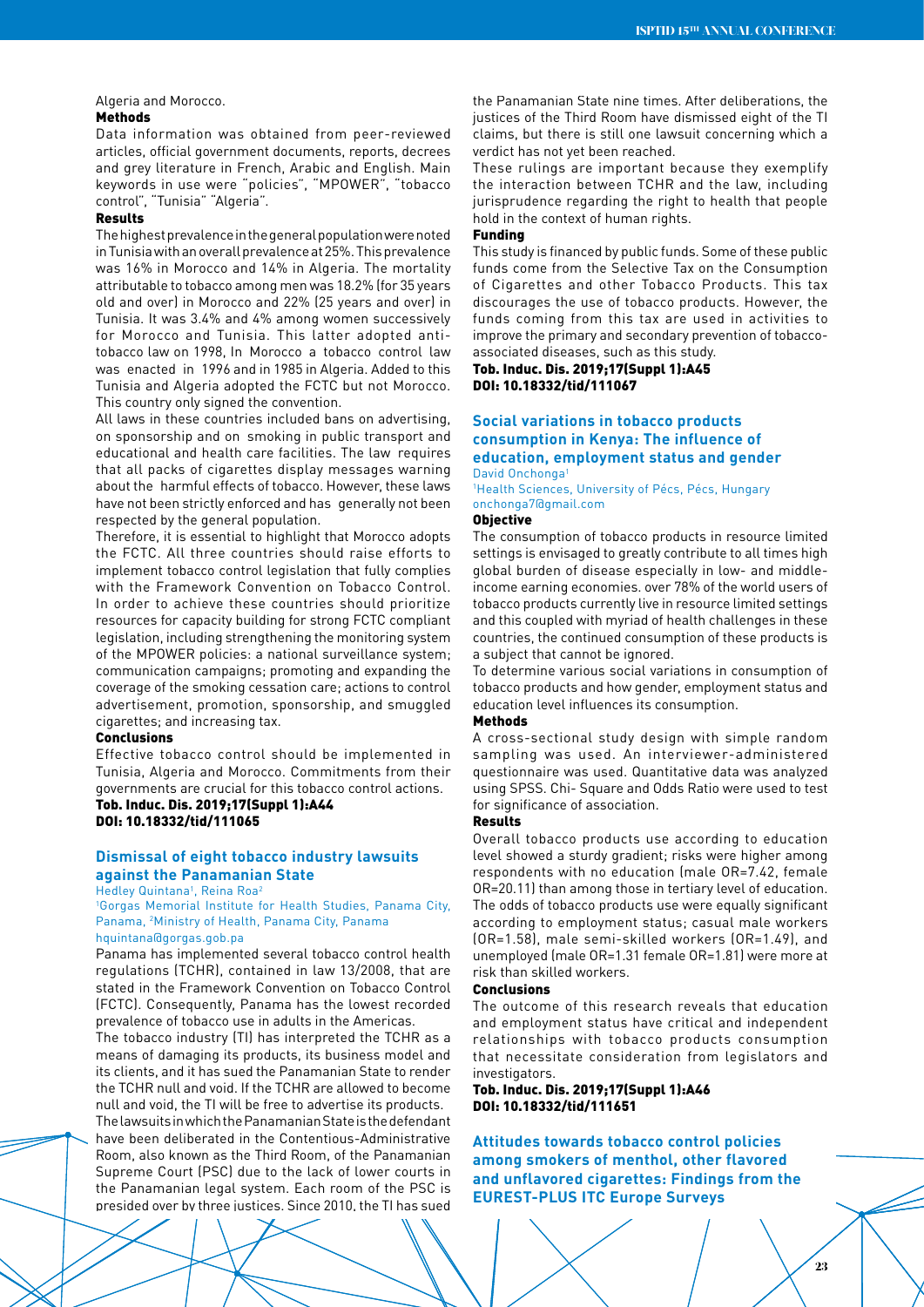Krzysztof Przewoźniak<sup>1,2</sup>, Mateusz Zatoński<sup>1,3,4</sup>, Aleksandra Herbeć<sup>1,5,6</sup>, Witold Zatoński<sup>1,4</sup>, Kinga Janik-Koncewicz<sup>1</sup>, Ute Mons<sup>7</sup>, Geoffrey T. Fong<sup>8,9</sup>, Anne C. K. Quah<sup>8</sup>, Pete Driezen<sup>8</sup>, Tibor Demjén<sup>10</sup>, Yannis Tountas<sup>11</sup>, Antigona C. Trofor<sup>12,13</sup>, Esteve Fernández<sup>14,15</sup>, Ann McNeill<sup>5,16</sup>, Marc Willemsen<sup>17</sup>, Karin Hummel<sup>17</sup>, Christina N. Kyriakos<sup>18,19</sup>, Constantine I. Vardavas<sup>18,19</sup>, on behalf of the EUREST-PLUS consortium

<sup>1</sup>Health Promotion Foundation, Warsaw, Poland, <sup>2</sup>Maria Skłodowska-Curie Institute - Oncology Center, Warsaw, Poland, 3 Department of Health Services Research and Policy, London School of Hygiene and Tropical Medicine, London, United Kingdom, 4 European Observatory of Health Inequalities, President Stanisław Wojciechowski State University of Applied Sciences, Kalisz, Poland, <sup>5</sup>UK Centre for Tobacco and Alcohol Studies, London, United Kingdom, <sup>6</sup>Department of Behavioural Science and Health, University College London, London, United Kingdom, 7 Cancer Prevention Unit and WHO Collaborating Centre for Tobacco Control, German Cancer Research Center, Heidelberg, Germany, 8 Department of Psychology & School of Public Health and Health Systems, University of Waterloo, Waterloo, Canada, <sup>9</sup>Ontario Institute for Cancer Research, Toronto, Canada, 10Smoking or Health Hungarian Foundation, Budapest, Hungary, 11National and Kapodistrian University of Athens (UoA), Athens, Greece, 12University of Medicine and Pharmacy 'Grigore T. Popa' Iasi, Iasi, Romania, 13Aer Pur Romania, Bucharest, Romania, 14Tobacco Control Unit, Catalan Institute of Oncology, and Cancer Control and Prevention Group, Bellvitge Biomedical Research, Catalonia, Spain, 15School of Medicine and Health Sciences, University of Barcelona, Catalonia, Spain, <sup>16</sup>National Addiction Centre, King's College London, London, United Kingdom, 17Department of Health Promotion, Maastricht University, Maastricht, the Netherlands, 18European Network for Smoking and Tobacco Prevention, Brussels, Belgium, 19University of Crete, Heraklion, Greece krzysztof.przewozniak@wp.pl

#### Objective

To assess the attitudes of flavored and unflavored cigarette smokers towards tobacco control policies, including the EU flavors ban and to explore the ban impact on smoking behaviors.

#### Methods

The research analysis include data from Wave 1 of the EUREST PLUS-ITC Europe Survey Project in Germany, Greece, Hungary, Poland, Romania, and Spain, and data from other ITC surveys conducted in England and the Netherlands. All cross-sectional data were collected in 2016 among 10,760 adult current smokers. The attitudes towards various tobacco control policies have been compared among menthol, other flavored and unflavored cigarette smokers. The univariate data analysis adjusted to few confounding factors was made with the use of SPSS Complex Samples Package.

#### Results

Findings show that menthol smokers are much less likely to support a ban on tobacco additives and flavors than other cigarette smokers but they are more supportive of smoking ban in public places. After the enforcement of the ban, 16% of menthol cigarette smokers and 10% of other flavored cigarette smokers reported the intention to quit smoking. However, the percentage of those menthol and other flavored smokers who declare quitting smoking after the ban implementation varies substantially with countries. Furthermore, almost one of three menthol cigarette smokers (27%) say they will find a way to get menthol tobacco product banned.

# Conclusions

Attitudes of menthol and other flavored cigarettes towards various tobacco control policies differ substantially in the analyzed countries. Therefore, tobacco control and smoking cessation programs should be adapted to country needs. A special attention must be focused on smoking

cessation offer addressed to those menthol cigarette smokers who intend to quit smoking after the flavors ban and on preventing the risk of illicit trade in menthol cigarettes.

Tob. Induc. Dis. 2019;17(Suppl 1):A47 DOI: 10.18332/tid/111545

# **RAPID COMMUNICATION SESSION 3**

# **Smoking cessation affects human platelet activation induced by collagen**

Mami lida<sup>1</sup>, Yuko Kito<sup>2</sup>, Kumiko Tanabe<sup>2</sup>, Osamu Kozawa<sup>3</sup>, Hiroki Iida2

1 Internal Medicine and Cardiology, Gifu Prefectural General Medical Center, Gifu, Japan, 2 Department of Anesthesiology and Pain Medicine, Gifu University Graduate School of Medicine, Gifu, Japan, 3 Department of Pharmacology, Gifu University Graduate School of Medicine, Gifu, Japan

mami.iida@kiu.biglobe.ne.jp

# Objective

For patients undergoing surgery, quitting smoking prior to surgery is recommended, since smoking increases the risk of postoperative morbidity or mortality. Although smoking is recognized to change the hemostatic process, the influences of smoking and smoking cessation on human platelet activation remain controversial. Since collagen initiates human platelet activation in the process of thrombus formation, we investigated the effects of smoking cessation on human platelet activation induced by collagen.

#### Methods

We enrolled patients in smoking cessation outpatient services (n=19). Blood samples were donated before smoking cessation, 4, 8 and 12 weeks after smoking cessation. We investigated the size of platelet aggregation using laser scattering methods. We examined the effects of collagen on platelet aggregation, the secretion of platelet-derived growth factor (PDGF)-AB and the levels of collagen-induced phosphorylation of p38 mitogenactivated protein (MAP) kinase.

# Results

A low dose of collagen (1 µg/ml) accelerated platelet aggregation at 4 or 8 weeks after smoking cessation compared with before cessation. After 12 weeks, the levels of platelet aggregation induced by collagen were almost to the levels before smoking cessation. The collagen-induced PDGF-AB secretion levels at 4 or 8 weeks after quitting smoking were significantly higher than before quitting smoking. Smoking cessation strengthened the collageninduced phosphorylation of p38 MAP kinase after 4 weeks. Conclusions

Our results strongly suggest that smoking cessation causes temporary hyper-activation of human platelets in the short term. We may be able to reduce the incidence of complications due to hyper-reactivity of human platelets by considering the smoking abstinence period.

Tob. Induc. Dis. 2019;17(Suppl 1):A48 DOI: 10.18332/tid/111484

# **Disease familiarity and believability inform pictorial health warning ineffectiveness, among rural male smokers in the Philippines**

Kaye Siao<sup>1</sup>, John Arda<sup>1</sup>, Ashley Jeanjaquet<sup>1</sup>, John Mari Rafael<sup>1</sup>, Danyz Rita<sup>1</sup>, Navin Pasia<sup>1</sup>, Jecelyn Yparraguire<sup>1</sup> 1 Ateneo de Manila University, Quezon, Philippines siaokaye@gmail.com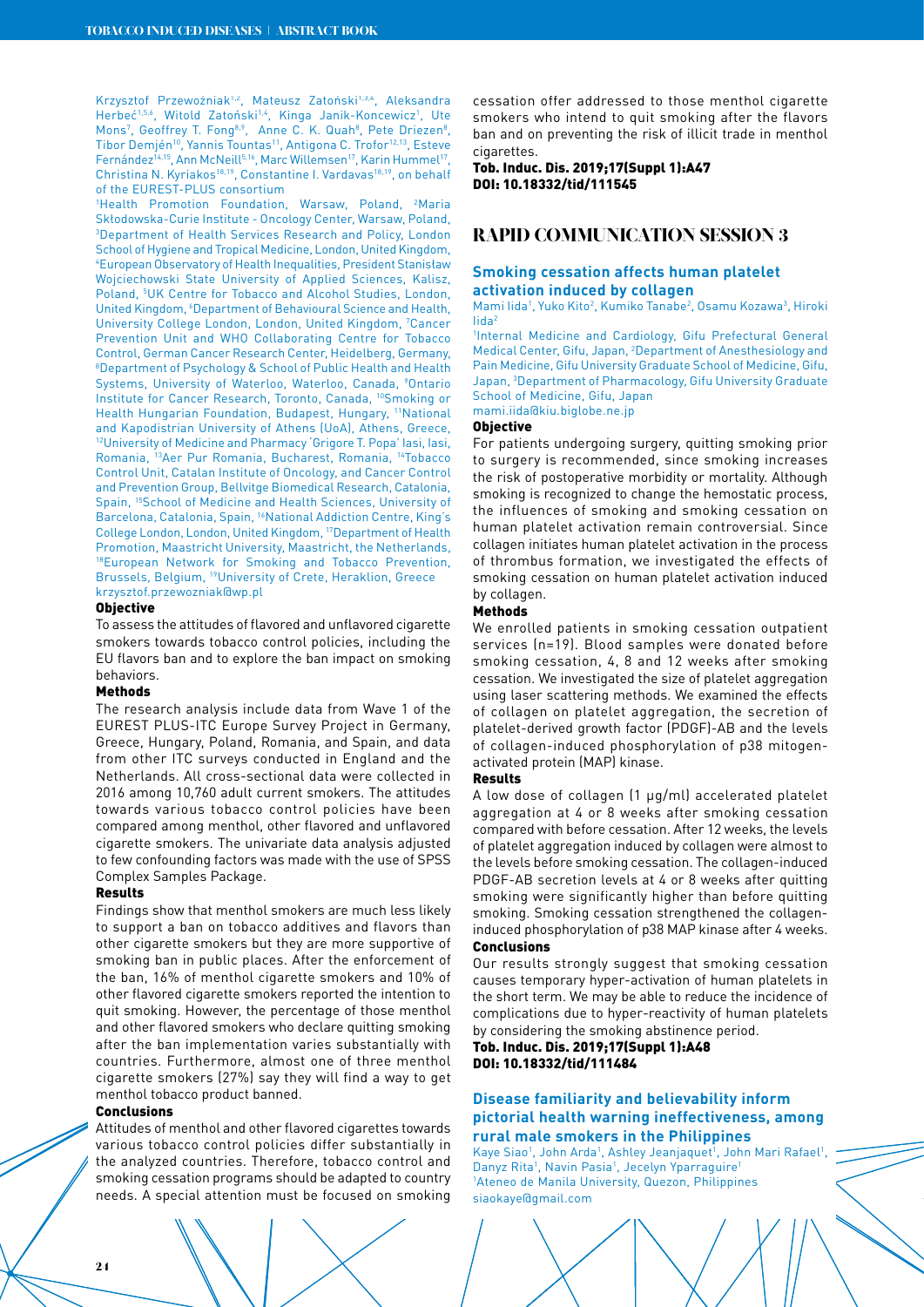The Philippines continues to have one of the highest tobacco burdens in Asia and Southeast Asia. Only in the last decade were substantial tobacco control policy reforms implemented to address this public health issue, such as the enactment of the Graphic Health Warnings (GHW) Act in 2014 that requires at least 50% GHWs in tobacco product packages through 12 discrete pictograms changed biennially. However, despite a 5-year implementation, no systematic study has been conducted regarding GHWs and local contexts to inform pictorial selection or evidencebased policy amendment. This qualitative study examined why smokers continued to smoke despite the presence of GHWs using the Fear Appeals Theory. Explanation-building and thematic analysis were utilized after semi-structured interviews of qualified respondents. Adult males with at most a high school education, from barangay Urdaneta, Magallanes, Cavite (population = 2,092) were selected by chain-referral sampling and interviewed until data saturation (n = 44). Respondents found GHWs "ineffective" because of their "inability to go against their impulse to smoke" and their "disbelief" on GHWs. Respondents viewed GHWs as "a hoax meant to scare them", "unrealistic," and "untrue" because they did not personally observe or know about the GHW disease state depicted. This is more pronounced for unfamiliar diseases such as gangrene and emphysema. "More familiar" diseases like those involving the heart and lungs elicited better responses on GHW believability. This study highlighted the importance of integrating a cognitive dimension to GHW policy to counteract nicotine addictiveness and increase its role in smoking cessation support, especially among similar cohorts. This serves as an early evidence that depicting "more familiar" diseases, in contrast to exclusively "shocking" images, could improve the health literacy goal of GHWs.

Tob. Induc. Dis. 2019;17(Suppl 1):A49 DOI: 10.18332/tid/111058

# **Education and training of tobacco control for public health personnel of local governments** Kanae Bekki<sup>1</sup>

1 National Institute of Public Health, Tokyo, Japan bekki.k.aa@niph.go.jp

The aim of our project is to provide opportunities of smoking cessation to smokers by health guidance in the community health service, industrial health care, and school health care etc. Finally, we hope to increase the number of smokers who perform the smoking cessation and successfully quit smoking. In order to achieve this objective, we will develop e-learning system, sciencebased information booklet for staff in the field of health/ medical care and social services to know how to support smoking cessation for smokers. In particular, we can offer learning opportunities for many people using e-learning system. However, it is difficult to build an instructor network with only e-learning system, we will also have training session in the conventional classroom structure. Tob. Induc. Dis. 2019;17(Suppl 1):A50

DOI: 10.18332/tid/112088

# **Sex differences in the attitudes towards a school-based smoking prevention intervention**

Lisbeth Lund<sup>1</sup>, Stine Glenstrup<sup>1</sup>, Simone Kjeld<sup>1</sup>, Anette Andersen<sup>2</sup>, Lotus Bast<sup>1</sup>

1 National Institute of Public Health, University of Southern Denmark, Copenhagen, Denmark, <sup>2</sup>Steno Diabetes Center Aarhus, Aarhus Universitetshospital, Aarhus, Denmark lilu@si-folkesundhed.dk

#### **Objective**

Over the last decades, numerous school-based smoking prevention programs have been launched internationally. However, there has been limited research on the differential effect of sex in response to the implementation of schoolbased smoking prevention interventions.

The aim of this study was to examine sex differences in the attitudes towards a school-based smoking prevention intervention. Specifically, the research questions explore whether there are sex differences in the attitudes towards the three main components; 1) Smoke-free school grounds 2) Smoke-free curriculum, and 3) Smoke-free agreement. Methods

We used data from the X:IT II intervention study with 46 elementary schools collected in 2017-2018. The X:IT II intervention is a school-based multicomponent smoking prevention intervention targeted all students attending grade 7 to 9 (13- to 15-year-olds). Data were collected by electronic questionnaires completed by students at first follow-up.

# Results

We found that compared to boys, girls were significantly more positive towards the implementation of smoke-free school grounds, both concerning teachers smoking (66 % vs 53.5 %) and students smoking (61.3 % vs 51.9 %) and toward the smoke-free curriculum (79.5 % vs 71.9 %). No statistically significant differences between boys and girls could be observed in the proportion of students signing the smoke-free agreement, nor in their attitudes towards the agreement.

#### Conclusions

This study showed that there were, to some extent, sex differences in the attitudes towards components in the X:IT II intervention study. Our findings highlight the importance of considering sex differences in future health prevention initiatives.

#### Funding

Danish Cancer Society. Tob. Induc. Dis. 2019;17(Suppl 1):A51 DOI: 10.18332/tid/111940

# **Smoking prevention class by physicians reduced smoking rates after 8 years**

Masamitsu Endo<sup>1,2</sup>, Norio Iwaki<sup>1,3</sup>, Tamutsu Fukuda<sup>1</sup>, Kenji Yoshida<sup>1</sup>, Hideki Nomura<sup>1,4</sup>, Yuko Takahashi<sup>1,5</sup>

<sup>1</sup>Non-smoking Network, Ishikawa, Japan, <sup>2</sup>Department of Vascular Surgery, Jouhoku Hospital, Kanazawa, Japan, 3lwaki Clinic of Internal Medicine, Japan, 'General Medical Department, Kanazawa University Hospital, Kanazawa, Japan, 5 Postgraduate School of Public Health, Faculty of Medicine, Kyoto University, Kyoto, Japan

m-endo@jouhoku.jp

# Objective

Numerous studies have examined whether school smoking prevention education for minors can reduce smoking rates in later life, but no consensus has been established. Doctors in Kanazawa, Japan, voluntarily visited elementary schools to provide smoking prevention education for 12-year-old students. We attempted to assess whether this education is effective for lowering smoking rates in students when they reach 20 years of age.

# Methods

We defined a community area that has 14 elementary schools for this study. We provided education at some of the 14 schools once a year for 12-year-old students. After 8 years, we carried out a questionnaire survey on smoking for 20-year-old young adults. We compared smoking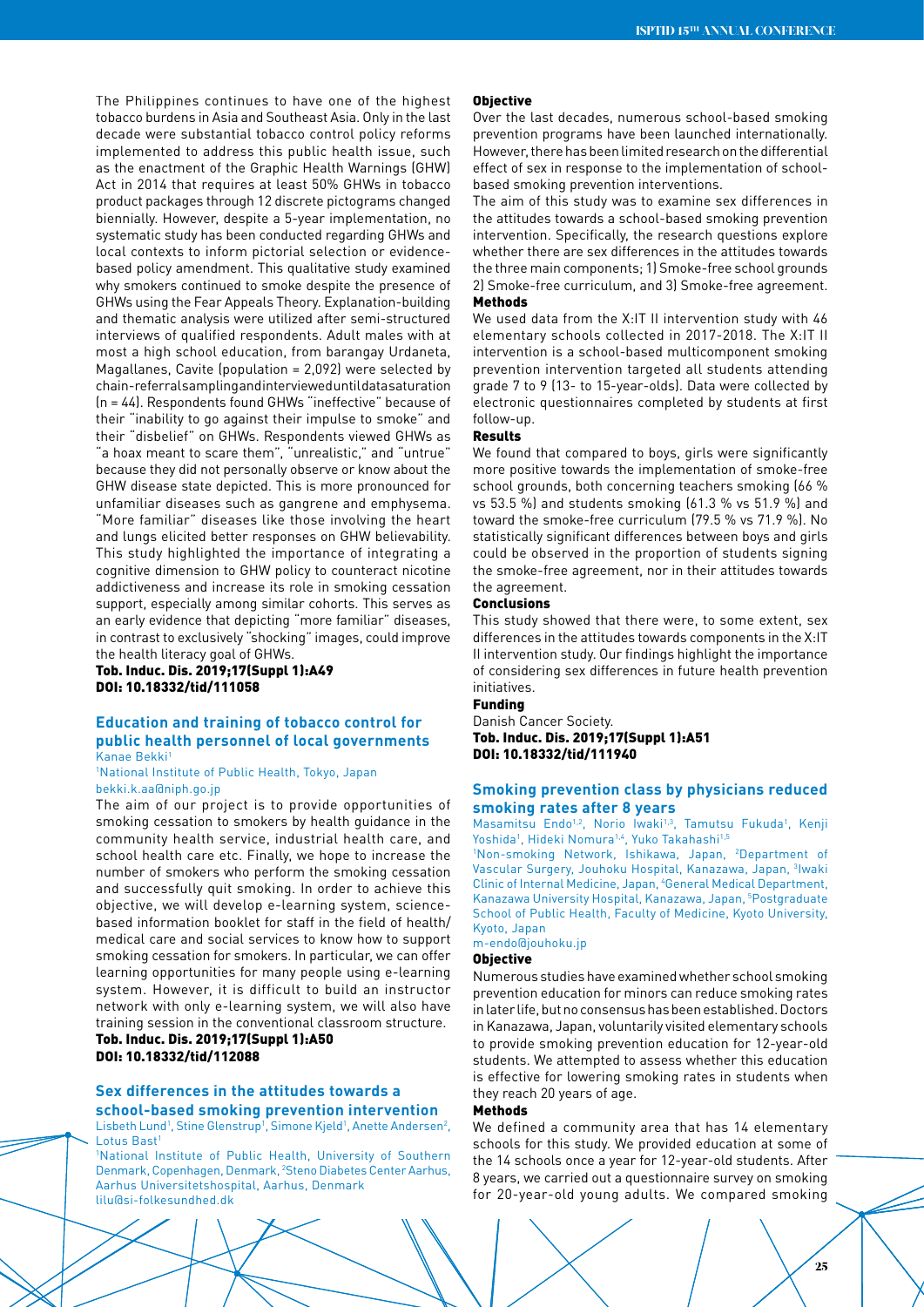behaviors at the age of 20 between the educated and the control groups of the 3 year period from 2015.

# Results

The smoking rate was significantly lower in the educated group, indicating that smoking prevention education in elementary schools for 12-year-old students, provided by doctors, reduced smoking behavior, even at the age of 20.

#### Conclusions

Smoking prevention education for 12-year-old students at elementary schools by volunteer physicians significantly reduced smoking rate at the age of 20.

Funding statement: This research did not receive any specific grant from funding agencies in the public, commercial, or not-for-profit sectors. There are no conflicts of interest by any author.

Tob. Induc. Dis. 2019;17(Suppl 1):A52 DOI: 10.18332/tid/112108

# **Awareness of e-cigarette and heat-not-burn tobacco, and actual status of their use among Japanese students**

Masayuki Kaji<sup>1</sup>

1 Shizuoka City Public Health Center, Shizuoka, Japan mskaji@mx1.s-cnet.ne.jp

# Objective

Recently the number of adults who smoke e-cigarette (EC) and/or heat-not-burn tobacco (HNBT) has been increasing in Japan. It is important to clarify the awareness of them and actual status of their use among Japanese students. Methods

In 2018, the author conducted questionnaire surveys in six primary schools and four junior high schools, and asked the students if they knew EC and HNBT (IQOS, PloomTECH, Glo). The degree of recognition was classified into four categories; A: "never know", B: "only know the name", C: "have seen the item", and D: "my family member(s) smoke(s)".

# Results

Responses were obtained from 593 schoolchildren (5th and 6th grades) and 584 junior high school students (7th and 8th grades), and the results were as follows. Among schoolchildren about EC, A:47.6%, B:28.7%, C:17.6%, D:6.1%, and about IQOS, A:49.1%, B:14.8%, C:15.1%, D:21.0%. Among students about EC, A:35.3%, B:36.8%, C:22.6%, D:5.3%, and about IQOS, A:53.2%, B:17.8%, C:17.0%, D:12.0%. As for Ploom TECH and Glo, nearly 90% of them answered "A".

#### Conclusions

About half of the schoolchildren and the students knew EC and IQOS. It may reflect the popularity of them in Japanese society. Smoking rate of combustible cigarette in Japanese junior high school students has been dramatically decreasing in these 20 years. The first and nationwide data of their smoking rate of EC and HNBT were reported from the Japanese Youth Tobacco and Alcohol Surveys in 2018. It revealed that the rates of smoking experience of EC were 2.4% in male students and 1.7% in females, and those of HNBT were 1.3% in males and 0.9% in females. As for cigarette, 3.1% in males and 2.1% in females. Since there's a possibility that more students will start to smoke EC and HNBT, anti-smoking education should include information about the risk of EC and HNBT.

Tob. Induc. Dis. 2019;17(Suppl 1):A53 DOI: 10.18332/tid/111549

# **Subgroup meta-analysis on relationship between secondhand smoke exposure and**

# **dental caries**

Miki Ojima<sup>1</sup>, Takashi Hanioka<sup>2</sup>, Nao Suzuki<sup>2</sup>, Yu Takaesu<sup>2</sup>, Keiko Tanaka<sup>3</sup>

1 Department of Oral Health Sciences, Faculty of Nursing and Health Care, BAIKA Women's University, Osaka, Japan, <sup>2</sup>Fukuoka Dental College, Fukuoka, Japan, 3 Graduate School of Medicine, Ehime University, Matsuyama, Japan m-ojima@baika.ac.jp

#### Objective

A previous meta-analysis demonstrated a moderate relationship between dental caries in primary and permanent dentition and secondhand smoke exposure (prenatal or postnatal) in children and adolescents. The present study aimed to compare the effect size of secondhand smoke on dental caries and its heterogeneity by potential sources of the difference with subgroup metaanalysis.

# Methods

Articles identified in our previous review and collected through updated PubMed search were used. A generic inverse variance method (random-effects model) was conducted to combine the data from eligible studies and calculate the summary adjusted odds ratio (OR) as pooled effect size estimates. Subgroup meta-analysis compared differences of the pooled effect size by study design (crosssectional or longitudinal), country (Japan, the U.S. and Europe), adjustments for socio-economic status (with or without), and status of secondhand smoke exposure (current and former). The heterogeneity across studies was assessed using the I2 statistics and Cochrane's Q.

#### Results

Nineteen articles were included in the meta-analysis. The pooled effect size estimate for studies in Japan (OR = 1.61, p < 0.001) was similar to that in the U.S. and slightly higher than that in Europe. Studies with adjustments for socio-economic status showed a lower effect size (OR = 1.51,  $p < 0.001$  compared to those without  $(OR = 1.66, p)$ < 0.001). The estimated OR was 1.46 (p < 0.001) and 1.13 (p = 0.11) for current and former exposure, respectively. Heterogeneity analysis found a moderate heterogeneity in most subgroups, a high heterogeneity  $[Q = 13.6, p = 0.004;$ I2 = 78%) in longitudinal studies and a mild heterogeneity  $(Q = 9.1, p = 0.17;$   $|2 = 34\%$  in studies of Europe.

# **Conclusions**

The effect of secondhand smoke on dental caries and its heterogeneity were influenced by geographical and methodological factors. Unexpected factors for explaining heterogeneity still remain.

# Tob. Induc. Dis. 2019;17(Suppl 1):A54 DOI: 10.18332/tid/111541

# **Association among secondhand smoke exposure, sleep quality, and prevalence of sleep bruxism in Japanese young adults: A cross-sectional study**

Naoki Toyama<sup>1</sup>, Daisuke Ekuni<sup>1</sup>, Ayano Taniguchi-Tabata<sup>2</sup>, Toshiki Yoneda<sup>1</sup>, Kota Kataoka<sup>1</sup>, Aya Yokoi<sup>1</sup>, Yoko Uchida<sup>1</sup>, Daiki Fukuhara<sup>1</sup>, Hikari Saho<sup>1</sup>, Islam Monirul<sup>1</sup>, Nanami Sawada<sup>2</sup>, Yukiho Nakashima<sup>2</sup>, Yoshiaki lwasaki<sup>3</sup>, Manabu Morita<sup>1</sup>

1 Graduate School of Medicine, Dentistry and Pharmaceutical Sciences, Okayama University, Okayama, Japan, <sup>2</sup>Departments of Preventive Dentistry, Okayama University Hospital, Okayama, Japan, 3 Health Service Center, Okayama University, Okayama, Japan

pu171qxi@s.okayama-u.ac.jp

**Objective** 

Sleep bruxism, a major sleep disorder that causes serious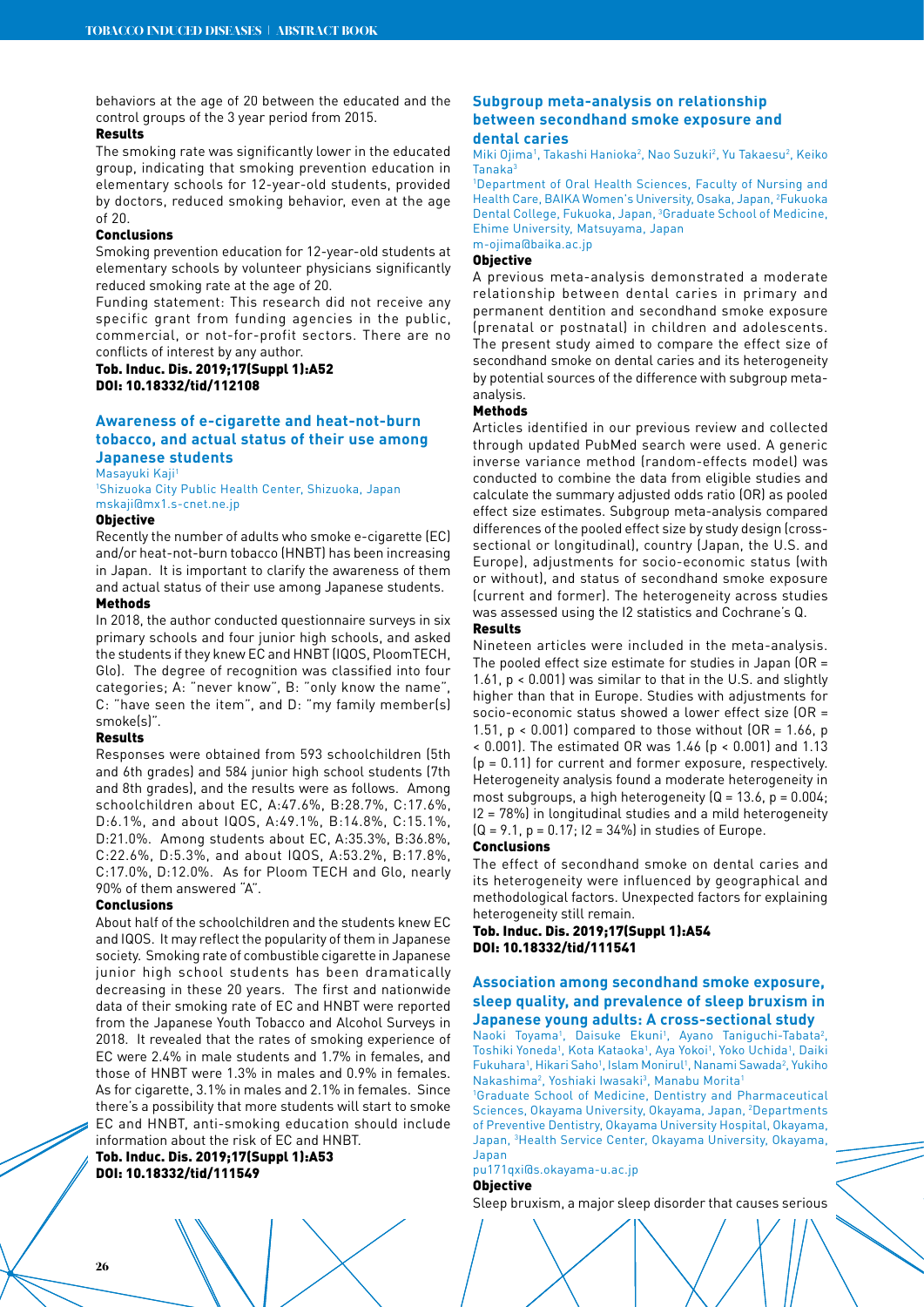harm to oral health, is considered a multifactorial disease. Sleep bruxism can be induced by secondhand smoke (SHS), which adversely affects sleep quality. The objective of present study was to clarify the associations between sleep bruxism, sleep quality, and SHS exposure.

#### Methods

To assess the prevalence of sleep bruxism, sleep quality, and SHS exposure, we conducted oral examinations and self-report questionnaires on university students in Japan. The inclusion criteria were age 18 or 19 years, non-smokers and non-alcohol drinkers. The exclusion criteria were failing to complete the questionnaire in full. To assess the associations between sleep bruxism, sleep quality, and SHS exposure, we used chi-squared test and structural equation modeling.

# Results

We analyzed a total of 1,781 Japanese young adults. Females who had been exposed to SHS had worse sleep quality (p = 0.019) than those who had not. Females with worse sleep quality showed a higher prevalence of sleep bruxism  $[p = 0.034]$  than those with better sleep quality. Using structural equation modelling, direct associations were identified between SHS exposure and poor sleep quality (standardized coefficients, 0.153; p = 0.008) and between sleep bruxism and poor sleep quality (standardized coefficients, 0.187; p = 0.022) in females. However, no association was found among males.

#### Conclusions

These results suggest that SHS exposure is associated with poor sleep quality and sleep bruxism in Japanese young adult females.

# Tob. Induc. Dis. 2019;17(Suppl 1):A55 DOI: 10.18332/tid/111538

# **Exposure of children to secondhand smoke is abuse: A new definition**

Reiko Saito<sup>1</sup>

1 Jumonji University Healthcare Center, Saitama, Japan reiko-saito@mve.biglobe.ne.jp

# **Objective**

The Tokyo Metropolitan Government was the first part of the country to enact laws to protect children from second-hand smoke starting in April 2018. Regulations on second-hand smoke in homes and private automobiles are commonplace in developed nations, but in our country this could be considered ground-breaking. We conducted an opinion poll of people in a variety of occupations regarding the need for such regulations.

#### Methods

Speakers at lectures on tobacco countermeasures held from October through December 2017 after the regulations in the Tokyo area were enacted presented an anonymous questionnaire to about 600 people of various occupations before classifying and examining their responses by gender and occupation.

#### Results

1) Regarding legal regulations to protect children from second-hand smoke, the majority responded that they are "necessary," followed by "notify guardians of the dangers first."

2) The responses to the question of whether smoking in the home or private automobiles was abuse, the responses were split evenly between "abuse" and "cannot be called abuse".

In our country abuse is defined as 4 categories: physical abuse, psychological abuse, sexual abuse and neglect, with "physical abuse" covering bone fractures and external wounds. It does not include respiratory illness, tympanitis, developmental disorders and other such damage, but inasmuch as these threaten the development of children, they can be called abuse. In many other countries and provinces smoking with children in private automobiles is already prohibited.

# Conclusions

The presenters have already conducted surveys regarding signage prohibiting smoking in children's playgrounds around the countries, but as of yet only 10% of such playgrounds have signage prohibiting smoking.

# Tob. Induc. Dis. 2019;17(Suppl 1):A56 DOI: 10.18332/tid/111559

# **How Indonesian media portray electronic cigarettes: A content analysis of online news reports from 2012-2017**

Suci Ratih<sup>1</sup>, Dien Anshari<sup>2</sup>, Rita Damayanti<sup>2</sup>, Bruce Maycock<sup>3</sup> <sup>1</sup>State University of Malang, Malang, Indonesia, <sup>2</sup>University of Indonesia, Depok, Indonesia, 3 Curtin University, Bentley, Australia suciratih12@gmail.com

Electronic cigarettes (e-cigarettes), of which the health effects are deemed as less harmful than traditional cigarettes, have been sold in Indonesian market since 2010. We sought to examine the portrayals of e-cigarettes in online news media as they have been the new main source of information among Indonesians. A content analysis was conducted on all news report published by four most popular online news media in Indonesia from 2012 to late 2017. The news reports were obtained by both search methods; within the media websites, and through the Google advance search. The reports were reliably coded for topics of the story, news source, and coverage of benefits and harms of these products. The result shows that of the 418 articles found mentioning e-cigarettes, only 320 articles (76.6%) focused specifically on e-cigarette issues and were included in the analysis. The dominant topics of those articles were regulation or policy updates, and health effects of e-cigarettes (26.6% and 21.6% respectively); while the dominant news sources were scientist/researcher (34.7%) and government officials/ policy makers (30.3%). Framing of e-cigarettes are equally or more harmful than traditional cigarettes appeared in 126 articles (39.4%); while framing of e-cigarettes are not harmful or less harmful than traditional cigarettes were used in 63 articles (19.7%). Over time, e-cigarettes were portrayed more negatively (70.9% of total articles) with a sudden three-fold increase in the number of articles published from 2016 to 2017. The outnumbering negative frames of e-cigarette indicated that the online news media tried to influence the public to oppose these products. However, the tendency of dominantly portraying the negative effects of e-cigarettes are inconsistent with the current e-cigarette smoking behaviour in Indonesia. Future research investigating the political economy of media may obtain deeper understanding on how online news media produce their stories.

# Tob. Induc. Dis. 2019;17(Suppl 1):A57 DOI: 10.18332/tid/111395

# **Determination of harmful chemical compounds generated from heated tobacco products in Japan**

Yohei Inaba<sup>1</sup>, Kanae Bekki<sup>1</sup>, Shigehisa Uchiyama<sup>1</sup>, Naoki Kunugita<sup>2</sup> 1 Department of Environmental Health, National Institute of Public Health, Wako, Japan, 2 Department of Occupational and Community Health Nursing, University of Occupational and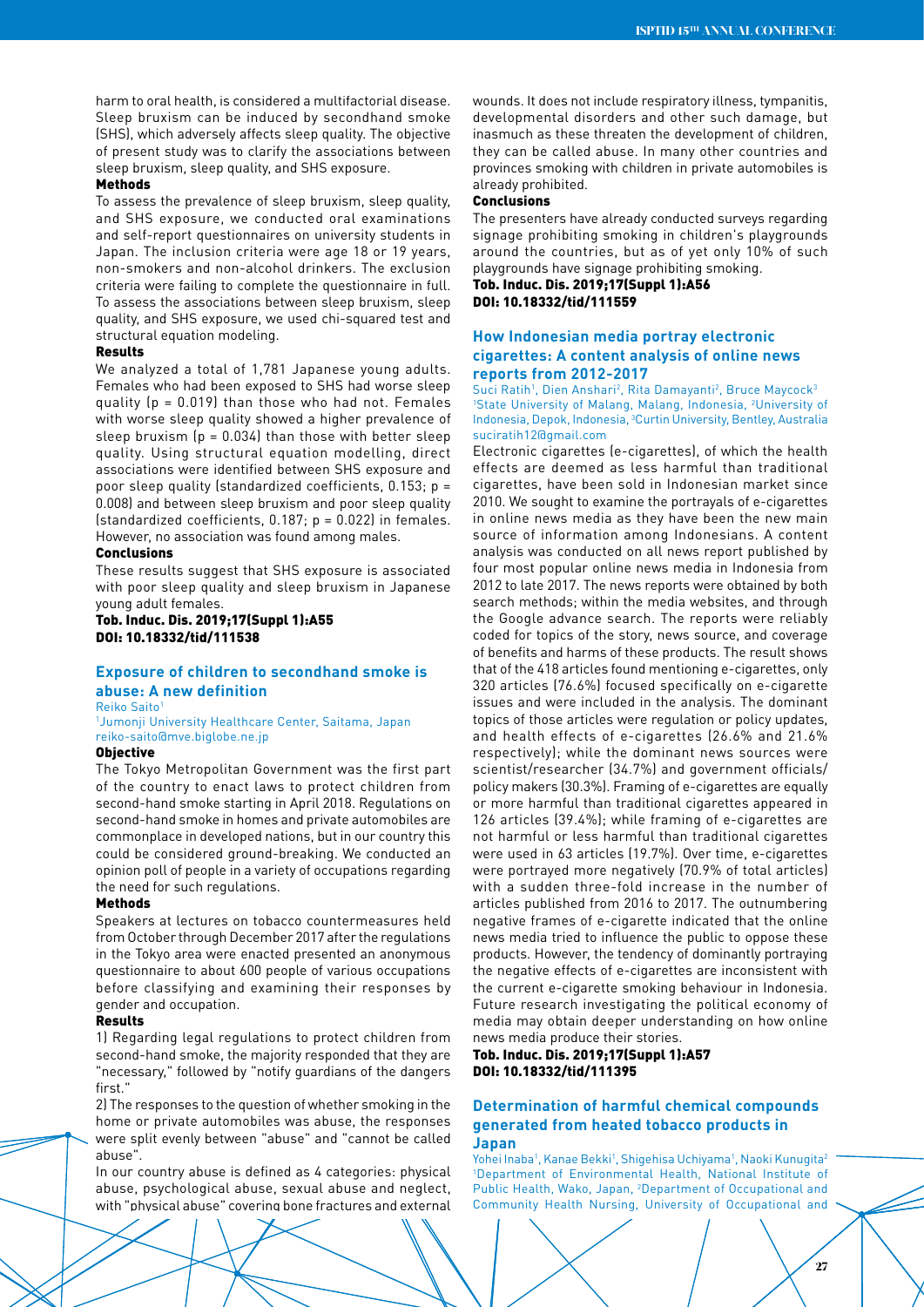#### Environmental Health, Kitakyushu, Japan inaba.y.aa@niph.go.jp

Japan is a country with a large sales volume of Heated tobacco products (HTPs) in the world. The reason was widely recognized by the introduction of IQOS in Japan's famous TV show in 2016. And more, electronic cigarettes containing nicotine are hardly widespread because they need to be marketed as pharmaceuticals in Japan. Since the heating temperature of the HTPs is controlled to be lower than the combustion temperature of cigarette, generation of harmful chemical substances is also suppressed. HTPs such as glo and Ploom TECH were sold one after another after IQOS which was put on the Japanese market from Philip Morris International in 2014. From the second half of 2018, new heated tobacco products such as IQOS 3.0, Ploom S, Ploom TECH + and PULZE have been introduced to the Japanese market. In this study, we also analyzed harmful chemical compounds newly generated from IQOS, glo, and Ploom TECH.

IQOS tobacco sticks, glo and Ploom TECH were purchased from the Japanese market. Mainstream aerosol from HTPs were collected on a Borgwaldt linear smoking machine model LM4E. The collected aerosol was analyzed tar, nicotine, carbon monoxide (CO), tobacco specific nitrosamine (TSNAs) and polycyclic aromatic hydrocarbon (PAHs). The smoking regime adopted the Health Canada Intense method.

The amount of nicotine in HTPs was comparable to that of cigarettes. The amounts of CO, TSNAs and PAHs were reduced compared to cigarettes. However, the number of harmful chemicals has not been reduced.

HTPs are tobacco products that heat tobacco filler using electric device. The mainstream aerosol of HTPs contained some harmful constituents as cigarettes. The amounts of harmful constituents from HTP decreased than cigarette by smoking regime, however HTP smoking proved the combined exposure by many harmful constituents and some carcinogens.

Tob. Induc. Dis. 2019;17(Suppl 1):A58 DOI: 10.18332/tid/111941

# **TOBACCO CONTROL POLICIES AND USE OF HEATED TOBACCO PRODUCTS: FINDINGS FROM THE ITC JAPAN SURVEY AND THE JASTIS SURVEY**

# **SHS exposure in public places and support for smoke-free laws in Japan: Findings from the 2018 ITC Japan Survey**

Yumiko Mochizuki<sup>1</sup>, Genevieve Sansone<sup>2</sup>, Geoffrey Fong<sup>3,4</sup>, Gang Meng<sup>2</sup>, Lorraine Craig<sup>2</sup>, Anne Quah<sup>2</sup>, Itsuro Yoshimi<sup>5</sup>, Takahiro Tabuchi<sup>6</sup>, Janine Ouimet<sup>2</sup>

1 Japan Cancer Society, Tokyo, Japan, 2 University of Waterloo, Waterloo, Canada, 3 Department of Psychology, University of Waterloo, Waterloo, Canada, 4 Ontario Institute for Cancer Research, Toronto, Canada, <sup>5</sup>National Cancer Center, Tokyo, Japan, <sup>6</sup>Osaka International Cancer Institute, Osaka, Japan ackquah@uwaterloo.ca

#### **Objective**

Before 2018, Japan did not have a national smoke-free law covering indoor public places, workplaces, or public transport as recommended by the WHO FCTC. A national smoking ban was passed in July 2018, to be implemented in stages leading up to the 2020 Olympics; however, the law is still not comprehensive. This study examines baseline levels of smoking in public places and support for smoke-free laws

in Japan prior to the 2018 smoke-free law. The results will also be compared to findings from other ITC countries to demonstrate the need for stronger smoke-free legislation. Methods

Data are from the International Tobacco Control (ITC) Japan Wave 1 Survey (Feb-Mar 2018), a web survey of adult cigarette smokers, HTP users, dual users, and nonusers (total N=4,684). Measures included prevalence of smoking (whether respondents noticed people smoking inside restaurants, bars, and workplaces); smoking rules inside these venues; and support for complete smoking bans in these venues.

# Results

The majority of indoor workplaces in 2018 (52%) had a complete smoking ban; however, restaurants and bars were more likely to have a partial ban or no rules. As a result, smoking prevalence in public places was extremely high overall – even higher than in China, the country with the greatest toll of SHS. Almost half of all workplaces (49%), over half of restaurants (55%) and the majority of bars (83%) had smoking in 2018, although non-users were less likely to be exposed to SHS. Support for complete smoking bans was also high overall (81% for workplaces, 78% for restaurants, and 65% for bars), and was higher among non-users.

# **Conclusions**

These findings demonstrate the weak impact of partial smoke-free laws in Japan thus far and strong support for a comprehensive national law without exceptions to protect the public from the harms of tobacco smoke.

Tob. Induc. Dis. 2019;17(Suppl 1):A59 DOI: 10.18332/tid/111276

# **Effectiveness of text-only cigarette health warnings in Japan: Findings from the 2018 International Tobacco Control (ITC) Japan Survey**

Itsuro Yoshimi<sup>1</sup>, Janet Chung-Hall<sup>2</sup>, Geoffrey Fong<sup>2</sup>, Mi Ya<sup>2</sup>, Gang Meng<sup>2</sup>, Yumiko Mochizuki<sup>3</sup>, Anne C. K. Quah<sup>2</sup>, Takahiro Tabuchi<sup>4</sup>, Lorraine Craig<sup>2</sup>

<sup>1</sup>National Cancer Center, Tokyo, Japan, <sup>2</sup>University of Waterloo, Waterloo, Canada, 3 Japan Cancer Society, Tokyo, Japan, 4 Osaka International Cancer Institute, Osaka, Japan iyoshimi@ncc.go.jp

# **Objective**

Health warnings are an effective strategy for communicating information on smoking-related health harms, encouraging smoking cessation, and preventing smoking initiation. This study is the first to examine the effectiveness of existing text-only health warnings, identify key indicators of health warning effectiveness, and assess support for pictorial warnings in Japan.

# Methods

Data are from the 2018 International Tobacco Control (ITC) Japan Survey, a web-based cohort survey of adult cigarette smokers (n=3306), dual users of cigarettes/heated tobacco products (n=555), and non-cigarette smokers (n=823). Six key indicators of health warning effectiveness: salience (noticing, reading); cognitive responses (thinking about harms, quitting); and behavioral responses (forgoing cigarette, avoiding warnings). Respondents were asked whether they supported pictorial warnings on cigarette packs. Weighted multivariable logistic regression models were used to assess predictors of health warning effectiveness and support for pictorial warnings by demographics, and smoking status.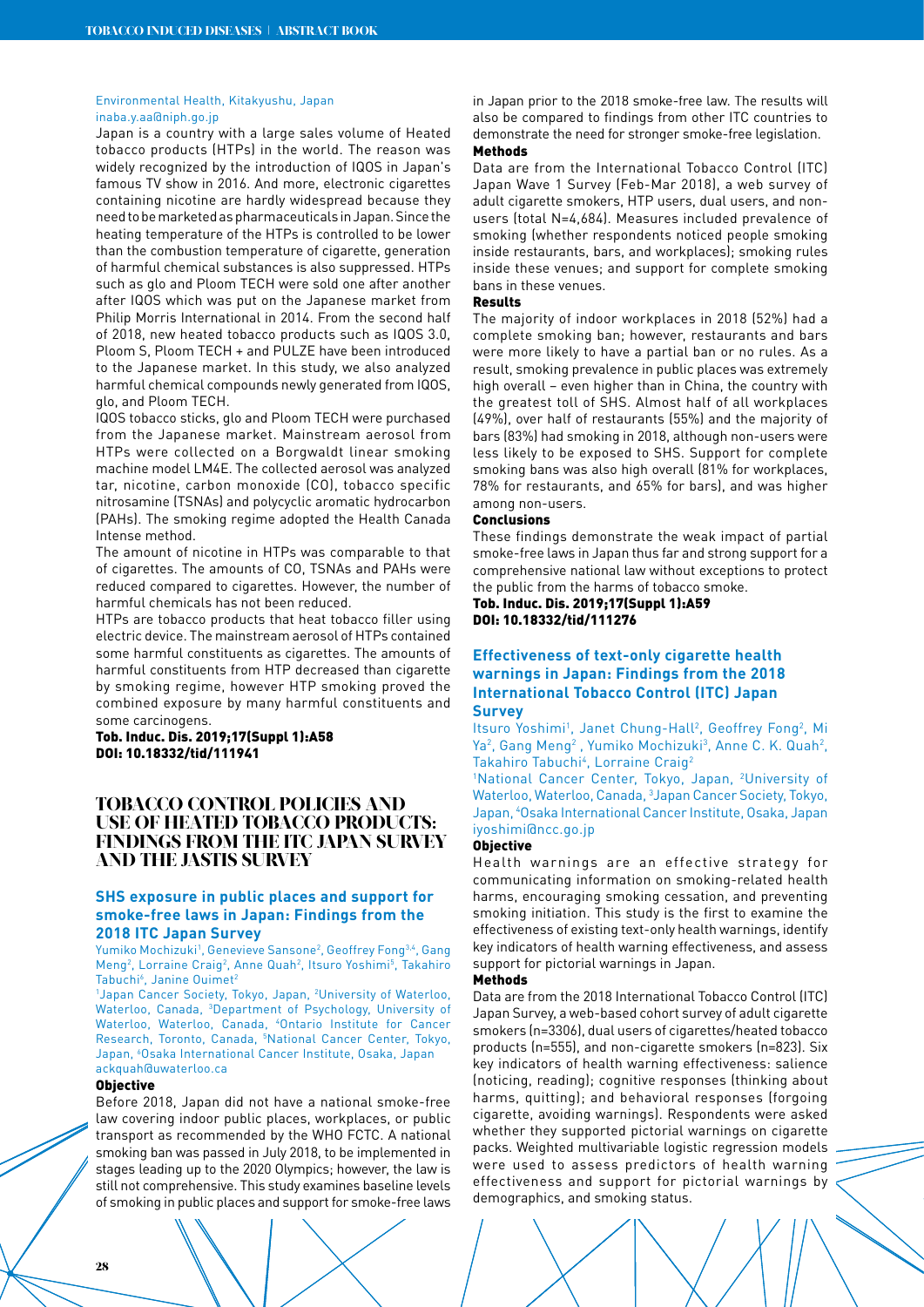#### Results

15.6% of respondents noticed health warnings, and 7.9% read or looked closely at warnings. 10.3% of respondents said that the warnings stopped them from having a cigarette, and 7.2% avoided warnings. Although 27.5% of respondents said the warnings made them think about health risks of smoking, only 2.7% said the warnings made them more likely to quit. There were few differences by smoking status across most indicators of warning effectiveness, with the exception of higher noticing of warnings among cigarette smokers (30.0%) vs dual users (20.6%) and non-cigarette smokers (11.7%). A majority of respondents (57.6%) support pictorial warnings, with lower support among cigarette smokers (29.4%) vs dual users (36.2%) and non-cigarette smokers (64.2%).

# Conclusions

Japan's existing text-only warnings are ineffective across all key indicators of warning salience, and behavioral and cognitive responses to warnings. While there is majority support for pictorial warnings in Japan, it is still well below the level of support found in other countries.

#### Conflicts of interest

GTF has served as an expert witness on behalf of governments in litigation involving the tobacco industry. All other authors have no conflicts of interest to declare. Funding

The 2018 ITC Japan Survey was supported by a grant from The National Cancer Center, with additional support provided by a Canadian Institutes of Health Research Foundation Grant (FDN-148477).

Tob. Induc. Dis. 2019;17(Suppl 1):A60 DOI: 10.18332/tid/112089

# **Awareness of cigarette and heated tobacco products marketing and support for tobacco marketing restrictions in Japan: Findings from the 2018 ITC Japan Survey**

Itsuro Yoshimi<sup>1</sup>, Geoffrey Fong<sup>2,3</sup>, Lorraine Craig<sup>4</sup>, Mi Yan<sup>4</sup>, Yumiko Mochizuki<sup>5</sup>, Takahiro Tabuchi<sup>6</sup>, Anne Quah<sup>4</sup>, Janine Ouimet<sup>4</sup>, Genevieve Sansone<sup>4</sup>, Janet Chung-Hall<sup>4</sup>

<sup>1</sup>National Cancer Center, Tokyo, Japan, <sup>2</sup>Department of Psychology, University of Waterloo, Waterloo, Canada, <sup>3</sup>Ontario Institute for Cancer Research, Toronto, Canada, 4 University of Waterloo, Waterloo, Canada, <sup>5</sup>Japan Cancer Society, Tokyo, Japan, <sup>6</sup>Osaka International Cancer Institute, Osaka, Japan ackquah@uwaterloo.ca

#### **Objective**

Since iQOS was introduced in Japan in 2014, the heated tobacco product (HTP) market has expanded in Japan and globally. Tobacco advertising, promotion, and sponsorship (TAPS) restrictions in Japan are self-regulated by the industry, and no forms of TAPS are banned under national law. This study examines awareness of cigarette and HTP marketing, and support for TAPS bans in Japan.

#### Methods

Data are from the International Tobacco Control (ITC) Japan Wave 1 (2018) Survey, a web-based survey of adult cigarette smokers, dual users of cigarettes and HTPs, and non-smokers/non-HTP users (n=4,684). Measures included noticing cigarette and HTP advertising in the last 6 months; and support for bans on cigarette and HTP POS displays, cigarette advertising, and price promotions in stores. Weighted logistic regression models examined exposure to cigarette and HTP marketing and support for TAPS bans among HTP users (n=555 dual users and n=207 HTP-only users) and HTP non-users (n=3,306 cigarette smokers and n=616 non-smokers).

#### Results

Retail stores were the most common source of cigarette and HTP advertising with higher exposure among HTP users compared to non-users (58% vs. 48% for cigarette advertising; 57% vs. 31% for HTP advertising). At least 1 in 5 HTP users and non-users noticed HTPs and cigarettes advertised on TV, in newspapers/magazines, and on posters/billboards. With a few exceptions, more HTP users noticed HTP advertising than non-users, whereas there were few differences in exposure to cigarette advertising. Non-users had stronger support for TAPS bans than HTP users: POS display bans for HTPs (74% vs. 47%) and cigarettes (65% vs. 49%); bans on cigarette advertising in stores (69% vs. 53%); and price promotions (76% vs. 65%). Conclusions

TAPS restrictions are not effective for reducing exposure to HTP and cigarette advertising in Japan. Findings suggest that the public would support a comprehensive TAPS ban. Tob. Induc. Dis. 2019;17(Suppl 1):A61 DOI: 10.18332/tid/111384

# **Increased use of heated tobacco products (HTPs) before and after the 2016 HTP epidemic in Japan: Findings from the Japan Society and New Tobacco Internet Survey (JASTIS)**

Ai Hori<sup>1</sup>, Takahiro Tabuchi<sup>2</sup>, Naoki Kunugita<sup>3</sup>

1 School of Pharmacy, Tokyo University of Pharmacy and Life Sciences, Tokyo, Japan, <sup>2</sup>Osaka International Cancer Institute, Osaka, Japan, 3 Department of Occupational and Community Health Nursing, University of Occupational and Environmental Health, Japan

yhori@toyaku.ac.jp

# Objective

In Japan, the use of heated tobacco products (HTPs) has increased substantially between 2016 and 2017. Previous reports on the early phase of the HTP epidemic showed men, younger people, and current cigarette smokers with intention to quit are more likely to start using HTPs than women, older people, never smoker, and former smokers. The aim of this study is to clarify how HTP use (IQOS, Ploom TECH, and glo) spread across the different cigarette smoking status and intention to quit categories, by time series analyses pre- and post-2016 HTP epidemic in Japan.

#### Methods

Two sets of pre- and post-2016 data from the Japan "Society and New Tobacco" Internet Survey (JASTIS) were analyzed: N=5,403 (2015-16) and N=3,468 (2017-18). Multivariable logistic regression models for current HTP use in the last 30 days by baseline characteristics such as smoking status (never smoker, former smoker, current smoker with intention to quit, and current smoker without intention to quit) were used adjusting for socio-demographic factors. Results

HTP use increased by about 11 times post-2016 epidemic compared with pre-2016 epidemic according to the adjusted odds ratio (95% CI) for HTP use of 11.0 (7.54- 16.0). According to smoking status, significantly higher adjusted ORs (95% CIs) of current HTP use for the post-2016 were observed: 3.33 (1.79-6.18) for never smokers, 8.81 (4.20-18.4) for former smokers, 28.0 (6.78-116) for current smokers with intention to quit, and 16.4 (9.11-29.6) for current smokers without intention to quit.

#### Conclusions

After the 2016 HTP epidemic, prevalence of current HTP use dramatically increased in all subgroups except for never smokers; not only among current cigarette smokers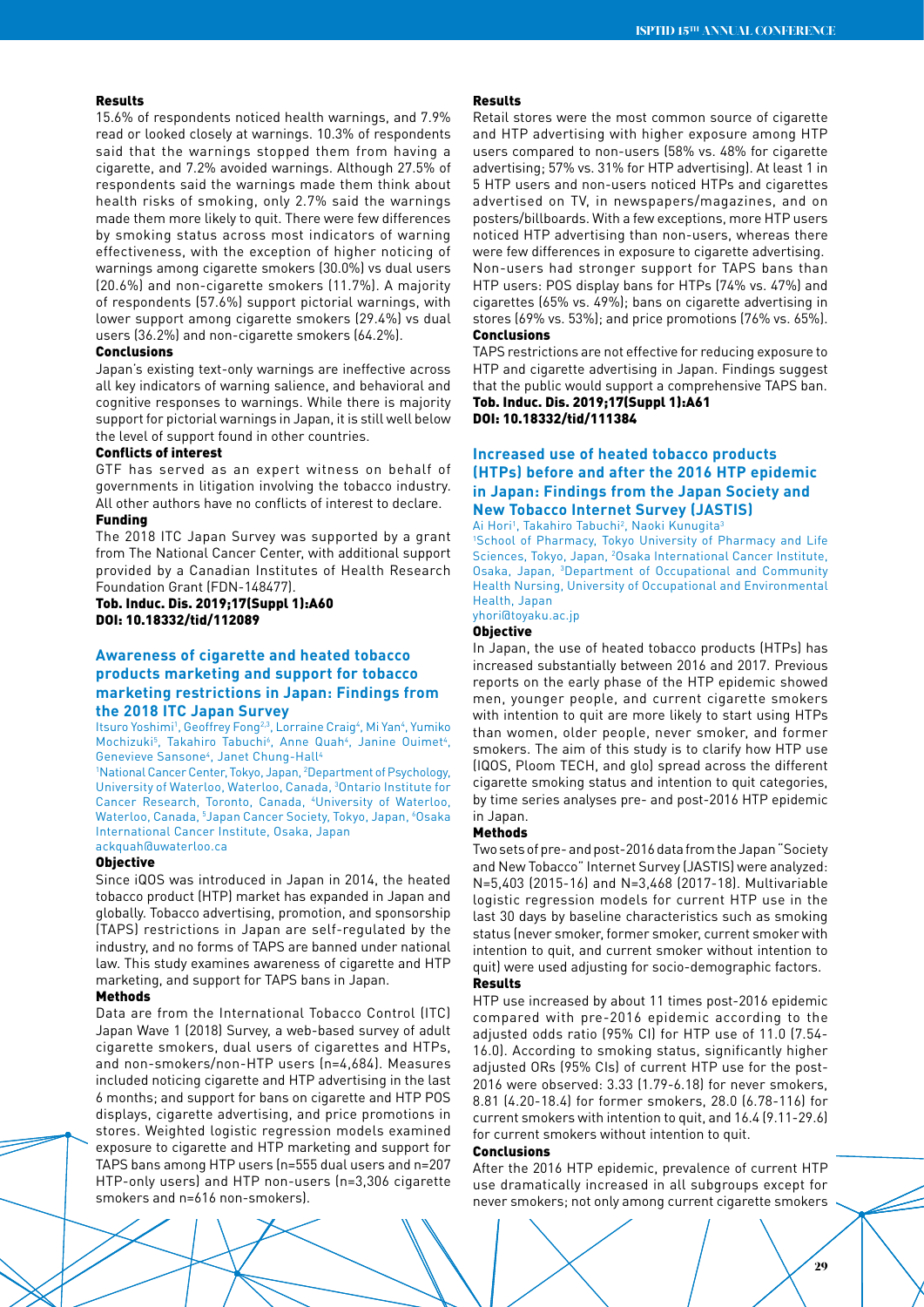but also former smokers. HTPs might therefore be a gateway to the continue use and also relapse of tobacco products.

#### Funding

This work was supported by Health and Labour Sciences Research Grants (H26-junkankitou-ippan-023 and H29 tokubetsu-shitei-006) and Japan Society for the Promotion of Science (JSPS) KAKENHI Grants (JP18H03062).

Tob. Induc. Dis. 2019;17(Suppl 1):A62 DOI: 10.18332/tid/111393

# **TOBACCO AND HEALTH**

# **Intervention of pregnant smokers for smoking cessation by health professionals**

Mitsuru Mori<sup>1</sup>, Asae Oura<sup>2</sup>

1 Hokkaido Chitose College of Rehabilitation, Chitose, Japan, 2 Department of Public Health, School of Medicine, Sapporo Medical University, Sapporo, Japan m-mori@chitose-reha.ac.jp

#### Objective

We tried to develop smoking cessation program for pregnant smokers at an obstetric clinic.

# **Methods**

We asked 10 obstetric clinics to participate in this project from July to August, 2018. Eventually, 4 clinics responded to our request for participation. We provided them a device for measuring respiratory carbon monoxide, manual for instruction of smoking cessation in a pregnant smoker conducted by health professionals, and right for health professionals to access the internet e-learning program of smoking cessation called J-STOP. A doctor and midwifes at each clinic conducted intervention of pregnant smoker for smoking cessation from September, 2018 to March, 2019, using the manual of smoking cessation for a pregnant smoker.

#### Results

30 pregnant smokers had been involved in this program with written informed consent. Their average age (standard deviation or SD) was 29.2 years (5.4), and their average number of cigarettes per day was 8.5 pieces (5.6). Their average value of respiratory carbon monoxide (CO) concentration was 8.6ppm (6.3), and 28 subjects (93.3%) had at least a smoker in household, including 24 subjects of smoking partner. Among them, 4 subjects stopped smoking just before the survey, and residual 20 subjects stated that they would like to stop smoking in 6 months. Conclusions

Because most of pregnant smokers desired to stop smoking, it is important to develop the way for their smoking cessation.

Tob. Induc. Dis. 2019;17(Suppl 1):A63 DOI: 10.18332/tid/111038

# **Discrepancy of the effect of maternal smoking during pregnancy on trajectories of gestational weight gain and estimated fetal weight**

Kohta Suzuki<sup>1</sup>, Rei Wakayama<sup>1</sup>, Zentaro Yamagata<sup>2</sup>

1 Aichi Medical University School of Medicine, Aichi, Japan, 2 University of Yamanashi, Yamanashi, Japan kohtas@aichi-med-u.ac.jp

#### **Objective**

To examine the difference of the effect of maternal smoking during pregnancy on trajectories of gestational weight gain (GWG) and estimated fetal weight (EFW) by using multilevel models.

#### **Mathods**

Prenatal check-up data including EFW measured by ultrasonography and GWG were collected from three hospitals in Yamanashi prefecture, Japan. Multilevel analyses were conducted to determine the estimates of slopes of EFW and GWG, separately, in each gestational period by maternal smoking status during pregnancy. Results

We obtained 10525 prenatal check-up data from 1021 women. Of these, 494 (48.4%) were primipara. Mean maternal age at delivery was 31.1 years. The number of smoking mother was 109 (10.7%). Mean weight gain during pregnancy was 10.1 kg. Means of birthweight in boys and girls were 3033.0g and 2922.5g, respectively. Although women who smoked during pregnancy were likely to have increase weight, the slope of EFW in non-smoking mothers was significantly increased during third trimester while this trend was not observed in smoking mothers.

# Conclusions

It was suggested that the effect of maternal smoking during pregnancy on GWG was inversely associated with fetal growth.

# Tob. Induc. Dis. 2019;17(Suppl 1):A64 DOI: 10.18332/tid/111488

# **Associations between smoking habits and the presence or severity of coronary stenosis as assessed by coronary computed tomography angiography**

Shin-ichiro Miura<sup>1</sup>, Masaya Yano<sup>2</sup>, Yoshiaki Idemoto<sup>2</sup>, Kohei Tashiro<sup>2</sup>, Keijiro Saku<sup>2</sup>, Yuhei Shiga<sup>2</sup>

1 Department of Cardiology, School of Medicine, Fukuoka University, Fukuoka, Japan, <sup>2</sup>School of Medicine, Fukuoka University, Fukuoka, Japan miuras@cis.fukuoka-u.ac.jp

# Objective

Smoking is a risk factor for various diseases such as malignant tumor and respiratory illness, and is one of the most important coronary risk factors. However, few studies have investigated the association between smoking habits and the presence or severity of coronary stenosis as assessed by coronary computed tomography angiography (CCTA).

#### Methods

We enrolled 1,008 patients (males:females=492:516, 65±12 y). They had all undergone CCTA and either were clinically suspected of having coronary artery disease (CAD) or had at least one cardiovascular risk factor. We divided the patients into smoking (past and current smoker) and nonsmoking groups, and evaluated the presence of CAD, the number of significantly stenosed coronary vessels (VD), and the Gensini score as assessed by CCTA in the two groups. Among 1,008 patients, we selected 416 patients who had the data for Pack-year, and also divided the patients into smoking and non-smoking groups.

# Results

In all patients, percentages of smoker, CAD, hypertension, diabetes and dyslipidemia were 51%, 51%, 64%, 20% and 54%, respectively. The incidence of CAD, VD and Gensini score in the smoking group were all significantly greater than those in the non-smoking group (CAD, p=0.001; VD, p<0.001; Gensini score, p<0.001). In 416 patients, pack-year was significantly associated with VD and Gensini score, and was strongly associated with multi-vessel disease (2 and  $3-VD$ ) ( $p < 0.05$ ).

#### Conclusions

Smoking was one of the most important coronary risk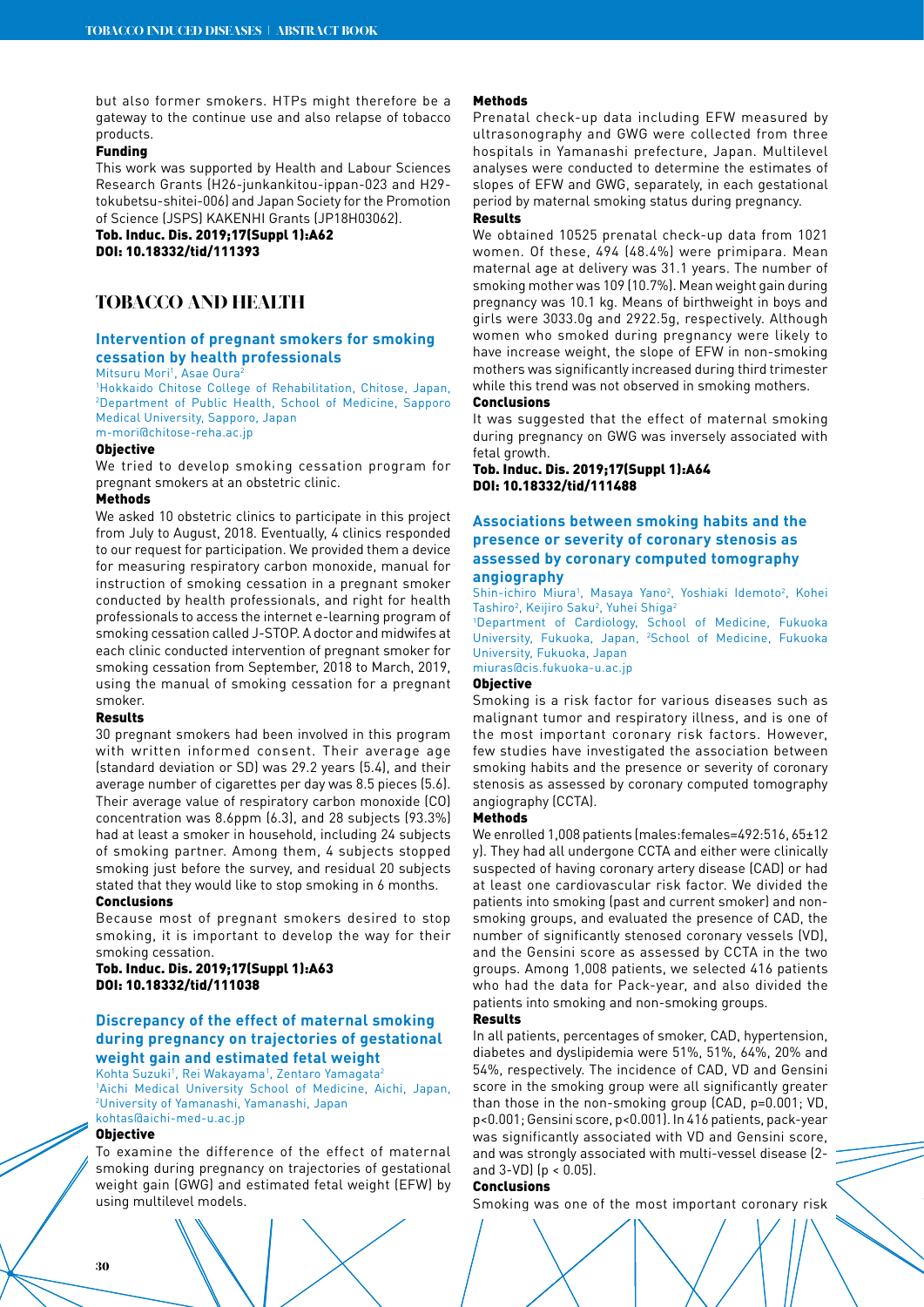factors. In addition, Pack-year may be one of factors that was associated with the severity of coronary stenosis in terms of VD and Gensini score.

Tob. Induc. Dis. 2019;17(Suppl 1):A65 DOI: 10.18332/tid/112084

# **Correlation between tobacco smoking and dental caries: A systematic review and metaanalysis**

Xue Jiang1

1 Department of Pediatric Dentistry, State Key Laboratory of Oral Diseases, National Clinical Research Center for Oral Diseases, Shanghai, China 1525676308@qq.com

#### Objective

Tobacco is responsible for infaust oral conditions and many oral diseases. Dental caries is one of the most prevalent oral diseases. The association between tobacco smoking and dental caries has become an important recent topic of research. A systematic review and meta-analysis were conducted to evaluate the association between tobacco smoking and dental caries.

# **Methods**

A literature search was conducted in the databases PubMed, EMBASE, Medline and Cochrane, up to December 2018. Original observational articles that estimated relevance between tobacco smoking and dental caries in adults were included. Caries were determined by measurements of decayed, missing or filled teeth (DMFT), or decayed, missing or filled surface (DMFS), or cariesrelated microflora levels. Trials did not include a nonsmoking group, exposure to smokeless tobacco products, or participants under 16 years old. Also, literature reviews, comments, case reports and letters to the editor were not considered. Both methods of systematic review and metaanalysis were adopted. Newcastle-Ottawa Scale (NOS) was used to assess the methodological quality of all the included studies.

#### Results

Ten out of eleven of the included studies indicated a positive association between tobacco smoking and dental caries. Two meta-analyses were performed: one included five studies using DMFT as an outcome; the other included two studies of DMFS. A random effects model was used. Both were highly heterogeneous (I2=93%, chi-squared p<0.00001; I2=70%, chi-squared p=0.07, respectively) and statistically significant (mean difference, MD=1.20, 95% confidence interval, CI: 0.40–2.00, z-test p=0.003; MD=1.88, 95% CI:0.99–2.77, z-test p<0.0001, respectively). The quality scores of all varied from 7 to 9.

#### Conclusions

There is a correlation between tobacco smoking and an increased risk of dental caries. However, the overall representativeness of the studies is not good. More prospective and extensive research on this topic is needed to get validation. Even so, it is imperative that people quit tobacco smoking.

# Tob. Induc. Dis. 2019;17(Suppl 1):A66 DOI: 10.18332/tid/111653

# **Tobacco and oral squamous cell carcinoma: A review of carcinogenic pathways**

Xiao ge Jiang1

1 Department of Pediatric Dentistry, State Key Laboratory of Oral Diseases, National Clinical Research Center for Oral Diseases, Shanghai, China 1623113557@qq.com

#### **Objective**

Tobacco is one of the most important risk factors for premature death globally. More than 60 toxic chemicals in tobacco can invade the body's various systems. Oral squamous cell carcinoma (OSCC) is a pathological type of oral cancer, accounting for over 90% of oral cancer. A vast quantity of scientific, clinical and epidemiological data shows that tobacco is associated with the development of oral squamous cell carcinoma, and its carcinogenic pathways may be complicated.

# Methods

We conducted a thorough electronic search by Cochrane, EMBASE and PubMed to identify relevant studies. Studies published up to the end of October 2018 were included. After assessing and selecting articles based on eligibility criteria, studies were classified and elaborated according to the pathogenesis.

#### Results

Tobacco as an important risk factor can cause epigenetic alteration of oral epithelial cells, inhibit multiple systemic immune functions of the host, and use its toxic metabolites to cause oxidative stress on tissues to reach the purpose of inducing OSCC. In addition, some specific viruses such as EBV, HPV are thought to play roles in the development of OSCC.

### Conclusions

Oral cancer ranks eighth among the most common causes of cancer-related deaths worldwide, and tobacco is one the most important carcinogenic factors of OSCC. The review of the literature attempts to provide directions and ideas for future related researches, as well as call on everyone to take efforts to reduce the amount of tobacco consumption.

Tob. Induc. Dis. 2019;17(Suppl 1):A67 DOI: 10.18332/tid/111652

# **Mystery of rapid increase of lung cancer in nonsmoking women**

Wayne Gao<sup>1</sup>, Chi Pang Wen<sup>2,3</sup>, Min Kuan Tsai<sup>2</sup>, Mattia Sanna<sup>1</sup> <sup>1</sup> Master Program in Global Health and Development, College of Public Health, Taipei Medical University, Taipei, Taiwan, 2Institute of Population Health Science, National Health Research Institutes, Zhunan, Taiwan, <sup>3</sup>China Medical University Hospital, Taichung City, Taiwan

waynegao@tmu.edu.tw

#### Objective

The rapid increase in lung cancer in nonsmoking women puzzled the public. The 3.4 folds increase for age 65-69 rate in 35 years was translated into a 13-fold increase in total lung cancer cases in women in Taiwan. More than 90% came from nonsmokers. Without smoking as a cause, how they came about was a mystery, and many people blamed it on air pollution.

# Methods

Smoking rates and age-specific lung cancer incidence in Taiwan for the last 35 years were compiled from governmental statistics, and compared between male and female.

#### Results

Male smoking rate was 65% in 1975 in Taiwan. Growing up as a girl, she was surrounded by men with 2/3 smoking, such as her father, her brothers, her husband, and her coworkers. With crowded indoor spaces, not to be exposed to second-hand smoking would be exceptional for any woman.

The continued increase of age-specific lung cancer rates from 1981-2016 in women patterned after the increase in men. Rates for women were half of men, incompatible with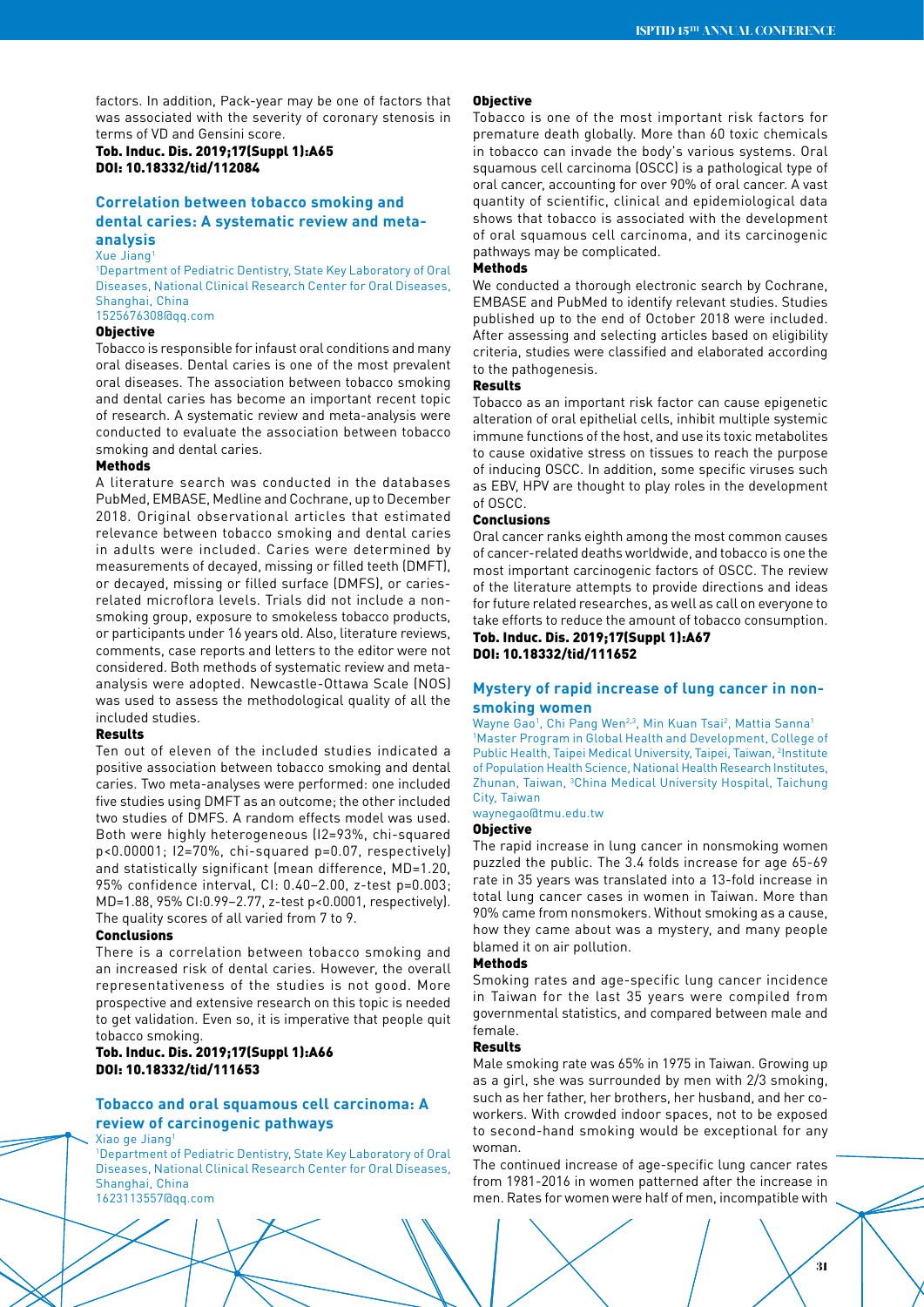air pollution theory. Starting 2009, male rates declined in the old age, with similar decline in women.

# Conclusions

Given the similarity in stepwise pattern of age-specific rates increase in lung cancer in the last 35 years between women and men, the high second-hand smoking exposure, resulting from 2/3 of men surrounding women smoking, and the recent decline occurred in sync between men and women, main cause for lung cancer in nonsmoking women in Taiwan should be second-hand smoking, and not air pollution.

Tob. Induc. Dis. 2019;17(Suppl 1):A68 DOI: 10.18332/tid/111269

# **Relationship between oral carcinogenesis and lifestyle habits in Gunma prefecture**

Saki Sakaino<sup>1</sup>, Jun Kurihara<sup>1</sup>, Takahiro Yamaguchi<sup>1</sup>, Keisuke Suzuki<sup>1</sup>, Masaru Ogawa<sup>1</sup>, Satoshi Yokoo<sup>1</sup>

1 Department of Oral and Maxillofacial Surgery, and Plastic Surgery, Gunma University Graduate School of Medicine, Gunma, Japan

ma753422@gmail.com

# **Objective**

Smoking and drinking are risks not only of oral cancer but also of the onset and death of cancer as a whole. In this study, we investigated the effects of smoking and drinking on the onset of oral mucosal disease and examined the relationship with lifestyle diseases (hypertension, dyslipidemia, diabetes) and BMI. Furthermore, the characteristics in Gumma prefecture compared with the whole country were clarified.

#### Methods

1105 subjects who were able to conduct detailed examination among patients who underwent our department from January 2010 to December 2016 were targeted. It was classified into each group diagnosed as oral squamous cell carcinoma (OSCC), High-grade dysplasia and carcinoma in situ(H-dys-CIS), oral lichen planus (OLP) and the control group. The questionnaire and medical records described at the time of the first visit to the reference, oral mucosal disease onset and smoking and drinking, lifestyle-related diseases morbidity, were studied retrospectively the relationship of BMI.

#### Results

Age, diabetes mellitus, Brinkman Index was a risk factor for onset in the OSCC group. Observed significant increase in odds ratio of 3.32 in the group which performs both smoking and drinking in men, became more diabetes joins the 12.51 high odds ratio. In addition, the risk increased significantly as the Brinkman Index increased, indicating a correlation between cumulative smoking dose and oral carcinogenesis. Gunma Prefecture, is the latest of statistics is a nationwide first place male smoking rates, may contribute significantly to the oral cancer incidence has been suggested.

#### Conclusions

In the group with both smoking and drinking habits, the risk of developing oral cancer significantly increases. Also, the risk is further increased by the factor of diabetes mellitus. There is a dose-response relationship between smoking and the risk of developing oral cancer. In Gunma prefecture, high smoking rate may be involved in the development of oral cancer.

Tob. Induc. Dis. 2019;17(Suppl 1):A69 DOI: 10.18332/tid/111490

# **E-CIGARETTES AND NOVEL TOBACCO PRODUCTS**

# **Use of electronic cigarettes and heated tobacco products among junior and senior high school students in Taiwan**

Jia-Yu Zhong<sup>1</sup>, Sue-Ming Liau<sup>1</sup>, Meng-Ying Lu<sup>1</sup>, Shu-Ying Lo<sup>1</sup>, Shu-Li Chia, Ying-Wei Wang1

1 Health Promotion Administration, Ministry of Health and Welfare, Taipei, Taiwan

# jiayu@hpa.gov.tw

**Objective** 

In recent years, e-cigarettes and Heated Tobacco Products are emerging. Young group are more susceptible to the flavors and modern designs of e-cigarettes and HTPs. Both of e-cigarettes and HTPs contain nicotine. The adolescent brain is particularly sensitive to the effects of nicotine. This study aims to examine the prevalence of e-cigarettes use and HTPs use among adolescents.

#### Methods

Data were drawn from the 2018 Taiwan Global youth tobacco survey (Taiwan GYTS) conducted under a schoolbased and cross-sectional study. A total of 44,905 students in grades 7-12 were analyzed.

# Results

The prevalence of e-cigarettes use by junior and senior high school students was 1.9% and 3.4% in 2018 respectively. The HTPs use among junior and senior high school students was 2.0% and 2.7% in 2018. 37.0% of junior high school students and 20.9% of senior high school students who have never used traditional cigarettes have tried e-cigarettes, and 45.7% of junior high school students and 25.8% of senior high school students who have never used traditional cigarettes have used HTPs.

# Conclusions

Although cigarettes use by adolescents has declined substantially over the past few years, the rise of e-cigarettes and HTPs poses a serious health risk for children and teenagers. Taiwan's governments have cooperated with each other to comprehensively block hazards from e-cigarettes and HTPs by border seizure and inspection, source tracking, channel inspection, monitoring and management, education broadcasting and cessation guidance, etc. The goal is to protect children and teenagers against these dangers and to create a smokefree environment for the next generation.

# Tob. Induc. Dis. 2019;17(Suppl 1):A70 DOI: 10.18332/tid/111394

# **The patterns and trends in e-cigarette consumption and use in Poland: One of the biggest markets in Europe**

Krzysztof Przewoźniak<sup>1,2</sup>, Paweł Koczkodaj<sup>3</sup>, Agata Ciuba<sup>3</sup> 1 Maria Sklodowska-Curie Institute-Oncology Centre, Warsaw, Poland, <sup>2</sup>Health Promotion Foundation, Warsaw, Poland, <sup>3</sup>Department of Epidemiology and Cancer Prevention, The Maria Sklodowska-Curie Institute-Oncology Centre, Warsaw, Poland krzysztof.przewozniak@wp.pl

#### Objective

To evaluate patterns and trends in e-cigarette consumption and use in Poland through 1) analyzing changes in e-cigarette market share, value, and consumption, 2) comparison of current use of combustible, smokeless, and vaping tobacco products, 3) examining social patterns and changes in e-cigarette use in adult and youth population.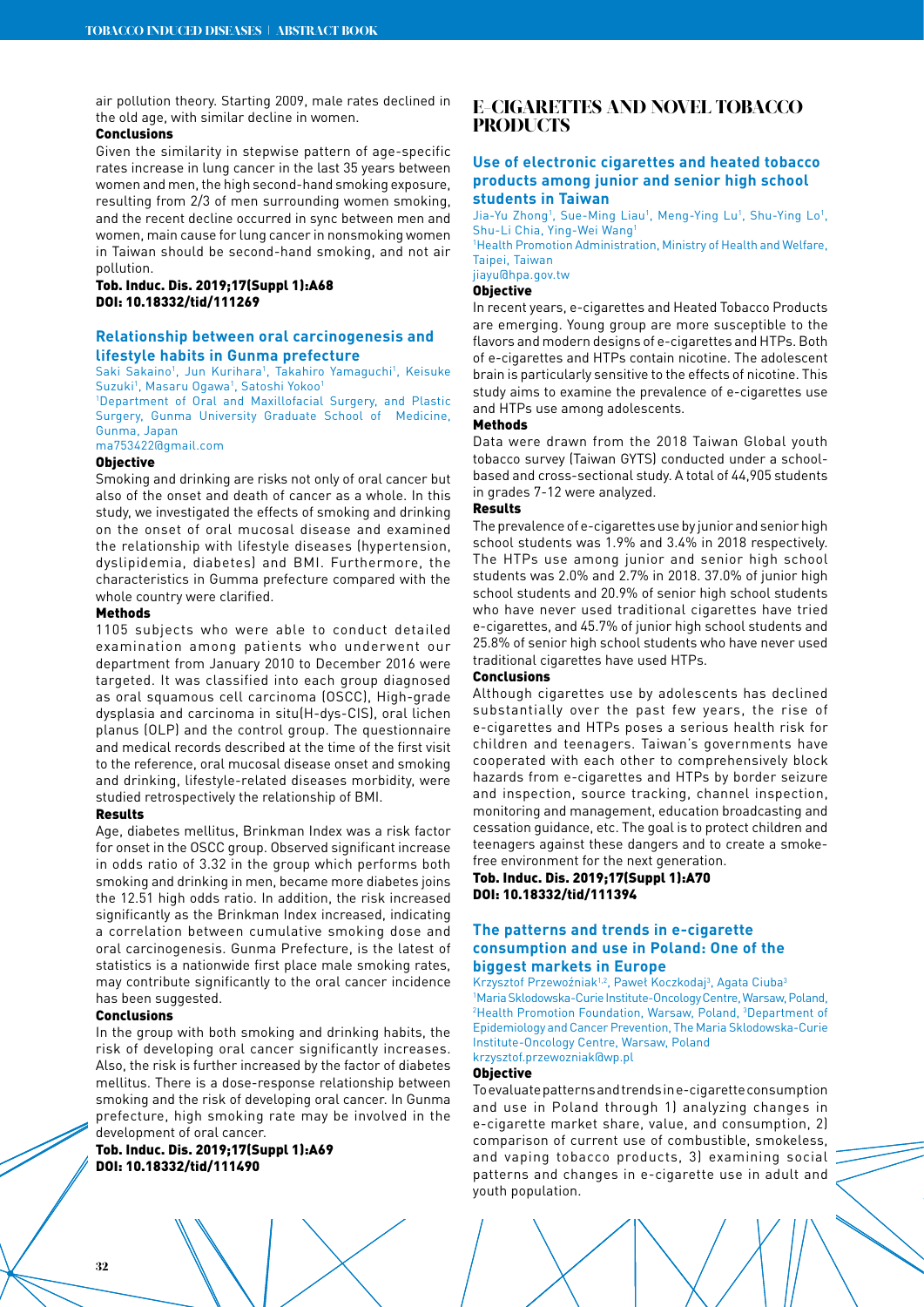#### Methods

Quantitative data analysis from: Market reports (2014, 2016), national randomized surveys (2013, 2015, 2017), ITC Europe 2016, national youth surveys (2011, 2014).

# Results

Currently, number of vapers in Poland is estimated at around one million people, however, over half of them are dual users. Although prevalence of daily e-cigarettes use among adults seems to be still at low level (3% to 5%), the current use of e-cigarettes among Polish schoolchildren is even 5-times higher (25%). Sociological studies show that typical Polish adult e-cigarette user is middle-aged and high educated person living in good economic conditions. Conclusions

Main reasons for e-cigarette use include lower or reasonable price of e-cigarettes as compared with price of traditional cigarettes and belief that they are less harmful than other tobacco products and more effective tool for quitting smoking than existing methods of tobacco dependence treatment. In Poland, e-cigarettes are regulated by the Polish Anti-Tobacco Act (2016). It is illegal to sell e-cigarettes and e-cigarette accessories to minors under the age of 18. There is a ban on online sales. Vaping is only allowed where smoking is permitted. Until it has been forbidden, almost half of e-cigarettes users were vaping in public place in Poland. The recent market studies and sociological surveys show that above legislative measures work and sale and the use of e-cigarettes among adults is on decline in Poland.

# Tob. Induc. Dis. 2019;17(Suppl 1):A71 DOI: 10.18332/tid/112072

# **What is necessary to evaluate negative health effects of tobacco vaporizers in Japan?**

Kazunari Satomura<sup>1</sup>, Suketaka Iwanaga<sup>1</sup>, Mai Masuda<sup>1</sup>, Toshitaka Nakahara 1

1 Department of Public Health, Faculty of Medicine, Kyoto University, Kyoto, Japan

satomura.kazunari.4r@kyoto-u.ac.jp

# Objective

To prepare for the Olympic Games at Tokyo 2020, smoking areas in Tokyo are getting smaller. However, tobacco vaporizers are not managed like other tobacco products. To clarify reasons why tobacco vaporizers are managed differently from other tobacco products.

# Methods

Several kinds of information of tobacco vaporizers were collected from newspapers, internet and so forth.

# Results

Tobacco vaporizers are a kind of e-cigarettes. Three vaporizers are available in Japan. They are IQOS, ploomTECH and glo. Most popular one is IQOS. By the reports of Japanese Ministry of Health, Welfare and Labor, tobacco vaporizers provide almost same value of nicotine and smaller values of carcinogens in their mainstream smoke. The nicotine density in room by tobacco vaporizers is smaller than that by cigarettes. Epidemiological data are not enough for evaluate their negative health effects.

Tobacco companies advertise they have less harm on health than cigarettes. Some restaurants permit to use only ploomTECH in their private rooms because of low bad smell. Some smoking areas are only for tobacco vaporizers because of low value of nicotine, carcinogen and bad smell around users.

#### Conclusions

Biggest reason not to manage tobacco vaporizers like cigarettes is that only small scientific data are available to evaluate their negative health effects. They are evaluated by their less bad smell or low values of carcinogens in present status. But the vapor of them contains tars and other harmful materials like cigarettes. Scientific data of tobacco vaporizers should be collected urgently. Scientific data of tobacco vaporizers should be collected urgently. To diffuse facts of the vaporizers is necessary and regulations should be made by the precautional principles.

# Tob. Induc. Dis. 2019;17(Suppl 1):A72 DOI: 10.18332/tid/111658

# **Does iQOS harvest personal data from users and manipulate their tobacco habits?: A review of current evidence**

Krzysztof Przewozniak<sup>1,2</sup>, Silvano Gallus<sup>3</sup>, Paweł Koczkodaj<sup>1</sup> 1 Maria Sklodowska-Curie Institute-Oncology Centre, Warsaw, Poland, <sup>2</sup>Health Promotion Foundation, Warsaw, Poland, Department of Environmental Health Sciences, Mario Negri Institute for Pharmacological Research, Milan, Italy krzysztof.przewozniak@wp.pl

#### Objective

To review available reports on harvesting personal data about tobacco habits from iQOS users and raise awareness of tobacco users and tobacco control community on this risk. Methods

The analysis is mainly based on data taken from patent documentation, reports on technological inspection of iQOS hardware, marketing reports, including iQOS strategy for point-of-sale, internal industry documents and consumer's guidelines. In addition, it includes media reports, desk research made by public health specialists, and industry statements and claims in the press and in media interviews.

## Results

The recent reports warn the public on new risk in using novel tobacco products such as iQOS. Patent documentation and technological inspection reports prove that the iQOS is equipped with two microcontroller chips enable to store and transmit usage information to producer. Findings of public health specialists and media reports provide evidence that Phillip Morris International (PMI - iQOS producer) already builds the mega database of iQOS customers for these needs. Collected data include the number of puffs and average iQOS use per day that seems to be crucial information for manipulating user's addiction potential and his tobacco habits.

#### Conclusions

The use of iQOS may create a potential risk of personal data harvesting. Such data could be stored on PMI database and used both for tobacco marketing and reinforcing a potential tobacco addiction. There is an urgent need to do in-depth examination on iQOS hardware capabilities, its software, PMI storage database and iQOS marketing and promotion strategy (both in points of sale and in Internet, including cloud and deep data). Personal data protection of tobacco consumers should be incorporated into human and civil rights agenda and considered for law regulation at least in those countries where such legislative measures are not enough strong or not enforced at all.

# Tob. Induc. Dis. 2019;17(Suppl 1):A73 DOI: 10.18332/tid/111616

# **Changes in recognition and usage of heated tobacco products among Japanese workers**

Ying Jiang<sup>1</sup>, Noriaki Kakiuchi<sup>2</sup>, Hiroshi Yamato<sup>2</sup> 1 Department of Health Development, University of Occupational and Environmental Health, Kitakyushu, Japan, 2 University of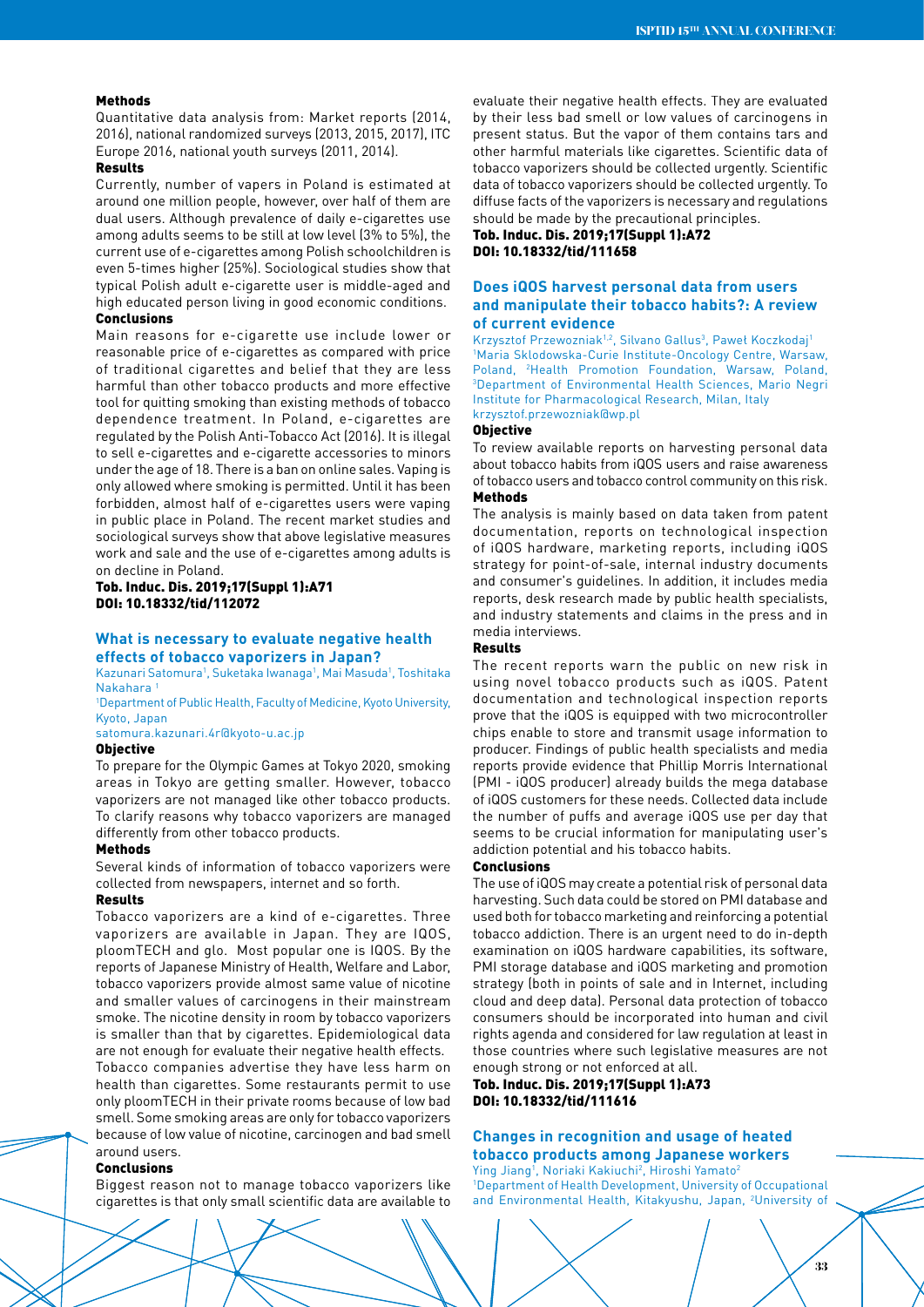#### Occupational and Environmental Health, Kitakyushu, Japan jiangying@med.uoeh-u.ac.jp

Heated tobacco products (HTPs), such as IQOSTM (Philip Morris International), Ploom TECHTM (Japan Tobacco Inc.) and gloTM (British American Tobacco), were released in Japan from 2016. Since then, HTPs use has risen exponentially. However, there were few information about HTPs and the situation of HTPs users. This study investigated awareness and use of HTPs among Japanese workers, as well as examined users' characteristics.

We distributed questionnaires twice to about 3,300 workers in an automotive manufacturing company located in Kyushu in January, 2017 and 2018 respectively. We analyzed awareness of HTPs, and the usage of HTPs and traditional cigarettes among male workers.

70% of workers had the correct understandings that "using HTPs is smoking" and "HTPs cannot be used in smoke-free areas". Of all the male workers, the percentage of traditional cigarette users decreased by 9.7% (52.1%  $\rightarrow$  42.4%). On the other hand, the percentage of HTPs users increased by 13.2% (9.1%  $\rightarrow$  22.3%). The reasons for using HTPs were interesting (47.9%), less smelly (46.0%), harmless to health (35.3%), harmless to bystanders (19.0%), reduction in number of cigarettes (12.6%), influenced by families or friends (12.3%), and quitting smoking (5.1%) in 2018. The percentage of dual users increased from 4.7% to 10.5%. About 32.6% of the dual users used traditional cigarettes outside the house and used HTPs in the house.

The number of HTPs users is still increasing and it is not confirmed that HTPs are harmless. Health personnel should warn the tobacco products users to quit both HTPs and traditional cigarettes.

Tob. Induc. Dis. 2019;17(Suppl 1):A74 DOI: 10.18332/tid/111493

# **E-cigarette: Threat of new dimension of tobacco marketing, distribution and availability in Dhaka city**

Md Mohi Uddin<sup>1</sup>, Md Bazlur Rahman<sup>2</sup>, Shameem Patwary<sup>2</sup>, Md Abu Mostafa Kamal2

1 Tobacco Control and Research CELL, Dhaka International University, Dhaka, Bangladesh, 2 Dhaka International University, Dhaka, Bangladesh

soheltarafdardiu@gmail.com

# **Objectives**

Currently 37.8 million peoples are using tobacco in Bangladesh. Current user of electronic cigarettes in Bangladesh is 0.2 %. Overall 66.2 % adults both men and women current use tobacco but thinking about quitting. The objectives of the study were to identify the market. import, distribution, promotion strategy and pricing policy of e-cigarette in Bangladesh.

#### Methods

Cross sectional study design, qualitative and quantitative approaches, purposive sampling techniques were used to conduct the study. Semi-structured Questioner was used collect the primary data and Observational methods and in-depth interview were used to collect qualitative information.

# Results

The study found that most of the E-cigarette shops are situated nearby university area. The team found 15 big e-cigarette shops in 4 market area most of the seller started their business within 1-2 years. They sell their product mostly in two ways - one is direct sales and in the other they use online shopping system. Average device

was found between 6 to10 types and the price between 550 to 35,000 BDT and the liquid price is 350 to 24,000 BDT. Their market has been rapidly expanding using aggressive marketing tactics.

# **Conclusions**

Bangladesh is the first signatory country of FCTC but still now e-cigarette is un-regulated product and Tobacco Control Law has no specific definition regarding e-cigarette that's why the company aggressively marketing their products. So, Government should ban importing and amendment the law for protecting peoples from danger of tobacco.

#### Tob. Induc. Dis. 2019;17(Suppl 1):A75 DOI: 10.18332/tid/111428

# **TOBACCO DEPENDENCE TREATMENT 2**

# **Improvement of tobacco-free hospitals' cessation services with a pay-for-performance subsidy in Taiwan**

Yi-Hsien Liu<sup>1</sup>, Tz-Shiu Tsai<sup>1</sup>, Jia-Yu Zhong<sup>1</sup>, Yi-Hua Chin<sup>1</sup>, Meng-Ying Lu<sup>1</sup>, Shu-Ying Lo<sup>1</sup>, Shu-Li Chia<sup>1</sup>, Ying-Wei Wang<sup>1</sup> <sup>1</sup> Health Promotion Administration, Ministry of Health and Welfare, Taipei, Taiwan

jack8892550@hpa.gov.tw

# Objective

World Health Organization (WHO) reported that tobacco causes more than 8 million people deaths a year. It was estimated that smoking kills 27,000 people annually in Taiwan, and on average one person dies from smoking-related diseases every 20 minutes. Health Promotion Administration (HPA) in Taiwan provided a pay-for-performance subsidy to improve tobacco-free hospitals' cessation services for helping people get rid of tobacco hazards.

# **Methods**

The performance of 348 hospitals in 2018 was analyzed, including the subject number and cost of cessation services and the 7-day point prevalence abstinence rate (PPAR) at 6 month of the subjects. One hundred and nineteen hospitals were subsidized by HPA and the other 229 hospitals were not.

#### Results

Each subsidized hospital served 467 subjects (including 170 inpatients) on average for smoking cessation in 2018. They cost 225 US dollars to assist a subject to quit smoking. On the other hand, each hospital without subsidy averagely served 69 subjects (including 16 inpatients) and cost 380 US dollars to assist a subject to quit smoking. It was revealed that the hospitals with subsidy served 6.8-fold more subjects and cost 41% less for cessation services when compared with the hospitals without subsidy. The 7-day PPAR at 6 months of subjects served by hospitals with and without subsidy was 30.4% (95% CI: 29.6%-31.2%) and 28.6% (95% CI: 27.0%-30.1%), respectively.

#### Conclusions

The pay-for-performance subsidy offered by HPA facilitated tobacco-free hospitals to serve more subjects. The subsidy made them have more resources to improve cessation services, enabling them to help subjects quit smoking with more practical and more effective approaches. Tob. Induc. Dis. 2019;17(Suppl 1):A76

DOI: 10.18332/tid/111386

# **Smoking cessation and HIV positive patients**

Irena Przepiórka<sup>1</sup>, Magdalena Cedzynska<sup>1</sup>, Krzysztof Przewoźniak<sup>2</sup>,<sup>3</sup> 1 Cancer Epidemiology and Prevention Department, The Maria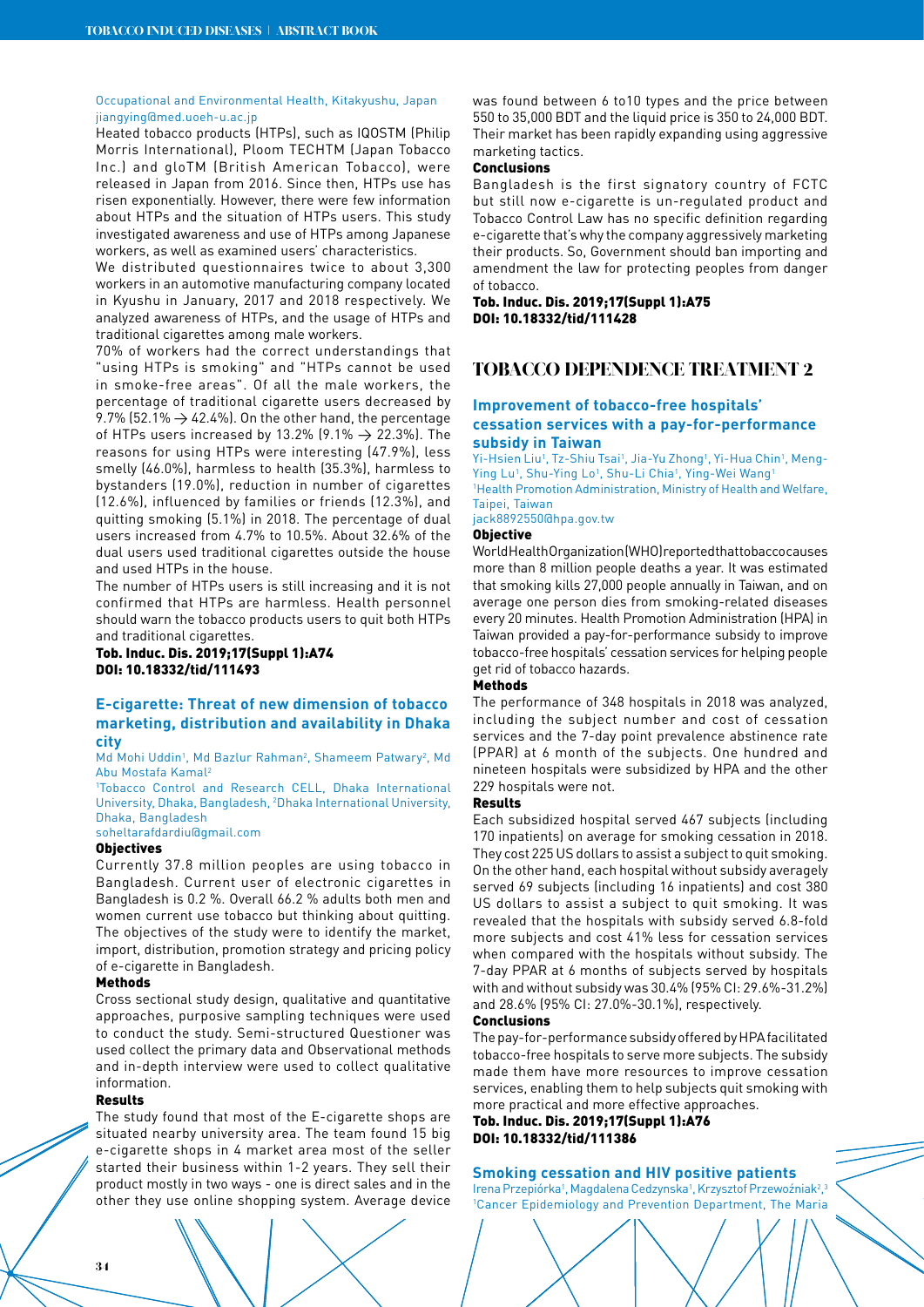Sklodowska-Curie Institute - Oncology Centre, Warsaw, Poland, 2 The Maria Sklodowska-Curie Institute - Oncology Centre, Warsaw, Poland, 3 Health Promotion Foundation, Warsaw, Poland irena.przepiorka@coi.pl

# Objective

To review literature on smoking among HIV positive people. Methods

#### Literature review.

#### Results

Smoking-related morbidity and mortality is huge problem in HIV positive population. Cigarette smoking is one of the most important risk factors for a variety of serious clinical conditions, including CVD, pulmonary diseases and cancers. Some cancers have been included in the category of diseases that define AIDS. Introduction of antiretroviral treatment (ARV) changed the course of infection and decreased the incidence of diseases that define AIDS (including cancers). Unfortunately, the problem of cancer in the HIV + population has not disappeared. Before the introduction of ARV, non-AIDS-dependent cancers (NADCs) were responsible for less than 1% of deaths, currently it is 13% of deaths. NADCs occur in the younger age group and have more aggressive course. The low number of CD4 promote the development of some NADCs, including lung cancer. Lung cancer (mainly connected with smoking) is one of the most frequent NADCs (HIV infection 3.5-fold increases the risk).

Also the risk of most tobacco-related diseases is significantly higher in people living with HIV, and the progression of already existing tobacco-related diseases is also faster among them. Epidemiological studies show that tobacco smoking is frequent among HIV-infected people (50-70%). The life expectancy of HIV-infected smokers is about 10 years shorter than that of HIV+ non-smokers. Tobacco-related diseases significantly reduce the effects of effective ARV and worsen quality of life. Lifestyle-related factors, may be greater threat to long-term survival of HIVinfected patients than those associated with HIV infection. Tobacco use is currently the highest health risk for people living with HIV.

#### Conclusions

All doctors conducting ARV should offer to each smoker help to stop smoking. HIV-positive patients should be screened for smoking, and smokers should be enrolled in smoking cessation programs as a part of routine care. They need to be informed about the impact of smoking on HIV disease and its treatment.

# Tob. Induc. Dis. 2019;17(Suppl 1):A77 DOI: 10.18332/tid/111939

# **Are we questioning our patients' smoking status appropriately?**

Dilek Karadoğan<sup>1</sup>, Görsel Salı<sup>2</sup>, Osman Yılmaz<sup>2</sup>, Teslime Aydemir<sup>2</sup>, Rabia Korkmaz<sup>2</sup>, Kenan Tiryaki<sup>2</sup>, Eser Uyanık<sup>3</sup>, Hasan Türüt<sup>4</sup>, Ünal Şahin5

1 Department of Chest Diseases, Recep Tayyip Erdoğan University, Rize, Turkey, 2 Faculty of Medicine, Recep Tayyip Erdoğan University, Rize, Turkey, <sup>3</sup>Department of Internal Medicine, Faculty of Medicine, Recep Tayyip Erdoğan University, Rize, Turkey, 4 Department of Thoracic Surgery, Faculty of Medicine, Recep Tayyip Erdoğan University, Rize, Turkey, <sup>5</sup>Department of Pulmonary Medicine, Faculty of Medicine, Recep Tayyip Erdoğan University, Rize, Turkey cakmakcidilek@yahoo.com

#### Objective

Tobacco use is one of the most important causes of preventable diseases worldwide. Doctors are responsible for their patients' health status both by being a role model with their smoking related behaviours and by following the

recommended strategies known as '5A' and '5R'. While it is not clear what to add to the syllabi of medical faculties' for tobacco related courses, we aimed to raise awareness about the importance of the topic by doing a research evaluating the clinicians' implemention of the strategies in real life settings.

# Methods

A cross-sectional study was conducted between February 11-15, 2019 at our university affiliated tertiary care hospital's blood sample collection unit. Short questionnaires that contains 12 questions were asked to the patients who had just applied to the unit after their outpatient clinic examination. They are being interviewed by medical students after obtaining their oral informed consents.

#### Results

Data from 500 patients were evaluated. Their mean age was 46,44±14,78. 56.2% of them were males. 44.4% of them were graduates of primary education. Among the admitted clinics, 75.4% were from internal medicine related clinics, the rest was from surgical clinics. Current smoking rate was 34%; 46.6% of males, 17.8% of females. Among all patients, 41% of them were asked about their smoking status. Among current smokers, 31.8% had received only oral advices, only 6% had been referred to smoking cessation clinics. The populations who have higher rates for being questioned about their smoking status were males, patients with respiratory system related symptoms, and patients who went to clinics related to thoracic problems (pulmonology, cardiology, etc.) (p<0.05).

#### Conclusion

This study showed that among 5A strategies, 'ask'(41%), 'advice'(31.8% of current smokers) and 'arrange'(6% of current smokers) steps were followed significantly lower than similar international studies. Future investigations are required for the underlying reasons.

Tob. Induc. Dis. 2019;17(Suppl 1):A78 DOI: 10.18332/tid/112106

#### **Cancer and smoking cessation**

Magdalena Cedzynska<sup>1</sup>, Irena Przepiórka<sup>1</sup>, Krzysztof Przewoźniak<sup>1,2</sup> 1 Cancer Epidemiology and Prevention Department, The Maria Sklodowska-Curie Institute - Oncology Centre, Warsaw, Poland, 2 Health Promotion Foundation, Warsaw, Poland magdalena.cedzynska@coi.pl

# Objective

To identify literature findings on successful smoking cessation among cancer patients.

# Methods

Literature review.

# Results and Conclusions

Tobacco smoking has been linked not only to the development of cancer (15 different sites), but also to prognosis upon diagnosis and risk of death during treatment. However, smoking prevalence remains high among cancer patients. Continuing smoking after diagnosis of cancer increase risk of second primary cancer and recurrence. Smoking has been shown to negatively impact outcomes from cancer surgery, affecting postoperative complications. Smoking alters drug metabolism and increases the risk of drug resistance and fluctuation of drug concentrations, of which consequence is poorer response to chemotherapy. Smoking during radiotherapy worsen treatment prognosis too. Quitting smoking can benefit even after a cancer diagnosis, regardless of stage and prognosis and results in immediate and long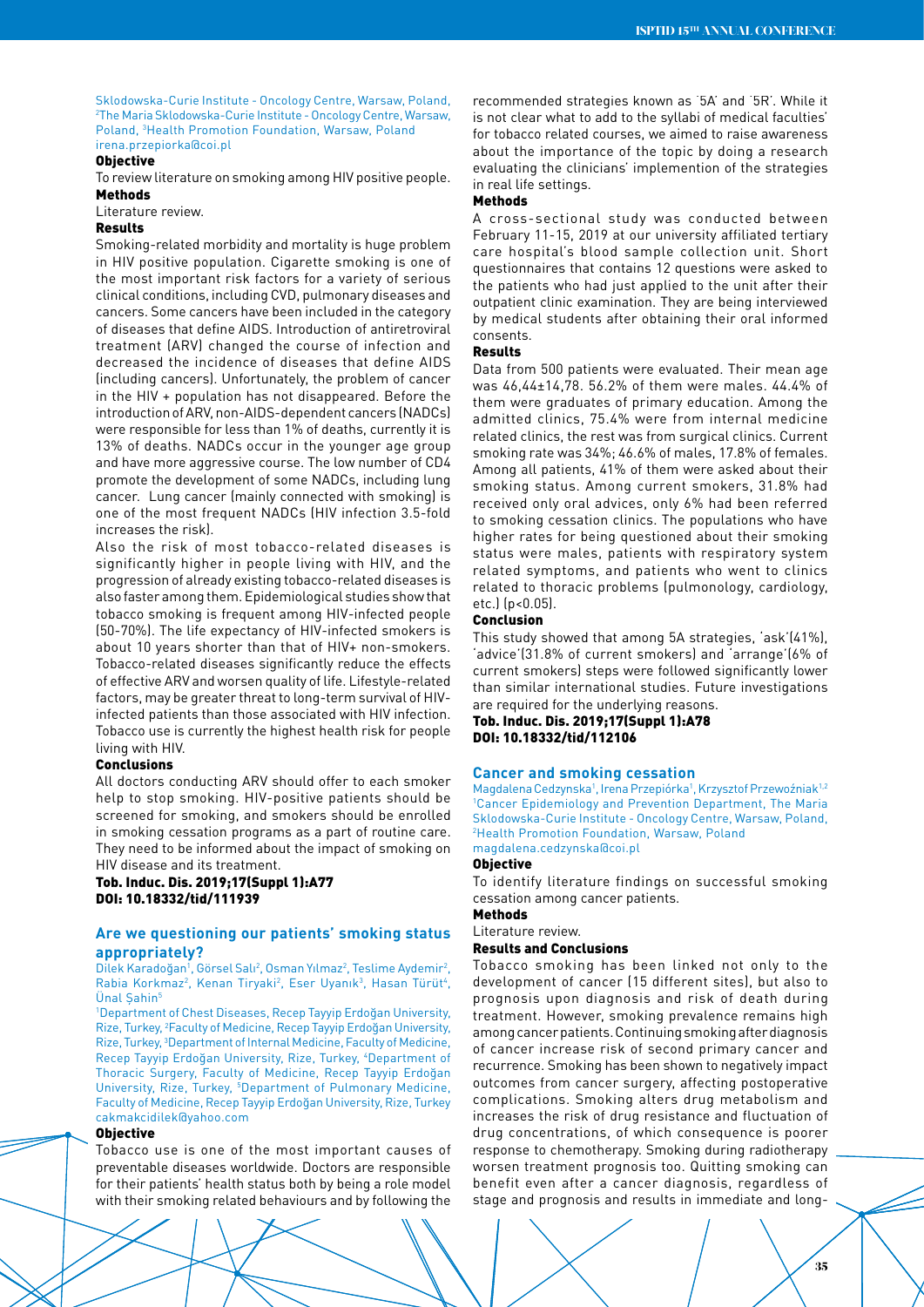term benefits. Therefore, smoking cessation should be the part or routine cancer care. The diagnosis of cancer is called a teachable moment and it should be treated by medical staff as an opportunity to promote smoking cessation. Generally, tobacco treatment approaches that are recommended for the general population are also appropriate for cancer patients. However, few cancerspecific factors should be taken into account. 1. The level of stress and depression among cancer patients is high 2. If cancer is smoking-related that may result in high level of feeling guilty and shame. 3. The motivation to quit is the highest just after the diagnosis and there is a huge proportion of those who declare willingness of quitting smoking, so early intervention is highly recommended. 4. The education about health benefits is important since the knowledge of patients is relatively poor. 5. In some types of cancer, e.g. head and neck cancers, not all of pharmacotherapy forms can be used.

The oncologists are focused mainly on anticancer treatment so smoking cessation program for cancer patients should be based on service available in country – like smoking cessation clinics, quitline, family doctors etc.

Tob. Induc. Dis. 2019;17(Suppl 1):A79 DOI: 10.18332/tid/111937

# **Impact of population-level tobacco control interventions on smoking quit intention in Vietnam**

Binh Thang Tran<sup>1</sup>, Jin-Kyoung Oh<sup>2</sup>

1 National Cancer Center Graduate School of Cancer Science and Policy, Goyang, Republic of Korea, 2 Osaka Dental University, Osaka, Japan

# binhthang1001@gmail.com

#### Objective

Even the tobacco control law acts in 2010, the proportion of smoking in Vietnam remains high with one in two men smokes tobacco. The combination of tobacco non-taxes policies appears a crucial approach to reduce smoking prevalence. The objective of this study was to analyze the impact of population-level tobacco control interventions on smoking quit intention in Vietnam.

#### Methods

Data was subtracted from a cross-sectional study among 900 current men smokers in Da Nang city, the third largest city in Vietnam. The target population comprised only adult men, 18 years of age or older, who had smoked more than 100 cigarettes in their lifetimes, smoked at least once in the past 30 days. Households were sampled using a stratified multistage design. Quit intention of smoking defines as they reported "in the next month", "in the next 6 months" or "sometime in the future after 6 months". Graphical warning labels on cigarette packs; mass media campaigns; and smoking bans (in public or in work places); advice from health professional was included as the main tobacco control intervention in Vietnam. Multivariate logistics model was used after adjustment other independent variables: knowledge, attitude, practice toward smoking; Heaviness of Smoking Index; demography. The analysis also stratified by age group (<40 and >=40).

#### Results

The proportion of smokers interested in quitting smoking was 30.26%. Among 4 intervention policies, mass media campaigns were significantly associated with an increase quit intention with odd ratio: 2.33 95%CI (1.29,4.23). In term of policy combination, two/more policies was significantly increased a quit intention with odd ratio 1.72 (1.11,2.65) in overall, whereas age group less than 40 years with OR:

1.93, 95%CI (1.05,3.55), respectively; but no significance for group more than 40 years with OR: 1.56 95%CI (0.82,2.97). Conclusions

The finding shows a positive effect of non-taxes policy approaches in increased a quit intention. A combination of these policies advances the quit intentions among cigarette smokers in Vietnam and presents its dose-response in this relationship, especially among young adult smokers.

Tob. Induc. Dis. 2019;17(Suppl 1):A80 DOI: 10.18332/tid/111037

# **TOBACCO CONTROL IN ACTION**

#### **JSMO Tobacco Control Action: Result of a membership survey**

Minoru Fukuda<sup>1</sup>, Tetsuji Takayama<sup>2</sup>, Tetsuya Mitsudomi<sup>3</sup>, Hironobu Minami4

1 Clinical Oncology Center, Nagasaki University Hospital, Nagasaki, Japan, <sup>2</sup>Tokushima University, Tokushima, Japan,<br><sup>3</sup>Kindai University Osaka, Japan <sup>4</sup>Koho University Koho, Japan, Kindai University, Osaka, Japan, <sup>4</sup>Kobe University, Kobe, Japan mifukuda258@nifty.com

# **Objective**

On July, 2017 the 15th Annual Meeting of the Japanese Society of Clinical Oncology (JSMO), the non-smoking declarations including that "Promote smoking cessation at every opportunity" and "Aim for all members to be nonsmokers" were made and started tobacco control action. Methods

We conducted a membership survey during April and June in 2019 on smoking cessation, and contacted 8,821 and got answers from 1,169 members (response rate 13.3%).

#### Results

The results of 2019 (2017) were as follows: Current smoking 3.3 (4.1)%, Quit smoking 23.7 (27.5)%, Never smoking 73.0 (68.4)%, Members should not smoke 85.6 (86.1)%, Cancer patients should not smoke 53.8 (49.0)%, Smoking by cancer patients is free 40.9 (45.8)%, Can give sufficient smoking cessation instruction 17.6 (19.6)%, The most disability of smoking cessation guidance is "I have not received enough education about smoking control 40.5% (take time 40.7%)". Major opinions in free text were: "Emphasize the harms of secondhand smoke", "It is a big problem that there are smokers at society executive staffs", and "Should not allow smoking to society members". Whereas, there are opposite opinions "Smoking is free" and "Should not be put out because it is the role of politics". Opinions that should be considered are "Anyone can do it only by declaration, how evaluate the outcome" and "Educational lecture is needed". Conclusions

JSMO will continue the Tobacco Control Action such as member's own smoking cessation and tobacco control ability improvement.

Tob. Induc. Dis. 2019;17(Suppl 1):A81 DOI: 10.18332/tid/111542

# **Can tobacco industry be compatible with the purport of SDGs?**

#### Fumio Bessho<sup>1</sup>

1 Department of Health Sciences, Nihon Institute of Medical Science, Saitama, Japan bessho@ks.kyorin-u.ac.jp

# Objective

SDGs was proposed to promote prosperity while protecting the planet. Because MDGs are a call for action by all countries, poor, rich and middle income, while principle targets of MDGs were poor and developing countries,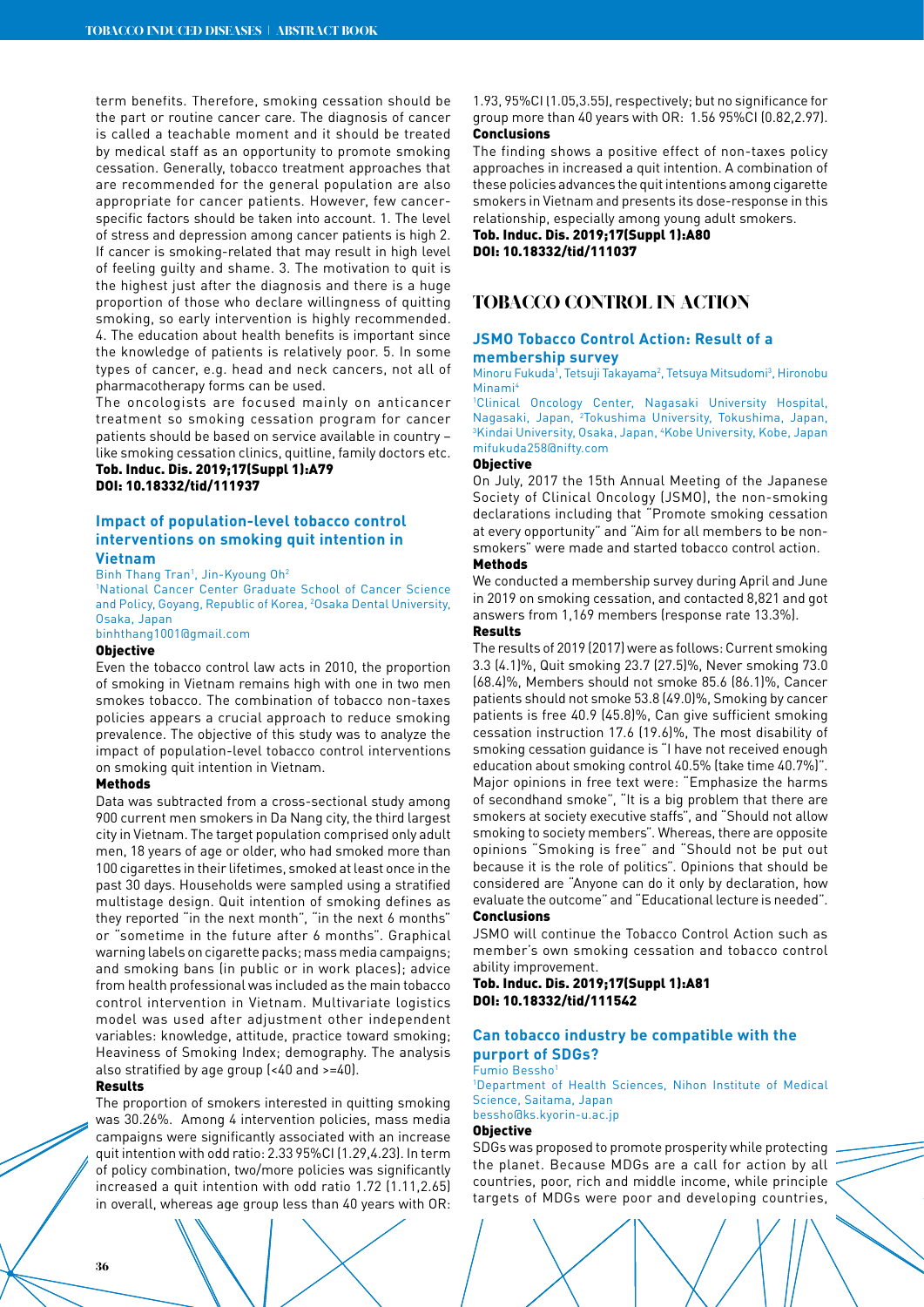economic worlds have promptly adopted this principle in which they found business chance. Because even Japan Tobacco Inc. and its group (JT) insists SDGs on its management policy, we need to closely watch how they are going to gloss over their business.

# Methods & Results

We attempt to compare the Sustainability Report of JT group with several goals of SDGs. Agriculture of tobacco leaf largely depends on child labor and more than half of 152 million children who engaged in some labor worked in farms and are deprived from chance of education (SDGs 1, 4 and 8). JT proudly declared that they provided chance of education for only just more than 7 thousand children by ARISE program. Concerning SDGs 3, JT states they are offering consumers reduced risk products which have been already proved not to be harmless. Tobacco leaf cultivation itself gives hazard to farmers who suffer green tobacco sickness. Concerning SDGs 13 and 15, second hand smoke caused damages to people just like air-pollution and large areas of forest have been destroyed by slash-and-burn agriculture for tobacco leaf cultivation.

#### Conclusions

The business of JT and its group seems not to be compatible with the purport of SDGs.

Tob. Induc. Dis. 2019;17(Suppl 1):A82 DOI: 10.18332/tid/111554

# **Classification of trends in male smoking rate by prefecture in Japan**

Junko Matsuoka<sup>1,2</sup>, Megumi Hori<sup>2</sup>, Eiko Saito<sup>2</sup>, Kota Katanoda<sup>2</sup> 1 Department of Mathematical Health Science, Graduate School of Medicine, Osaka University, Osaka, Japan, 2 Division of Cancer Statistics Integration, Center for Cancer Control & Information Services, National Cancer Center, Tokyo, Japan

jumatsuo@ncc.go.jp

### Objective

Smoking rate varies across Japanese prefectures. However, it isn't clear whether there are differences in trends in smoking rate by prefecture. In this study, we estimated the trend in smoking rate by prefecture and categorized by feature.

### Methods

Male smoking rates by prefecture from 2001 through 2016 were obtained from dataset which is provided by Cancer Registry and Statistics, Cancer Information Service, National Cancer Center, Japan. Joinpoint analysis was used to compute annual percentage changes (APC) in male smoking rate by prefecture. And we categorized based on whether the prefecture had a joinpoint and how large the APC was.

#### Results and Conclusions

We showed that three prefectures had a joinpoint. Specifically, Saitama, Chiba and Nara prefectures. In all those prefectures, the point was observed at 2010. And smoking rates showed a significant decrease until 2010, while trends were flat thereafter. Although the other 44 prefectures had no joinpoint, those prefectures' APCs showed wide ranges (Min: -10.77, Max: -5.21). In 2010, tax rate of tobacco was increased. That is, after tax increase of tobacco, there were differences about decrease of smoking rate between prefectures with and without a joinpoint. Furthermore, there were differences in the slope of decrease even across the prefectures without a joinpoint. We need to examine reasons of those differences considering the situation of prefectural tobacco control policy.

### Tob. Induc. Dis. 2019;17(Suppl 1):A83 DOI: 10.18332/tid/111487

# **Smoking status and social nicotine dependence among members in the Japanese Society of Periodontology**

Koji Inagaki<sup>1</sup>, Hourei Oh<sup>2</sup>, Takashi Hanioka<sup>3</sup>, Takeo Fujii<sup>4</sup>, Toshiya Morozumi<sup>5</sup>, Hiroshi Ito<sup>6</sup>, Tatsuo Yamamoto<sup>7</sup>, Manabu Morita<sup>8</sup> 1 Department of Dental Hygiene, Aichi Gakuin University Junior College, Aichi, Japan, <sup>2</sup>Osaka Dental University, Osaka, Japan,<br><sup>3Eukuoka Dental College, Eukuoka, Japan, <sup>4</sup>Denartment of Oral</sup> Fukuoka Dental College, Fukuoka, Japan, 4 Department of Oral Health Promotion, Matsumoto Dental University Graduate School, Nagano, Japan, 5 Division of Periodontology, Department of Oral Interdisciplinary Medicine, School of Dentistry, Kanagawa Dental University, Kanagawa, Japan, <sup>6</sup>Department of Periodontology, The Nippon Dental University School of Life Dentistry at Tokyo, Tokyo, Japan, 7 Department of Disaster Medicine and Dental Sociology, Graduate School of Dentistry, Kanagawa Dental University, Kanagawa, Japan, <sup>8</sup>Graduate School of Medicine, Dentistry and Pharmaceutical Sciences, Okayama University, Okayama, Japan

kojikun@dpc.agu.ac.jp

#### Objective

The aim of this study was to determine the smoking status and social nicotine dependence of the members of the Japanese Society of Periodontology (JSP).

#### Methods

Self-administered smoking status questionnaires including the "The Kano Test for Social Nicotine Dependence (KTSND)" questionnaire were distributed to the members who were selected through stratified proportional random sampling

#### Results

A total of 631 members responded with a response rate of 42%. Of those who responded, 62% were males and 30% were in their 30s which was the largest percentage of all age groups. The respondents consisted of dentists (75%), dental hygienists (23%) and others (2%). With regard to workplace policy on smoking, a completely smoke-free workplace policy was reported by 48% of respondents, and 35% reported that smoking was allowed only outside of buildings. The possible rate of second-hand smoke at home was 31%. The sample included 376 people who had never smoked (60%), 211 exsmokers (33%), and 44 active smokers (7%). The prevalence of smoking in dentists was 8%, which was higher than that in dental hygienists (2%, P < 0.05). By qualification, the prevalence of smoking in all certified periodontists was 8%, which was lower than that in general members (9%). The total KTSND score was 12.2 ± 5.2 in this sample. According to smoking status, the KTSND scores were  $11.3 \pm 5.1$  in nonsmokers,  $12.9 \pm 4.9$  in ex-smokers, and  $16.9 \pm 4.8$  in smokers. Smokers' and ex-smokers' KTSND scores were significantly higher than those in non-smokers (P < 0.01).

# Conclusions

The present study highlights the importance of focusing attention on smoking cessation training in periodontal treatments addressed to JSP members. Tob. Induc. Dis. 2019;17(Suppl 1):A84

DOI: 10.18332/tid/111524

# **Smoking-cessation support for non-Japanese patients using the STOP SMOKING application**

Naomi Miyamatsu<sup>1</sup>, Saori Azuma<sup>1</sup>, Michiko Nishimura<sup>1</sup>, Yoshihisa Sugimoto<sup>1</sup>, Naomi Sakihana<sup>1</sup>, Mizuki Ichikawa<sup>1</sup>, Yuji Shimada<sup>1</sup>, Hoshu Kurebayashi<sup>1</sup>, Katsushi Yoshita<sup>2</sup>, Miyoko Hashimoto<sup>2</sup>, Mai Kabayama<sup>2</sup>, Katsuyuki Miura<sup>1</sup>, Satoru Nagata<sup>1</sup>

<sup>1</sup>Shiga University of Medical Science, Shiga, Japan, <sup>2</sup>Research Association of Certified Educators for Hypertension and Cardiovascular Disease Control, Osaka, Japan hqahn@belle.shiga-med.ac.jp

Objective

As smoking is not allowed at most medical institutions,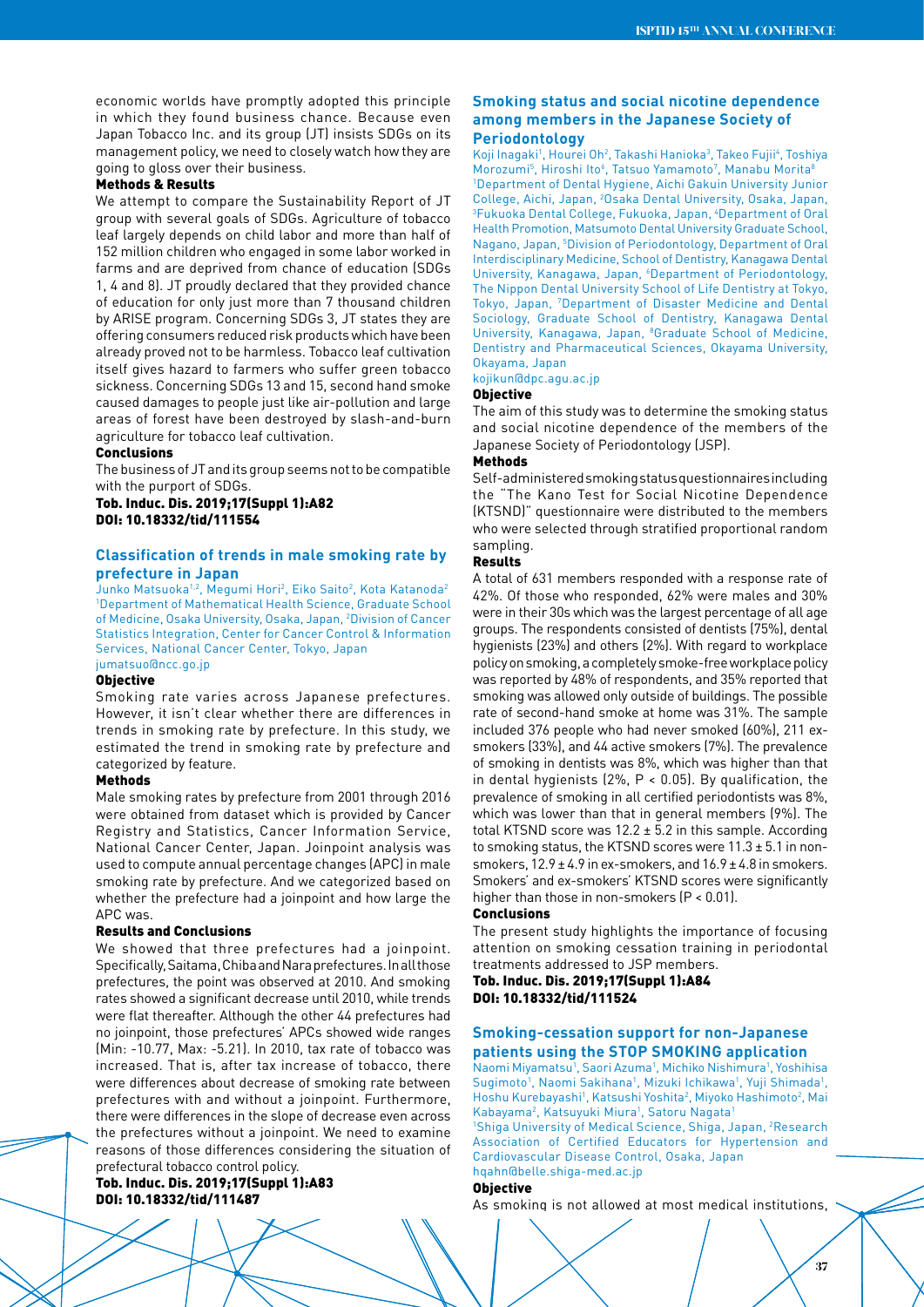it is important to provide smoking cessation support for smoking patients. However, the lack of human resources is the biggest problem for smoking cessation support. Moreover, it is concerned that there are little supports for non-Japanese smokers. According to the ministry of health, labor and welfare, approximately 90% of medical institutions in Japan have some problems for multilingual support, such as delay and lack of translated manuals, maps and signs for non-Japanese patients.

To provide smoking cessation support for Japanese and non-Japanese patients within daily duties related to hospitalization guide, we created a new device.

# **Methods**

We create a multilingual smoking cessation support tool, called STOP SMOKING application.

#### Results

This application has three advantages. First, it contains not only smoking cessation support information but also admission interview sheets. Therefore, it can be used for orientation in hospitalization and inform that smoking is not allowed. Secondly, the tool can also identify who is a current smoker and provides information to motivate smoking cessation depends on each patient's treatment, purpose, and their age. Thirdly, it has English, Chinese and Portuguese version.

# **Conclusions**

STOP SMOKING Application will be useful to support Japanese and non-Japanese smoking patients on admission. This application will be provided to hospitals requesting, for free during the project implementation period.

# Tob. Induc. Dis. 2019;17(Suppl 1):A85 DOI: 10.18332/tid/111485

# **The tobacco messages exposure: Take 2018 popular movie as examples**

Chi-Hui Chung<sup>1</sup>, Yang-Chou Yu<sup>1</sup>, Chiao-Ching Liu<sup>2</sup>, Meng-Ying Lu<sup>2</sup>, Shu-Ying Lo<sup>2</sup>, Chao-Jung Chen<sup>2</sup>, Shu-Li Chia<sup>2</sup>, Ying-Wei Wang<sup>2</sup><br><sup>1</sup>College\_of\_Jol

College of Journalism and Communications, Shih Hsin University, Taipei, Taiwan, <sup>2</sup>Health Promotion Administration, Ministry of Health and Welfare, Taipei, Taiwan

iii@hpa.gov.tw

# Objective

Numerous Chinese-language movies have gained considerable popularity among international movie markets and audiences. For example, there are 700 foreign movies imported into Taiwan. Among these movies, there are 80 percent import from the Western world. In the past, there are many studies confirm that the smoking scenes or behaviors could affect teenagers' smoking behavior (Charlesworth et al., 2005).

# Methods

Content Analysis.

# Results

Tobacco Messages Exposure (1) In 100 movies that were analyzed, half of them (49%) exposed tobacco messages. (2) In 49 movies that were exposed tobacco messages, the number of foreign-language movies (41movies) was five times as Chinese-language (8 movies). However, every Chinese-language movie average exposed tobacco messages 40.13 times, more than foreign movies (23.00 times) as 1.74 times.

#### Conclusions

There are some important discoveries in 2018, for

example, in the popular 100 movies, there is one out of every two movies exposed tobacco messages. In addition, the tobacco messages appear in the G-rated movies that are suitable for children (13.17 times) are more than the tobacco messages that appear in the PG12-rated movie (10.14 times). In particular, the tobacco messages exposed in Chinese-language movies are more than Hollywood movies, and also illustrate the phenomenon that young people are exposed to the risk of smoke, not just Hollywood movies.

Tob. Induc. Dis. 2019;17(Suppl 1):A86 DOI: 10.18332/tid/111458

# **YOUTH AND TOBACCO**

# **Social patterning in Indonesian adolescent smoking: A mediation analysis of family smoking, parental control, and parental permissiveness**

Wahyu Septiono<sup>1</sup>, Mirte Kuipers<sup>1</sup>, Nawi Ng<sup>2</sup>, Anton Kunst<sup>1</sup> 1 Amsterdam Public Health Research Institute, Amsterdam University Medical Center, Amsterdam, Netherlands, 2 Department of Epidemiology and Global Health, Umeå University, Umeå, Sweden

septiono.w@amc.uva.nl

# Objective

In poorer communities, smoking has demonstrated as an indicator of social inequalities in mortality. Adolescents from poor family are often exposed to smoking and are more vulnerable to smoke. This study quantified 1) the association between family characteristics and adolescent smoking in Indonesia and 2) the mediating role of the family smoking environment in this association.

# Methods

A cross-sectional survey was conducted in eight Indonesian cities among 2,661 students aged 13 to 18 years old. Multilevel logistic regression was used to estimate the association between family characteristics (parent's educational attainment, wealth, and religion) and adolescent smoking. Mediation analysis using Generalized Structural Equation Modelling (GSEM) quantified how much the family smoking environment (family smoking status, parental control, and parental permissiveness of smoking) mediated these associations. Analyses were stratified by gender.

#### Results

Smoking prevalence was 53.2% among boys and 7.7% among girls. The correlation between smoking and wealth were not significant in boys (wealthier vs poorer: OR 0.97, 95%CI 0.68-1.39), but was significant in girls (wealthier vs poorer: OR 0.49, 95%CI 0.27 – 0.89). Smoking was less favourable among Christian boys (OR 0.56, 95%CI 0.35-0.89) and Buddhist-Hindu girls (OR 0.23, 95%CI 0.05 – 0.97) compared to Muslims. Parental education was an insignificant predictor of smoking in boys and girls. Smoking environment significantly mediated the association between smoking in boys and parental education (moderate: 69.9%; low: 88.7%) and between smoking and religions in both genders (Christian boys: 46.9%; Buddhist-Hindu girls: 297%). Significant mediation indicates parental control and parental permissiveness as mediators.

# Conclusions

The current study demonstrates that social inequality in smoking remains high in girls and smoking environment is important in social patterning of adolescent smoking.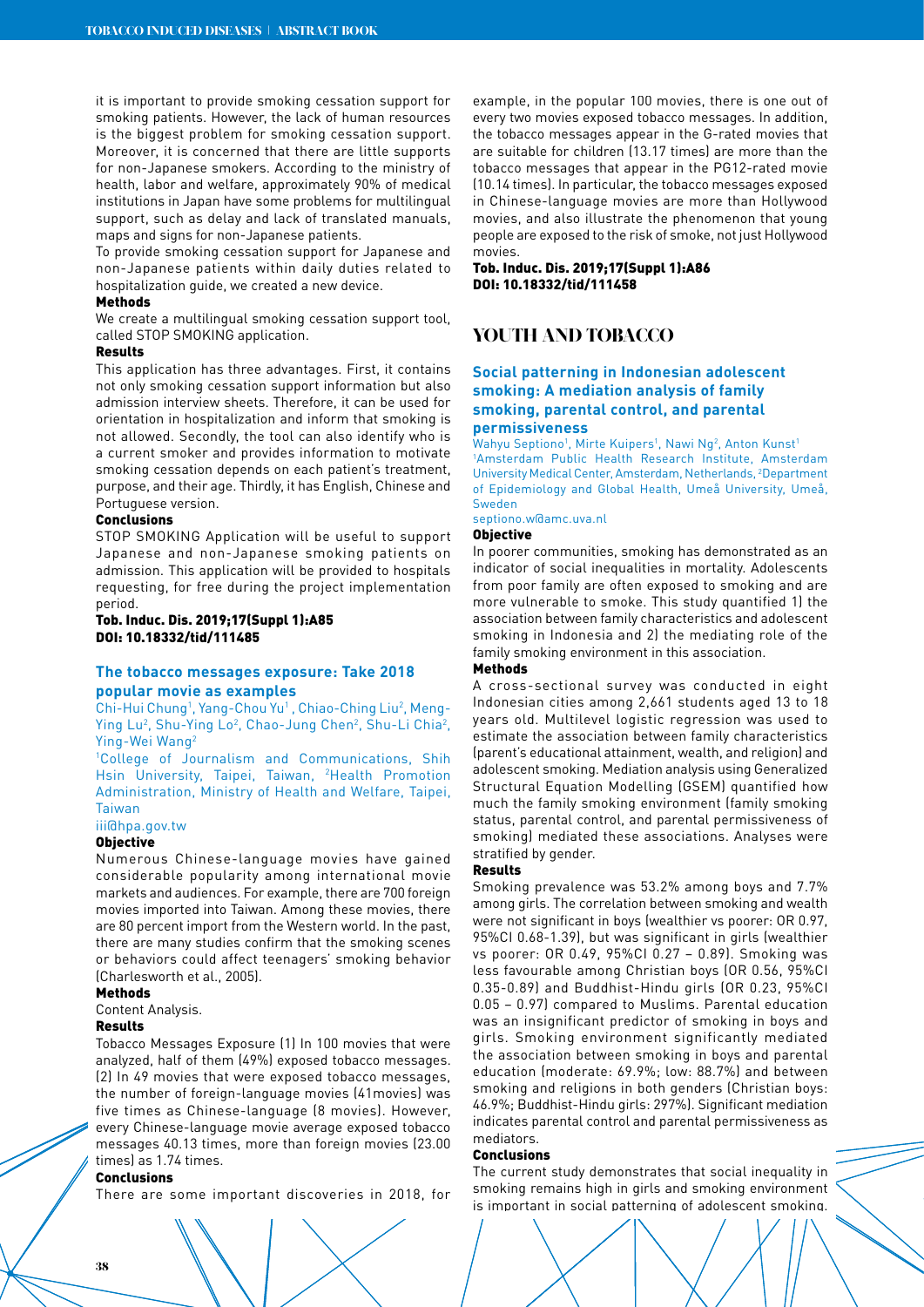Predictors of and mediation effect in smoking among girls and boys differed, hence, future tobacco control campaign targeting adolescents may not necessarily identical for both groups.

Tob. Induc. Dis. 2019;17(Suppl 1):A87 DOI: 10.18332/tid/110986

# **Secular trends in tobacco use prevalence among Panamanian students aged 13-15 years, GYTS 2002-2017**

Hedley Quintana<sup>1</sup>, Fulvia Bajura<sup>2</sup>, Reina Roa<sup>2</sup> 1 Gorgas Memorial Institute for Health Studies, Panama City, Panama, 2 Ministry of Health, Panama City, Panama hquintana@gorgas.gob.pa

# Objective

According to the Global Adult Tobacco Survey (GATS), Panama has the lowest recorded tobacco use prevalence among adults in the Americas (6.4%). Such achievement has been the product of the translation of the Framework Convention for Tobacco Control (FCTC) as the law 13/2008. Several regulations complementary to the law 13/2008 have also been implemented by the health authority.

We aim to assess the secular trends of tobacco use prevalence in Panama among teens aged 13-15 years between 2002 and 2017 in Panama.

# Methods

The Global Youth Tobacco Survey (GYTS) is an international standardized survey of school students aged between 13 and 15 years. The objective of the survey is to monitor key tobacco control indicators. The GYTS was performed in Panama in 2002, 2008, 2012 and 2017. A total of 1296 students participated in the GYTS in 2002, 2716 students participated in 2008, 4077 students participated in 2012, and 2096 students participated in 2017. Definitions of tobacco product use indicators were homologated for all years according to the 2015 GYTS Analysis and Reporting Package. Results

Current tobacco use has decreased between 2002 and 2017 from 19.5% to 9.3%. The greatest decrease was observed between 2002 and 2008, with a 52% decrease in current tobacco use in both male and female teens (p value: < 0.01). Between 2008 and 2017, a decrease was clearly observed in male teens but not in females. No statistically significant differences in current tobacco use prevalences were observed between male and female teens in 2017.

#### Conclusion

A clear decline in prevalence was observed the same year the 13/2008 law was implemented. The prevalence in male teens also decreased after 2008, but this was not the case in female teens. Current tobacco control policies must be reinforced, and the FCTC must be fully implemented to further decrease tobacco use in teens, particularly among females.

#### Funding

This study is financed by public funds. Some of these public funds come from the Selective Tax on the Consumption of Cigarettes and other Tobacco Products. This tax discourages the use of tobacco products. However, the funds coming from this tax are used in activities to improve the primary and secondary prevention of tobaccoassociated diseases, such as this study.

# Tob. Induc. Dis. 2019;17(Suppl 1):A88 DOI: 10.18332/tid/111052

# **A qualitative study of the smoking-related norms and practices among adolescents**

Stine Glenstrup<sup>1</sup>, Lotus Sofie Bast<sup>1</sup>, Dina Danielsen<sup>1</sup>, Anette Andersen<sup>2</sup>, Tine Tjørnhøj-Thomsen<sup>1</sup>

1 National Institute of Public Health, University of Southern Denmark, Copenhagen, Denmark, <sup>2</sup>Steno Diabetes Center Aarhus, Aarhus, Denmark

# sgla@si-folkesundhed.dk

# **Objective**

The aim of this paper was to examine smoking-specific norms and practices to understand the meaning of social context for young adolescent's perception of tobacco use. The analysis of the social context was informed by the Collective Lifestyle framework and draws on concepts like place-based smoking, structure and agency.

# **Methods**

This paper draws from an ethnographic study of smokingspecific norms and practices. We conducted eight focus group interviews with a total of 44 adolescents and 28 days of field observations among grade 8 students at two Danish schools.

# Results

Our analysis suggests that adolescents' smoking-related practices and hence meaning of smoking differs according to the social context they engage in. The social context contributes to the way adolescents smoking unfold in specific places by specific groups of adolescents. Herby suggesting that smoking becomes an object contributing to social exclusion.

# Conclusions

Future interventions and tobacco control initiatives targeting young adolescents should consider the meaning of the social context for creating places to practice smoking. Funding

Danish Cancer Society. Tob. Induc. Dis. 2019;17(Suppl 1):A89 DOI: 10.18332/tid/112102

# **The enormities and consequences of tobacco use among youths in resource limited settings in Kenya**

David Onchonga<sup>1</sup>

1 Faculty of Health Sciences, University of Pécs, Pécs, Hungary onchonga7@gmail.com

# Objective

Tobacco usage continues to be pronounced prominently as a public health concern distressing a broad-spectrum of health and well-being of populations around the world. Despite the harm caused by its consumption, the extent and its consequences to youths in resource limited settings is not known.

To determine the enormity and consequences of tobacco usage among youths while specific objectives were to determine the level of usage, contributing factors and the consequences of its usage among youths in resource limited settings.

# Methods

A cross-sectional study design with simple random sampling was used. An interviewer-administered questionnaire was used. Quantitative data was analyzed using SPSS. Chi- Square and Odds Ratio were used to test for significance of association.

# Results

Tobacco usage and gender of the respondents was statistically significant at 95% confidence level with  $x^2$ =107.0; df =1; p=0.0001. Odds Ratio showed that males were 7.5 times more likely to use tobacco compared to female respondents. Main source of tobacco products was in markets (78%) and friends (22%). Peer pressure was reported by 48% as the main factor that drives youths to tobacco usage. A total of 56.6% of the respondents did not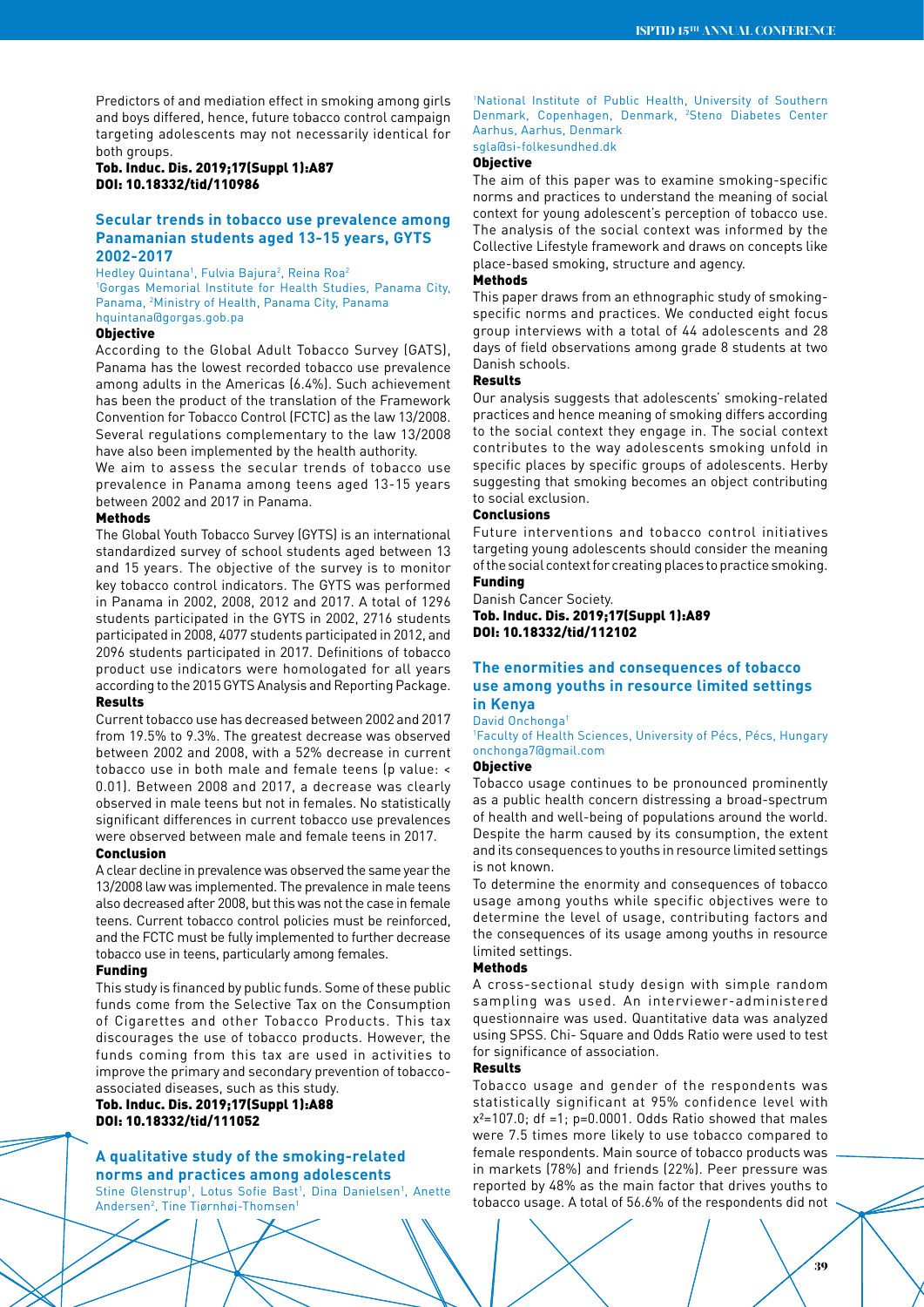know any health consequences of tobacco usage. Conclusions

The recommended intervention included awareness creation, reduction of accessibility to tobacco, health education and functional youth friendly centres.

# Tob. Induc. Dis. 2019;17(Suppl 1):A90 DOI: 10.18332/tid/112082

# **Tobacco control policies in medical schools and nursing colleges in Japan: A national survey**

Sadatomo Tasaka', Kuniaki Seyama<sup>2</sup><br>'Department of Respiratory Medicine, Hirosaki University Graduate School of Medicine, Aomori, Japan, <sup>2</sup>Graduate School of Medicine, Faculty of Medicine, Juntendo University, Tokyo, Japan tasaka@hirosaki-u.ac.jp

#### Objective

Smoking among young adults aged 18-24 years is a growing public health concern. Tobacco control in medical schools and nursing colleges is especially important because most of the students become healthcare professionals, who may be responsible for treatment or prevention of tobaccorelated diseases. In this study, we aimed to elucidate tobacco control policies in medical schools and nursing colleges in Japan.

#### Methods

A self-administered questionnaire was mailed to 82 medicals schools and 209 nursing colleges in late 2017.

# Results

Seventy-five (91%) medical schools and 105 (50%) nursing colleges responded the survey. Among the 75 medical schools, 69 (92%) prohibited smoking in the entire campus including university hospital, whereas 6 had smoking area outside the buildings. Thirty-eight medical schools had sub-campuses including research buildings, among which 10 had open-air smoking area and 1 had a smoking room in the building. Seventy medical schools share a campus with other faculties. In 3 (4%) of them, tobacco was sold in the campus. Among 105 nursing colleges, 80 (76%) prohibited smoking in the entire campus, whereas 19 had open-air smoking area and 6 had smoking rooms. Sixteen (21%) medical schools and 20 (19%) nursing colleges had no lecture or instruction concerning the risks of smoking.

#### Conclusions

In most medical schools and nursing colleges in Japan, tobacco control policies are strict but there is room for improvement.

#### Tob. Induc. Dis. 2019;17(Suppl 1):A91 DOI: 10.18332/tid/111643

# **Empowering teachers to implement tobaccofree school campaigns in schools**

Tshering Doma Bhutia<sup>1</sup>, Narayan Lad<sup>2</sup> 1 Preventive Health and Nutrition, Salaam Bombay Foundation, Bombay, India, 2 Salaam Bombay Foundation, Bombay, India narayan@salaambombay.org

# Objective

Children in India are vulnerable to tobacco use due to lack of awareness and easy access to tobacco products in the surroundings. During schooling years, teachers have significant influence on children's behaviour. Involving teachers to implement tobacco control program would be an effective tool to create anti-tobacco awareness and reduce tobacco use among children. Salaam Bombay Foundation (SBF) in collaboration with education departments of Mumbai West, Mumbai North, Thane and Pune introduced tobacco free school campaign in all government and aided schools in these cities.

#### **Mathods**

Mumbai, Thane and Pune have the largest of 26 municipal corporations in Maharashtra. The corporation have education department headed by education officers (EOs) and Mumbai is divided into South, West and North zones with one education officer per zone. The campaign started with sensitization meetings with concerned education officers. Sensitized EOs announced 'Tobacco Free School Campaign' by sending notices to schools under their jurisdiction and called for principals' meetings. The principals were sensitized in ward-wise meetings in the presence of EOs who instructed them to identify nodal teacher to lead the tobacco free school campaign. Nodal teachers were trained by SBF team through ward-wise training to implement tobacco control workshops, activities and implement 8 tobacco free school (TFS) criteria.

#### Results

In three cities 303 nodal teachers conducted tobacco control workshops with 49,478 children. 109 schools formed Balpanchayats at schools to implement tobacco control activities. More than 1,500 Children participated in tobacco control activities like poster drawing, songs, drama performances, oath, rallies etc. 80 Schools achieved tobacco free status by fulfilling 8 'Tobacco Free School Criteria'.

# Conclusions

Success of tobacco free school campaign in terms of outreach through tobacco control workshops and awareness activities is a strong evidence to advocate for 'National Level Tobacco Free School' policy.

# Tob. Induc. Dis. 2019;17(Suppl 1):A92 DOI: 10.18332/tid/111535

# **Impact assessment study on pictorial warnings among rickshaw polar in Dhaka city**

Md Bazlur Rahman<sup>1</sup>, Shameem Patwary<sup>1</sup>, Farhana Zaman<sup>1</sup>, Md Abu Kamal1

1 Dhaka International University, Dhaka, Bangladesh soheltarafdardiu@gmail.com

#### **Objective**

Bangladesh is a large and heavily densely populated country. Total population are 168.07 million, this makes the 8th most populous country in the world. The capital and largest city is Dhaka, which has a population of 14.4 million. Dhaka is often called the Rickshaw Capital of the World with more than 600,000 cycle rickshaws on the roads every day. In Bangladesh 37.8 Million (GATS-2017) people are using tobacco and tobacco is one of the major causes of poverty. Bangladesh government has enacted tobacco control law in 2005 and amended in 2013 passed the rules in 2015. As per rules Graphic Health Warnings (GHWs) has been implemented from 19 March 2016. The objective of the study was to identify the impact of GHWs implementation among the Rikshaw Polar in Dhaka city. SPSS 21, Microsoft Excel used to analysis the data.

#### Methods

Cross sectional study design, quantitative and qualitative approaches, purposive sampling method, semi-structured questionnaire and in-depth interview used to conduct the survey.

#### Results

100% Rickshaw Polar are well known the visual impact of GHWs implementation among these 54 % respondents feel that they should quit smoking after seen the GHWs on the time of smoking. Only 30% respondents tried to quit smoking after implement the GHWs but they again start smoking and only 26% respondent shows that their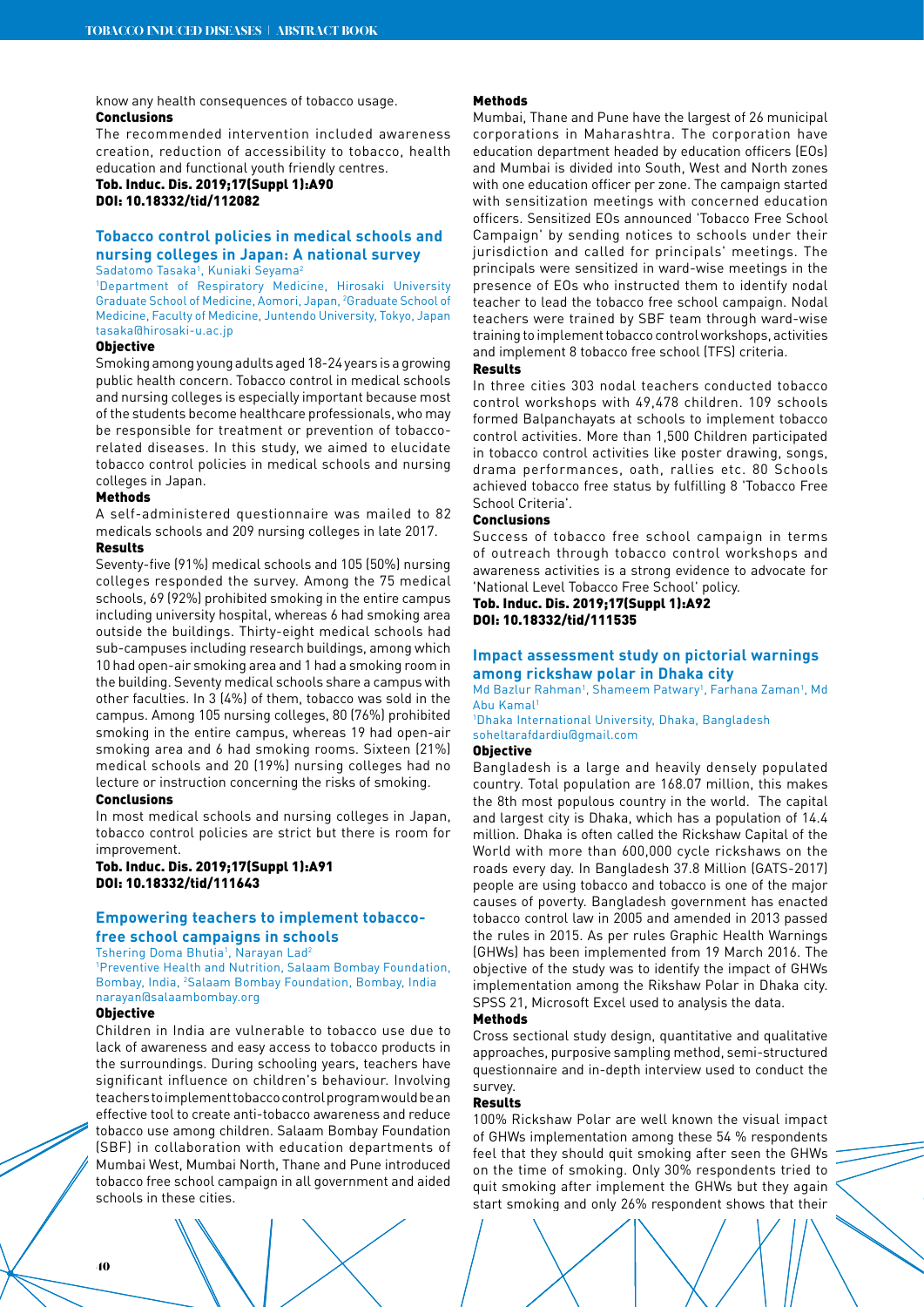relatives/friends/family totally quit smoking to see the GHWs.

#### Conclusions

Noticeable changed have been seen but changing attitude of GHWs vary among different groups. Less priority and poor awareness are the big challenges for protecting rikshaw polar from the danger of tobacco. Tobacco Company still trying to increased their sales among this group through illegal promotional campaign. So that related authority/government should strongly monitor the promotional campaign and government and civil society organization should take initiative to building awareness. Tob. Induc. Dis. 2019;17(Suppl 1):A93 DOI: 10.18332/tid/111396

# **Factors associated with success of quitting smoking in Japanese Smoking Cessation Treatment Program: A systematic review and meta analysis focusing on gender, medicine and having present diseases**

Meng Li<sup>1</sup>, Aoki Tada<sup>1</sup>, Misaki Kiya<sup>1</sup>, Yoshiko Yamamoto<sup>2</sup>, Reiko Okamoto3

1 Public Health Nursing Laboratory, Osaka University, Suita City, Japan, 2 Osaka University, Suita City, Japan, 3 Division of Health Sciences, Graduate School of Medicine, Osaka University, Suita City, Japan

#### **Objective**

The aim of this review was to clarify whether the effects of gender, medicine and having present diseases were associated with success of quitting smoking in the Japanese Smoking Cessation Treatment (SCT) program.

#### Methods

A systematic search of four English electronic databases (Pubmed, CINAHL Plus, Scopus and Web of Science), two Japanese electronic databases (CiNii Articals and Ichushi), and additional search through references of previous papers were conducted to identify eligible studies. The search terms were: ['factors' or 'predictors'] and ['smoking cessation' or 'smoking cessation interventions' or 'quit smoking' or 'stop smoking']. The terms of ['Japan' or 'Japanese'] were further limited when the papers were searched in four English electronic databases. For metaanalysis, we used the software of Review Manager 5.3 to compute pooled effect estimates and a heterogeneity index I2. The meta-analysis results were reported as pooled OR (95% CI), with I2 and p-values.

# Results

Of 1079 identified studies, 30 studies (N=6389 people) were included in this review. Our study revealed that male (OR=1.61, 95% CI:1.35-1.92, I2=26%, p<0.001) , varenicline (OR=1.78, 95%CI: 1.46-2.18, I2=0%, p<0.001), and having mental disease (OR=0.34, 95%CI: 0.23-0.51, I2=45%, p<0.001) were associated with success in quitting smoking in the Japanese SCT program. Having present diseases (OR=0.68, 95% CI: 0.42-1.11, I2=70%, p=0.12) was not significantly associated with success of quitting smoking statistically.

# Conclusions

In the Japanese SCT program, male, varenicline and having mental diseases have been found to predict success in quitting smoking.

# Tob. Induc. Dis. 2019;17(Suppl 1):A94 DOI:10.18332/tid/112099

# **Pilot outline of a school-based intervention on tobacco use in a high school of Attica, Greece** Angeliki Bakou<sup>1</sup>, Nikitara Katerina<sup>2</sup>

<sup>1</sup>17th General Lyceum of Athens, Athens, Greece, <sup>2</sup> European Network for Smoking and Tobacco Prevention (ENSP), Brussels, Belgium

katerina@tobcontrol.eu

# **Objective**

Adolescents are exposed to a variety of tobacco products in Greece. On the other hand, tobacco industry promotional strategies aim to critically increase the attractiveness of their products so that adolescents start to use them. According to the literature, school-based preventive interventions may have positive effects in discouraging adolescents from initiating smoking. This study aims to present activities of a school-based program for smoking prevention in Greek adolescents.

# **Mathods**

The intervention was co-designed and implemented in one high school located in Attica, Greece, in the 2018-2019 school year among 10th grade adolescents.

#### Results

The educational process included the provision of information on the health effects of smoking and nicotine products, information on tobacco product ingredients, training of social skills to resist peer pressure, peer-led activities and discussions, group problem-solving and role-playing under different peer and social pressure situations.

# Conclusions

The program was well received by the adolescents and covered key priority domains of a tobacco prevention curriculum. Within the context of this pilot study, we did not use a control group, and the effects of the intervention were not assessed. An appropriate evaluation of the program would give a better understanding of its potential effectiveness in reducing tobacco use within the public school system in Greece.

**41**

#### Tob. Induc. Dis. 2019;17(Suppl 1):A95 DOI: 10.18332/tid/112988